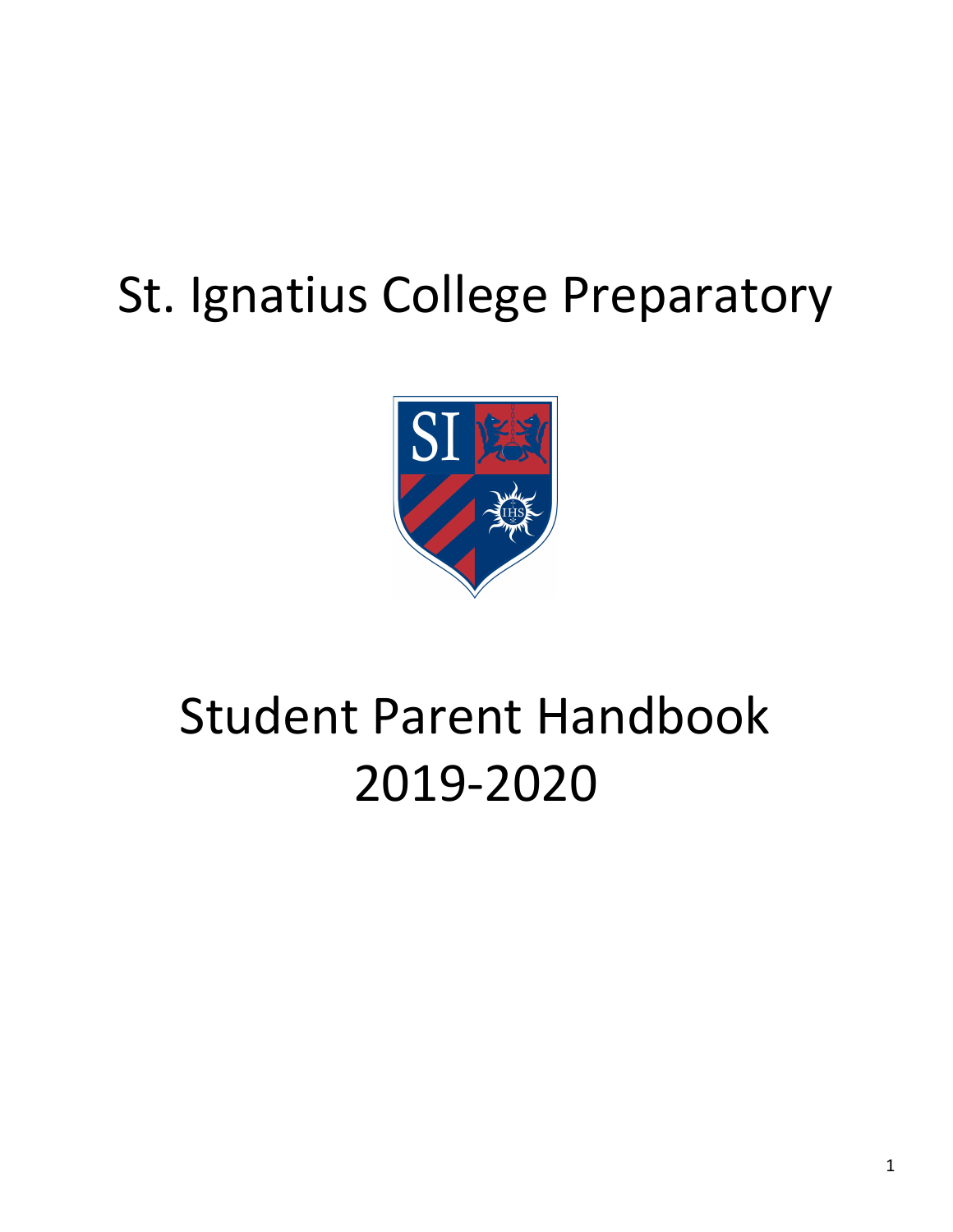# CONTENTS

| 4                                                                                                                                                                                                                                                                                                                                                          |    |
|------------------------------------------------------------------------------------------------------------------------------------------------------------------------------------------------------------------------------------------------------------------------------------------------------------------------------------------------------------|----|
| 5                                                                                                                                                                                                                                                                                                                                                          |    |
| 8                                                                                                                                                                                                                                                                                                                                                          |    |
|                                                                                                                                                                                                                                                                                                                                                            |    |
| <b>Graduation Requirements</b><br><b>Academic Information</b><br><b>Grade Point Average</b><br><b>Disputed Grades</b><br>Academic Integrity & the Pursuit of Academic Excellence<br><b>Cheating Policy</b><br><b>Academic Expectations</b><br><b>Schedule of Classes</b><br>Transcripts<br><b>Honors Coursework</b><br><b>General Academic Regulations</b> |    |
|                                                                                                                                                                                                                                                                                                                                                            | 19 |
| <b>Attendance of Classes</b><br>Use of Lockers<br>Personal Appearance<br><b>Students' Dress Code</b><br>Misconduct<br>Harassment<br><b>Student's Responsibility</b><br><b>Disciplinary Action</b><br>Miscellaneous Disciplinary Infractions and Student Regulations                                                                                        |    |
|                                                                                                                                                                                                                                                                                                                                                            |    |
| Responsible Use of SI Technology Resources<br>Software Policy<br>Email Acceptable Use Policy                                                                                                                                                                                                                                                               |    |
|                                                                                                                                                                                                                                                                                                                                                            | 39 |
| <b>Student Government</b><br>Clubs<br>Overnight Trips<br><b>Athletics</b><br><b>Fundraisers and Drives</b><br>Performing Arts                                                                                                                                                                                                                              |    |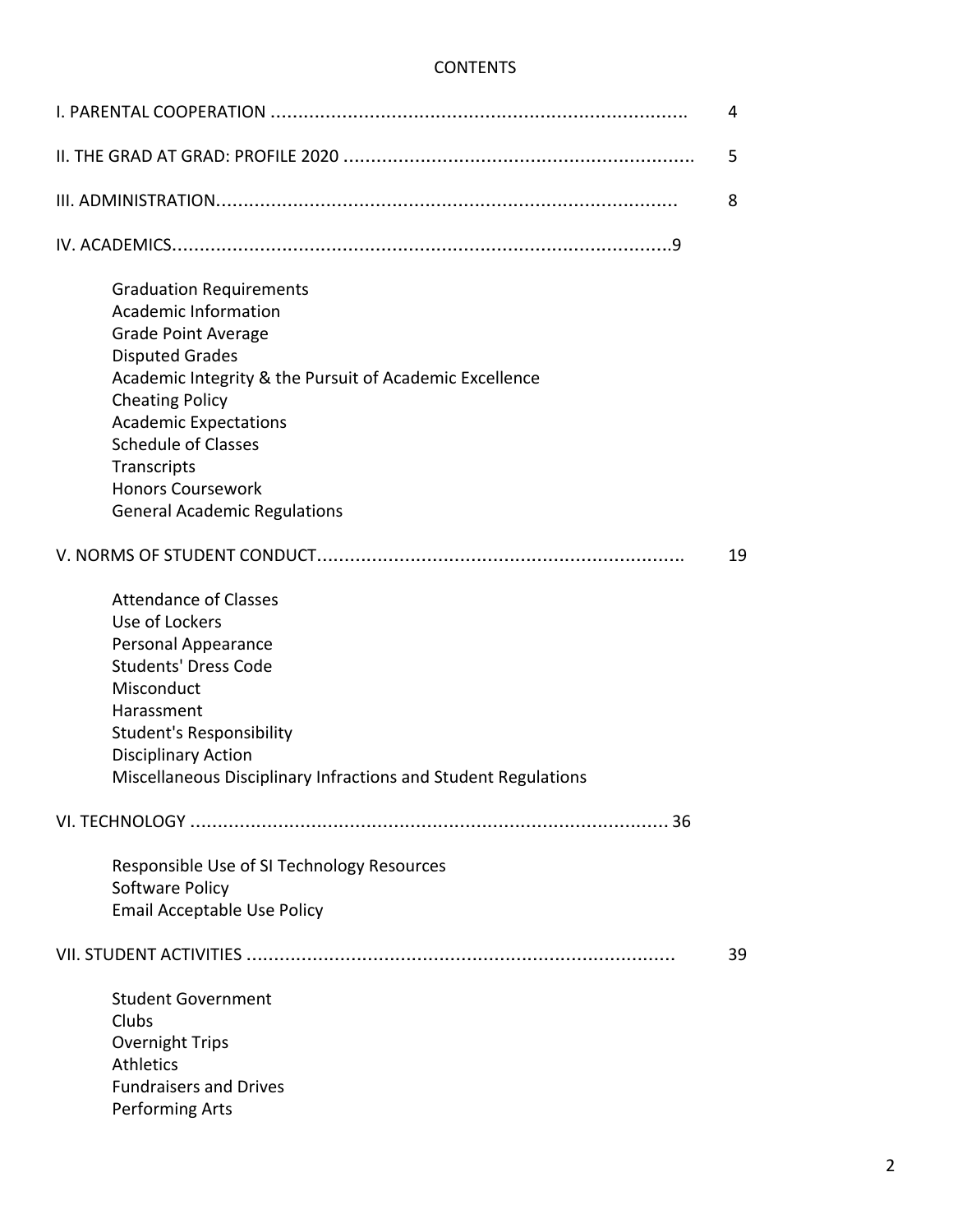|                                                                                                                                                            | 42 |
|------------------------------------------------------------------------------------------------------------------------------------------------------------|----|
| The Eucharist<br>Sacrament of Reconciliation<br>Retreats and Days of Recollection<br><b>Other Programs</b>                                                 |    |
| IX. COUNSELING AND GUIDANCE                                                                                                                                | 44 |
| College Guidance<br>The Learning Center<br><b>Confidentiality Policy</b><br>Parent/Teacher Conferences<br><b>Pregnancy Policy</b><br>Seeing Your Counselor |    |
| X. GENERAL FINANCIAL & TUITION POLICIES                                                                                                                    | 47 |
| <b>Tuition Policy</b>                                                                                                                                      |    |

Refund Policy

# MISSION STATEMENT OF SAINT IGNATIUS COLLEGE PREPARATORY

"St. Ignatius College Preparatory is a Catholic, Jesuit school serving the San Francisco Bay Area since 1855. Through a rigorous and integrated program of academic, spiritual, and co-curricular activities, St. Ignatius challenges its students to lead lives of faith, integrity, and compassion. Students are enriched by a diverse and loving Christian community and are called to become lifelong learners who develop their individual talents for the greater glory of God. With a commitment to intellectual excellence, leadership, service, and justice, we strive to be men and women for and with others, responding courageously to the opportunities and challenges of our time."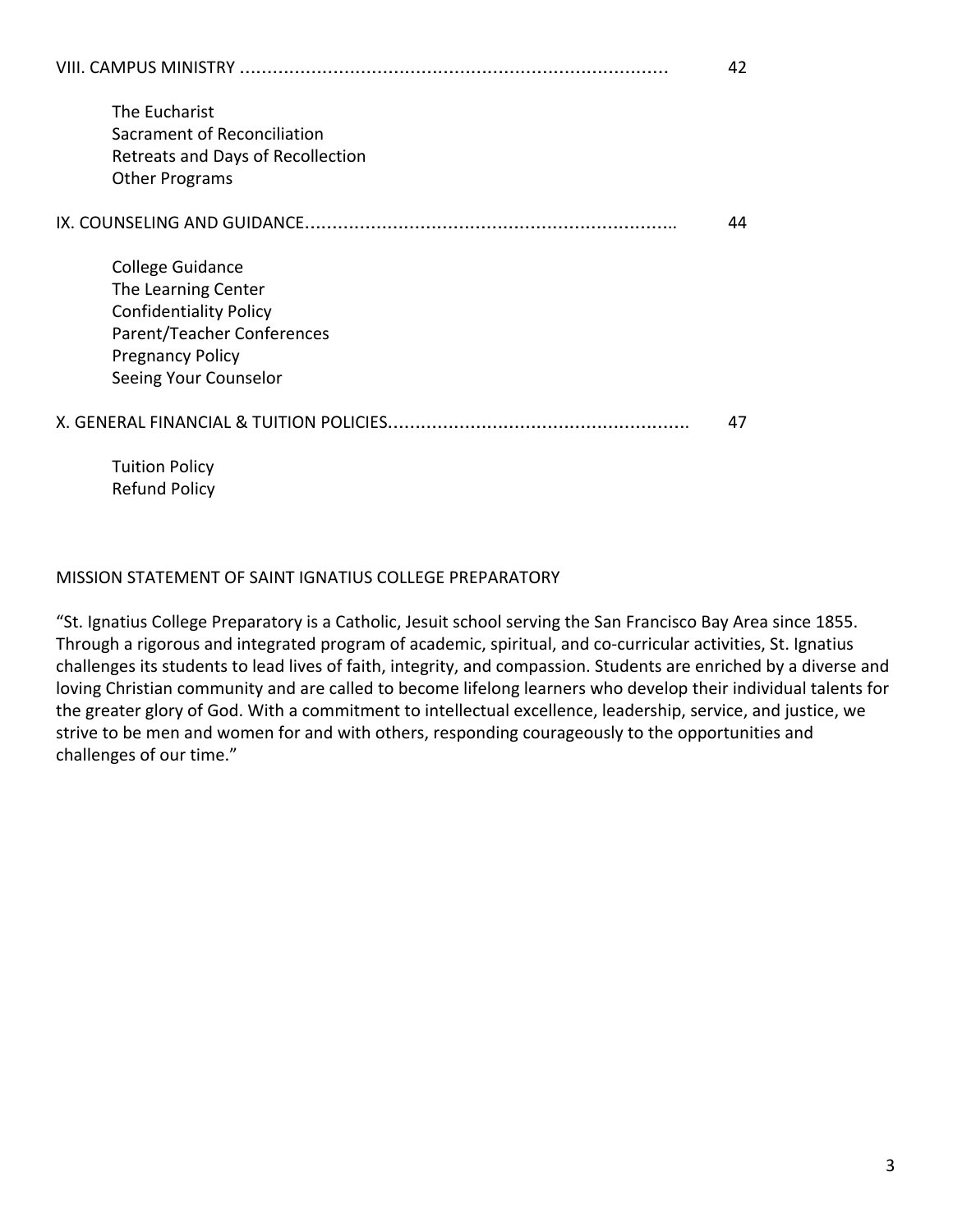# **I. PARENTAL COOPERATION**

We are committed as a school community to have your sons and daughters discover the God-given gifts they have already been given, to know they have an obligation to develop those gifts, and ultimately to use those gifts in service to others. When your sons and daughters graduate from St Ignatius Church on the first Saturday in June after four years at St. Ignatius, they will have been through much (as you and we will have been). Hopefully they will have begun to approximate our The Grad at Grad: Profile 2020: Open to Growth, Intellectually Competent, Religious, Loving, Committed to Justice, and Leaders in Collaboration.

Our wish is that their experience at this Jesuit high school will have prepared them to know how to make decisions about their lives that are well-informed, moral, just, and compassionate. We make this wish in partnership with you. Together we will grow as well. Together we will need the courage to give them the direction and care they need.

In that regard, their developing attitudes and behaviors in and out of the classroom, on and off campus, are crucial in this process of adolescent formation. It's not just that what they do and how they act represent and reflect upon St Ignatius; it's more than that. Their approach to being young men and women for and with others is their receptivity and practice of what they are exposed to in this ministry. Consequently, their actions and attitudes wherever they are: from the streets of San Francisco to the homes of friends and others; from their presence on the Internet to their reaction to current adolescent culture – these are all witnesses to whether we are having any effect on their formation as young people. Failure to consistently demonstrate attitudes and behaviors that are consistent to the mission of the school at all times will place them in jeopardy of remaining in the community. Simply put, the student will be dismissed from Saint Ignatius.

As part of this partnership with us, you, the parents have responsibilities as well: to cooperate with school personnel when your son/daughter is being disciplined; to work respectfully with school personnel over disagreements in schedules, academic performance, rehearsals, practice, and playing time, parking and traffic control; to monitor the use of your home as a healthy gathering place for young people when appropriate; to participate with the school in the spiritual, moral formation of these charges of ours in all endeavors: academic, athletic, co-curricular, and Campus Ministry events.

It is an honor and a responsibility to go about the work of the ministry of the high school apostolate. We can't do it in a vacuum; we can't just pay "lip service" to the tenets and principles upon which the school was founded, has thrived, and has existed for more than 150 years.

It's a challenging world that awaits them when they leave; let us together, make sure that they are up to the challenges for college and beyond.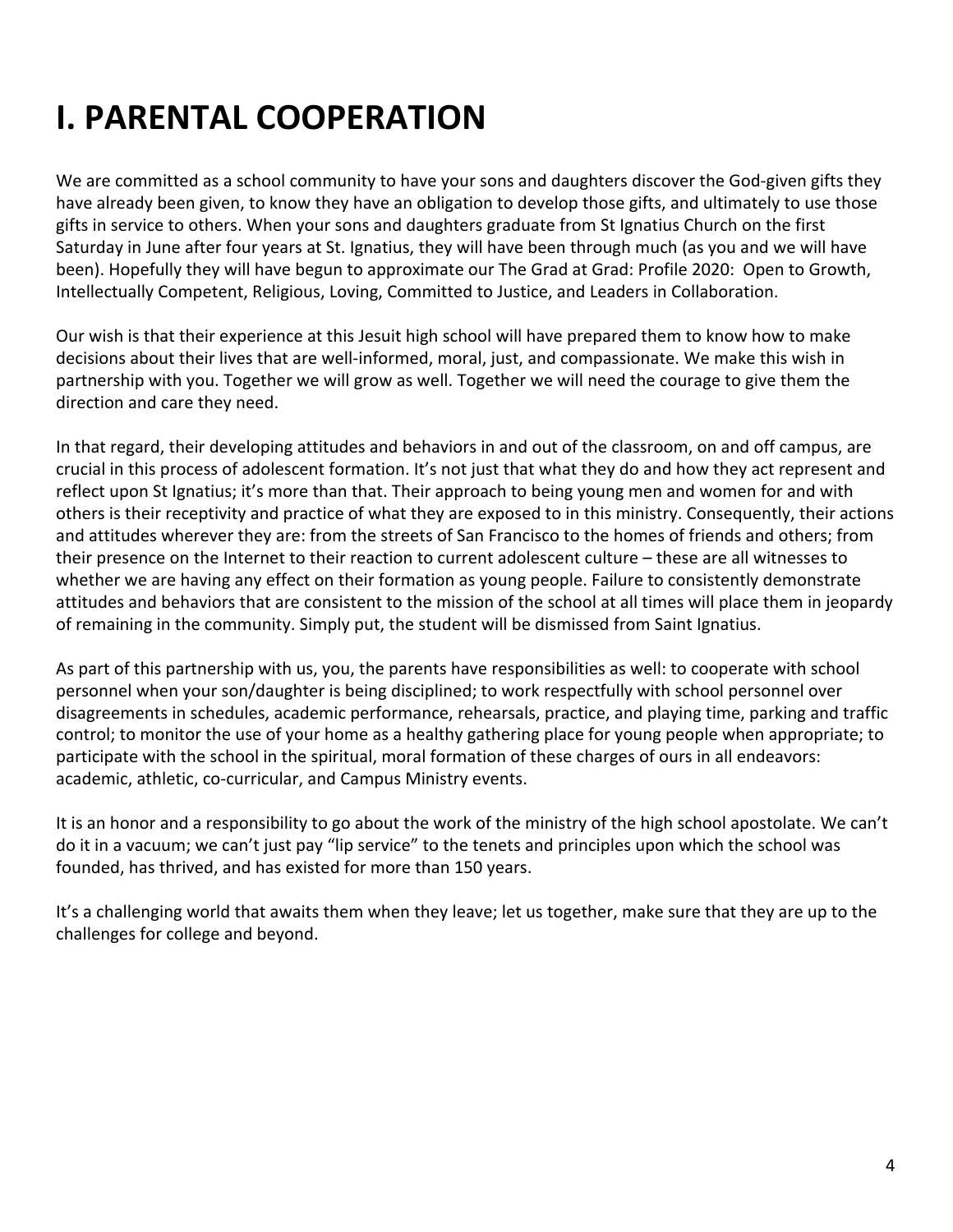# **II. THE GRAD AT GRAD: PROFILE 2020**

The characteristics of the Profile below describe the St. Ignatius College Preparatory graduate from various perspectives. In a sense, the graduate is a threshold person: he or she is rapidly approaching young adulthood, and the world of childhood has been left behind definitively. In the four years of high school there have been joys and successes as well as failures and disappointments, experiences which have led to the graduate's maturing. Granted that they are not fully developed in late adolescence, the qualities below describe the characteristics which seem most conducive to a desirable adult life. Some overlapping in the five categories is evident because many of these qualities are mutually related and intertwined. Jesuit education is, has been, and always will be focused on whole person education: mind, spirit, and body. Thus, the Profile always needs to be viewed within the context of the mission of Jesuit education and not merely as a list of achievable outcomes for the Jesuit high school graduate.

# I. OPEN TO GROWTH

A graduate of St. Ignatius has matured as a person – emotionally, intellectually, physically, socially, and religiously - and has developed an openness to the diversity of the surrounding world. On the way to becoming a life-long learner, the graduate is beginning to reach out, seeking opportunities to stretch his or her imagination and feelings. At the time of graduation the St. Ignatius student will have:

- contributed to and benefited from all areas of the school community (academic, spiritual and co-curricular);
- demonstrated an openness to learning from different sources, a recognition of personal bias, and a willingness to engage in respectful dialogue with those who hold different views;
- exercised cultural competence, showing an appreciation and respect for all individuals and diverse cultures ;
- engaged in the practice of reflecting on experiences with the aim of informing future actions;
- recognized the need for leisure, recreation, and aesthetic experiences, finding ways to budget appropriate time for those activities;
- demonstrated a commitment to the pursuit of excellence, realizing that learning is an on-going process that often involves risk and discomfort, and that criticism and failure may lead to growth.

# II. INTELLECTUAL

Through a four-year college preparatory curriculum, a graduate of St. Ignatius will develop intellectual skills that go beyond academic excellence and requirements for college entrance. The student is beginning to understand the value of curiosity that leads to scholarly contemplation and a life-long disposition to learn. At the time of graduation the St. Ignatius student will have:

- demonstrated the ability to think critically and creatively to solve problems in a variety of disciplines and different situations with perseverance and adaptability;
- demonstrated the ability to access, review, evaluate, and synthesize a variety of media resources, both individually and as a member of a group;
- demonstrated effective written, oral, and technological communication skills;
- demonstrated the ability to seek out diverse sources and use that information to evaluate issues of contemporary life in relation to our Gospel values;
- gained the foundational knowledge necessary for pursuing an academic discipline in advanced education.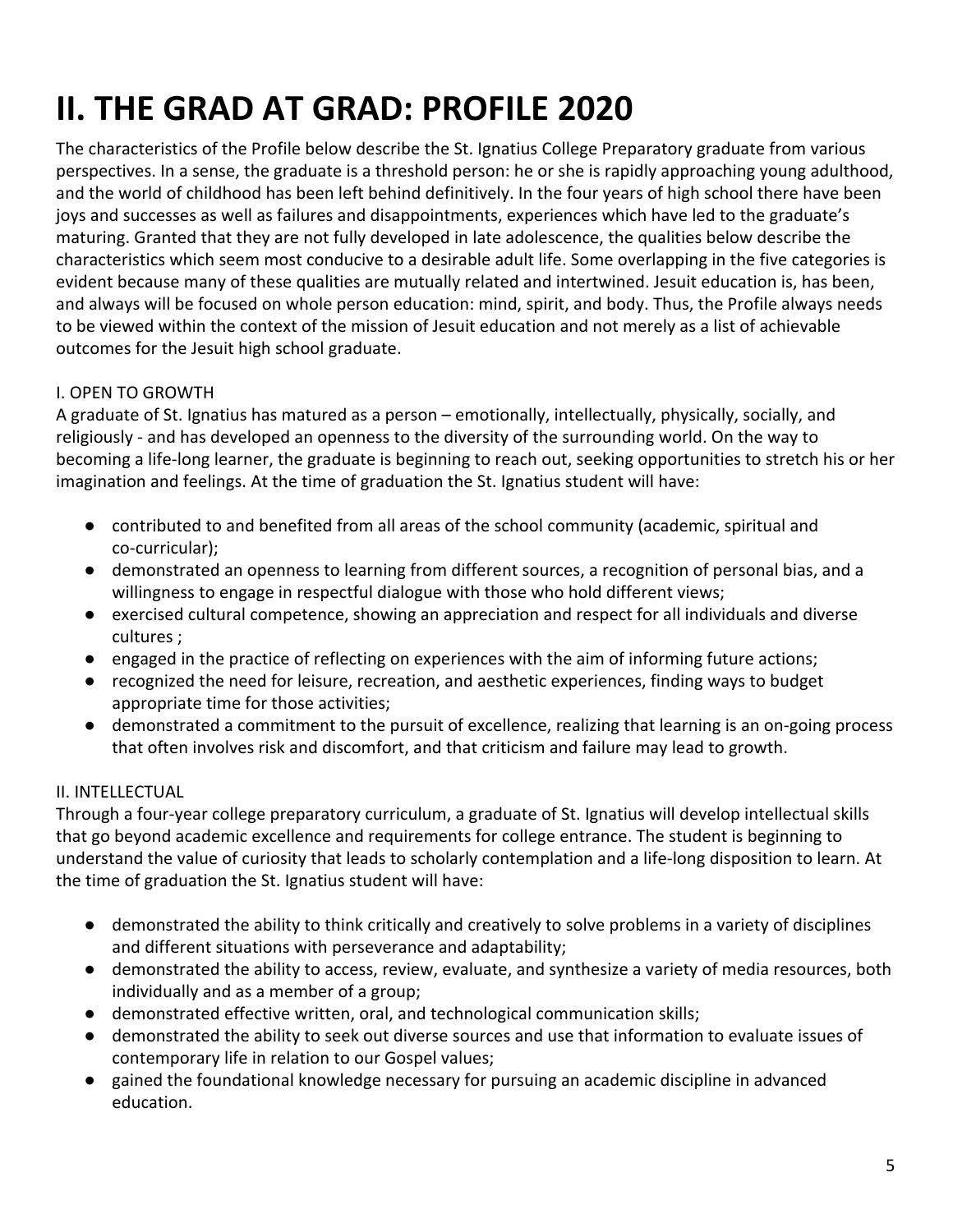# III. RELIGIOUS

A graduate of St. Ignatius shows a basic knowledge of Scripture, doctrines, and practices of the Catholic Church. Having been introduced to Ignatian spirituality, the graduate will examine his or her own religious feelings and beliefs with the aim of establishing a relationship with God within a religious community. Always respectful of the conscience and religious background of students affiliated with other faith traditions, these goals apply to the non-Catholic graduate as well. At the time of graduation the St. Ignatius student will have:

- demonstrated an understanding of the Hebrew Scriptures and the New Testament, including the Church's teaching about Jesus Christ and his mission as well as the sacramental expressions of that mission;
- displayed an understanding of the relationship between faith in Jesus and being a person for and with others, which manifests itself in action based on the Church's teaching on social justice;
- become increasingly willing to develop a well-informed conscience and to let personal faith influence basic values, moral choices, and vocational interests;
- been introduced to other religions and developed a respect for their beliefs;
- grown in personal spirituality, being able to articulate personal faith and engage in various methods of prayer in private, during liturgy, and on retreat.

# IV. LOVING

A graduate of St. Ignatius has begun to establish his or her own identity and move beyond self-interest or self-centeredness by forming deeper relationships with others, valuing friendships, and recognizing one's place in the global community. The graduate is increasingly empathetic and able to share personal feelings with others. At the time of graduation the St. Ignatius student will have:

- demonstrated an awareness of God's love by growing in self-acceptance and by extending that love to family, friends, and community;
- demonstrated the ability to form healthy relationships, taking into account the feelings of others when acting, and realizing one's role in a supportive community;
- demonstrated the ability to make healthy and mature lifestyle decisions, assuming responsibility for maintaining good personal health and being attentive to sources of stress and healthy strategies needed to maintain balance in one's life;
- overcome personal prejudices and stereotypes, showing the ability to communicate with others, especially persons of other ethnicities, genders, religions, nationalities, socio-economic backgrounds, or sexual identities;
- demonstrated sensitivity to the beauty and fragility of the universe, exercising stewardship to maintain God's creation;
- acted as a person for and with others by serving people in greatest need.

# V. COMMITTED TO JUSTICE

A graduate of St. Ignatius is aware of the many needs of local and global communities and is beginning to use his or her time and talents to work toward a just society in the context of Catholic Social Teaching. The graduate is developing an informed conscience and is preparing to take a place in the world as a competent, concerned, compassionate, and responsible member. At the time of graduation the St. Ignatius student will have: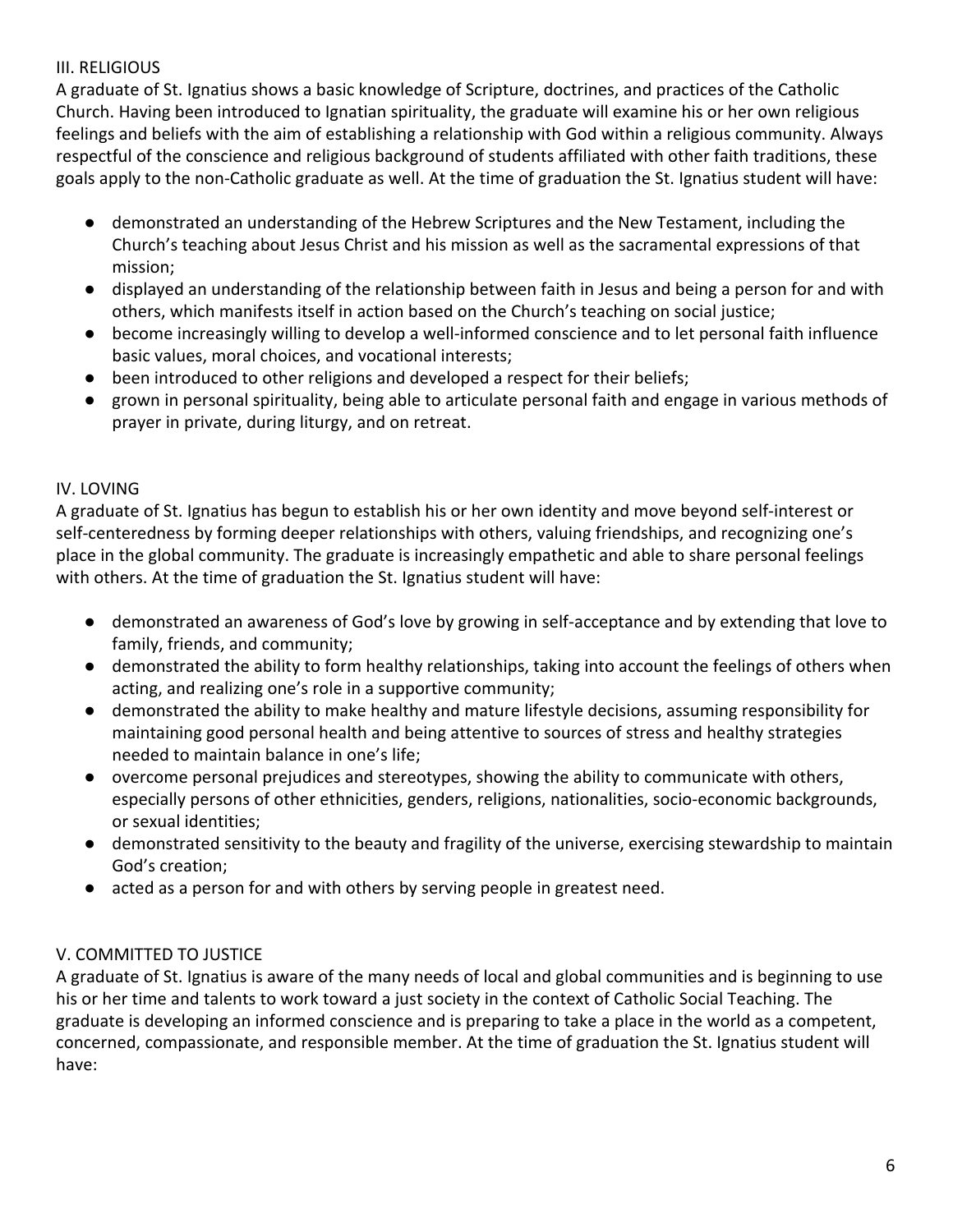- moved beyond selfish tendencies to confront moral ambiguities in contemporary culture and to make decisions, based on Gospel values, which sometimes conflict with the values of a materialistic society;
- demonstrated an understanding of the connection between personal faith and the need to work toward a just society, emphasizing the importance of justice along with charity in recognizing the needs of the marginalized members of society;
- recognized the global and systemic nature of many current social problems, becoming aware of alternatives in public policy that might lead to social justice;
- begun to understand the importance of civic engagement, recognizing how public opinion and voter influence affects public policy in local, regional, national, and international arenas;
- recognized the need to protect the natural environment by practicing a sustainable lifestyle based on awareness of social, economic and environmental consequences of one's actions.

# VI. CALLED TO LEADERSHIP

A graduate of St. Ignatius has become aware of and begun to practice basic skills of leadership and collaboration, having had experiences as both a follower and a leader. The graduate has learned that some tasks are better accomplished individually while other projects are better undertaken by group actions coordinated by thoughtful leaders. The student has had opportunities to exercise leadership in the academic, co-curricular, and campus ministry domains. At the time of graduation the St. Ignatius student will have:

- recognized that true leadership involves serving with and for others, acting with humility and love;
- demonstrated basic leadership skills, including integrity, vision, creativity, a strong work ethic, and the ability to gain trust and inspire;
- demonstrated an ability to influence others in a way that promotes justice and Gospel values, understanding that influence depends sometimes upon being the one in charge and at other times working effectively within a group and providing honest feedback;
- maintained a focus guided by the ethical values derived from our Catholic and Ignatian heritage, willing to act and to speak independently with an informed conscience instead of conforming to a group mentality or the prevailing spirit of the time;
- begun to seek challenges and responsibilities to further his or her knowledge and skills in activities of interest, seeking opportunities to organize and inspire others in these areas;
- responded to criticism with emotional maturity, acknowledging that leadership involves risk-taking and challenging assumptions that can sometimes lead to negative repercussions.

The basis for this Profile is the Jesuit Secondary Association's Profile of the Graduate at Graduation; much of the text above is taken directly from that document. This profile provides the basis for the Integral Student Outcomes of St. Ignatius College Preparatory.

Revised September 2012

# NON-DISCRIMINATORY POLICY

St. Ignatius, mindful of its mission to be witness to the love of Christ for all, admits students of any race, color, and national and/or ethnic origin to all the rights, privileges, programs and activities generally accorded to or made available to students at the school St. Ignatius does not unlawfully discriminate on the basis of race, color, and national and/or ethnic origin, age, sex, or disability in the administration of educational policies, admissions policies, scholarships and loan programs, and athletic and other school-administered programs.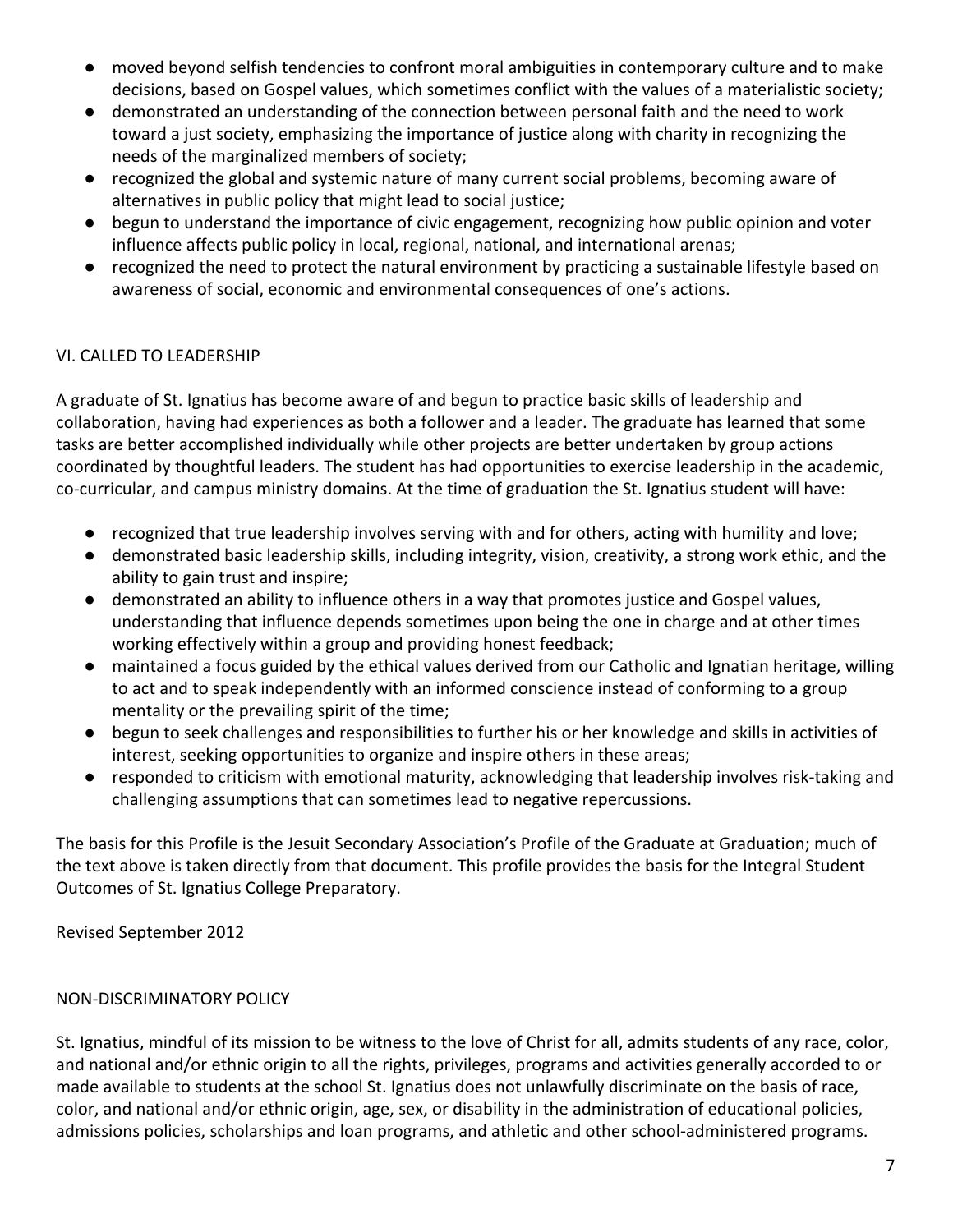# **III. ADMINISTRATION**

Rev. Edward A. Reese, S.J. President

Ms. Michelle Levine Principal

Ms. Danielle Devencenzi Assistant Principal for Academics

Mr. Chad Evans Assistant Principal for Formation

Mr. Jeff Glosser Assistant Principal for Student Affairs

Mr. Joseph Vollert Vice President for Development

Mr. Ken Stupi Vice President Finance and Administration

Dr. Tasia Davis Dean of Students

Mr. Carlos Escobar Dean of Students

Mr. William Gotch Director of Strategic Initiatives

Ms. Kristy Jacobson Director of Admissions

Mr. John Mulkerrins Director of Athletics

Ms. Maricel Hernandez Director of Equity and Inclusion

Mr. Michael Ugawa Director of Scheduling/Bookstore

Ms. Marybeth McFarland Director of Security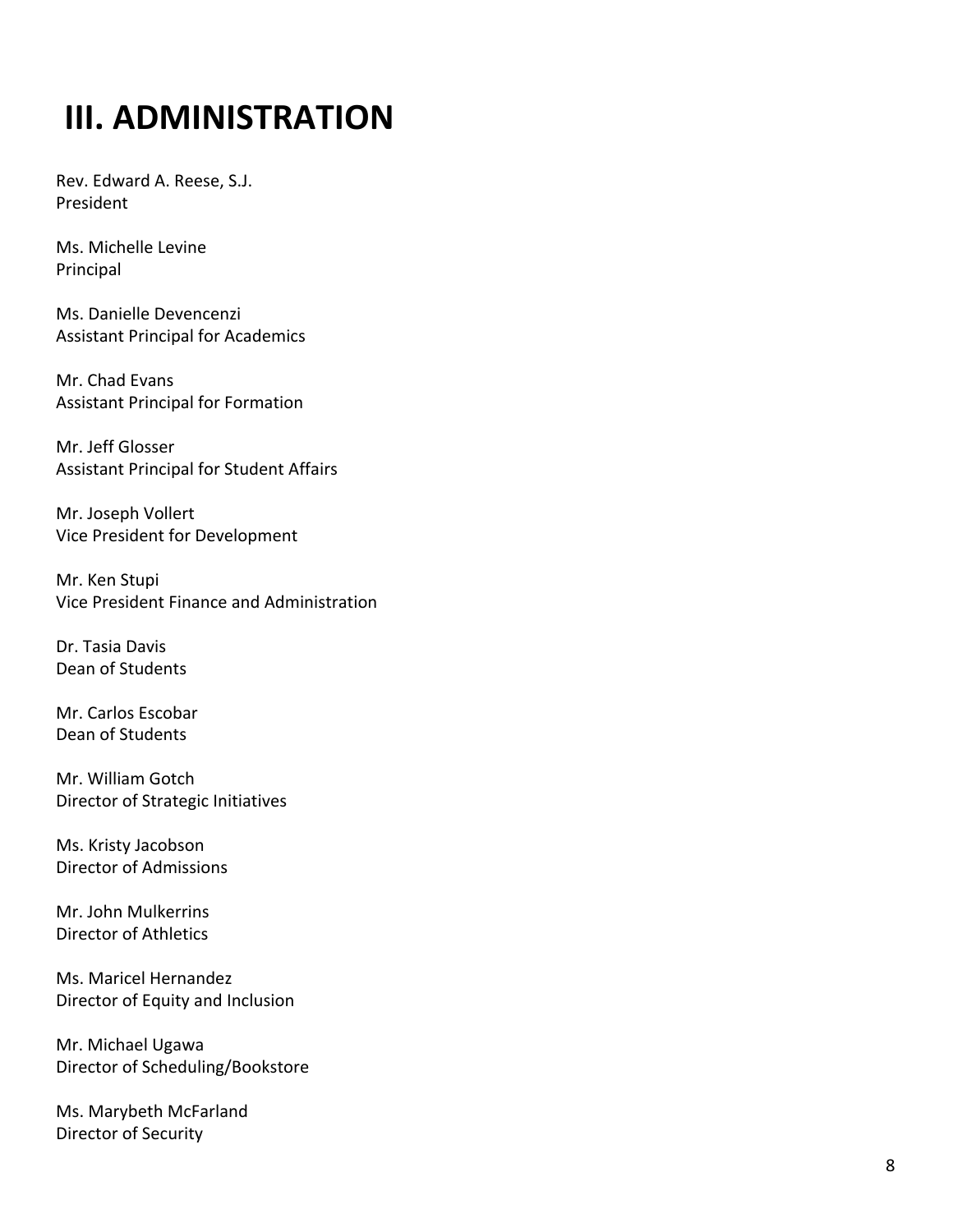# **IV. ACADEMICS**

Graduation Requirements

The academic program at St. Ignatius is designed to prepare students for college education. Graduation requirements have been selected in a way that meets or exceeds prerequisites and recommended subjects for any selective college in the United States. Each department offers a combination of core courses and electives that are sequentially designed to challenge each student to his or her full potential. It is the responsibility of every St. Ignatius student to satisfactorily complete all graduation requirements in order to receive the S.I. diploma.

The minimum requirements are listed below:

Community Service Program

As an integral part of the SI curriculum and experience, we ask all students to make a commitment to service as a part of their graduation requirement. In order to graduate, SI students are required to provide service or ministry to others for at least 100 hours; students complete their service between the first year at SI and the summer after junior year. All students are required to complete their service prior to the start of their senior year. SI students may be involved in a variety of service activities with an emphasis that all volunteer efforts may be credited to their commitment as long as the service is pre-approved by the Director of Community Service and Social Justice and is provided to a nonprofit organization which has been approved by SI. Students are responsible for providing official verification of service to the CSP Office in a timely manner. Within the 100-hour service commitment, students must participate in a Core Service Experience that engages them beyond their immediate community to provide hands-on service to others. Students must volunteer with a nonprofit organization whose mission is specifically aimed at addressing social justice. The service and the organization must be pre-approved by the director.

Failure to Complete Community Service Graduation Requirement

Students are required to complete their "Commitment To Service" graduation requirement by senior registration day in August. If a student does not complete the requirement, he or she may be granted an extension and placed on probationary contract. Students on Academic Probation in the Academic Recovery Program at the end of their Junior year who have not completed the service requirement by senior registration may not be eligible for this extension. Students granted probationary contract will be allowed to register for class with the following conditions:

- Official completion of the service requirement by the end of the first quarter of their senior year. Any student who has not completed their service graduation requirement, by this time may be liable for disciplinary action; Student involvement in SI sponsored co-curricular activities (such as clubs, sports teams, school leadership, art/drama/music performances, school dances) may be limited to assist the student in making time to complete the service graduation requirement;
- Counselors, Deans and faculty members will be informed of student status and their probationary contract;
- The student will meet weekly with the Director of Community Service and Social Justice to assess progress towards completion.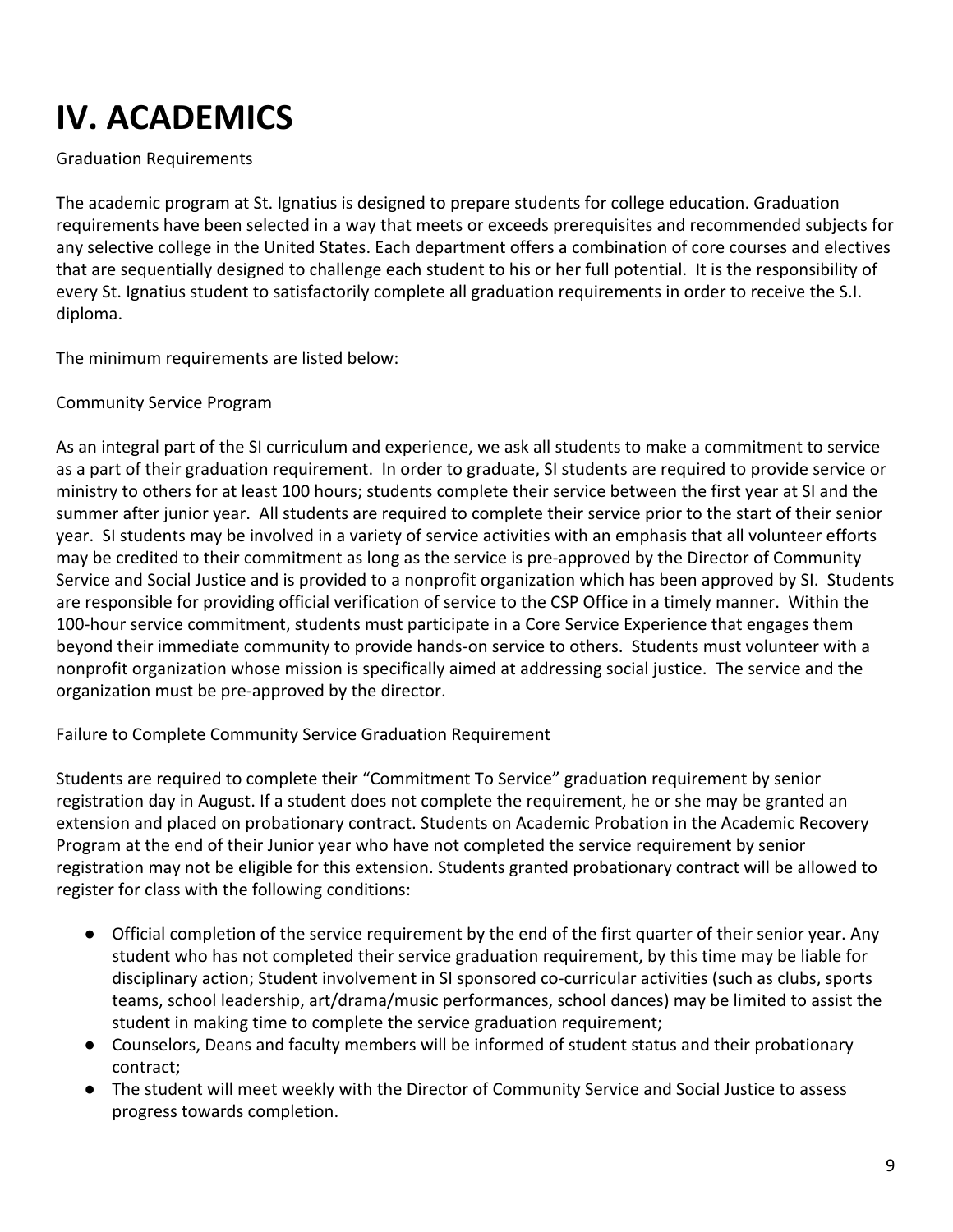# English

Eight semesters (at least one course each semester) of common, required courses for freshmen, sophomores, and juniors. Elective courses for senior students only.

# Mathematics

Six semesters of college preparatory, honors, and/or advanced placement courses.

# Language

Four semesters of the same language.

#### Science

Four semesters of college preparatory, honors, and/or advanced placement work.

#### Social Science

Six semesters of common, required courses for freshmen, sophomores, juniors, and seniors. Additional elective courses available for junior and senior students.

#### Religious Studies

Seven semesters (including two semesters senior year). Common, required courses for freshmen, sophomores, and juniors. Elective courses for seniors only

#### Fine Arts

Two semesters. Classes must be from the approved Core Arts courses to satisfy this graduation requirement. Note: 8th period Performing Arts and the Nature Intensive classes may be taken in addition to, not in lieu of, a student's six classes during the regular school day. Students enrolled in an 8th-period Performing Arts class or a Nature Intensive class will not be allowed to drop a course that meets during the regular school day. The University of California and California State University systems require students to complete two semesters of the same discipline.

Grades from 8th period Performing Arts classes are repeatable and not calculated into the student's cumulative GPA.

# Physical Education

Two semesters, including one core semester that includes Health and Safety Issues. The second semester may be met through a P.E. elective course or through participation in the sports program:

The requirement for second semester of Physical Education may be waived if: the student earns three athletic letters after freshman year, and the three letters are derived from at least two different sports. Further, at least one of the three letters must be Varsity level and earned during the last two years of high school and before the end of the fall semester of senior year.

The requirement for the second semester of Physical Education may be waived if: the student successfully completes a Dance 1A class at St. Ignatius for one semester.

# College Preparatory Electives

Nine semesters of college preparatory, honors, and/or advanced placement electives are required to satisfy the school's graduation requirement of 48 semester classes of high school instruction, 36 of which are courses required for graduation.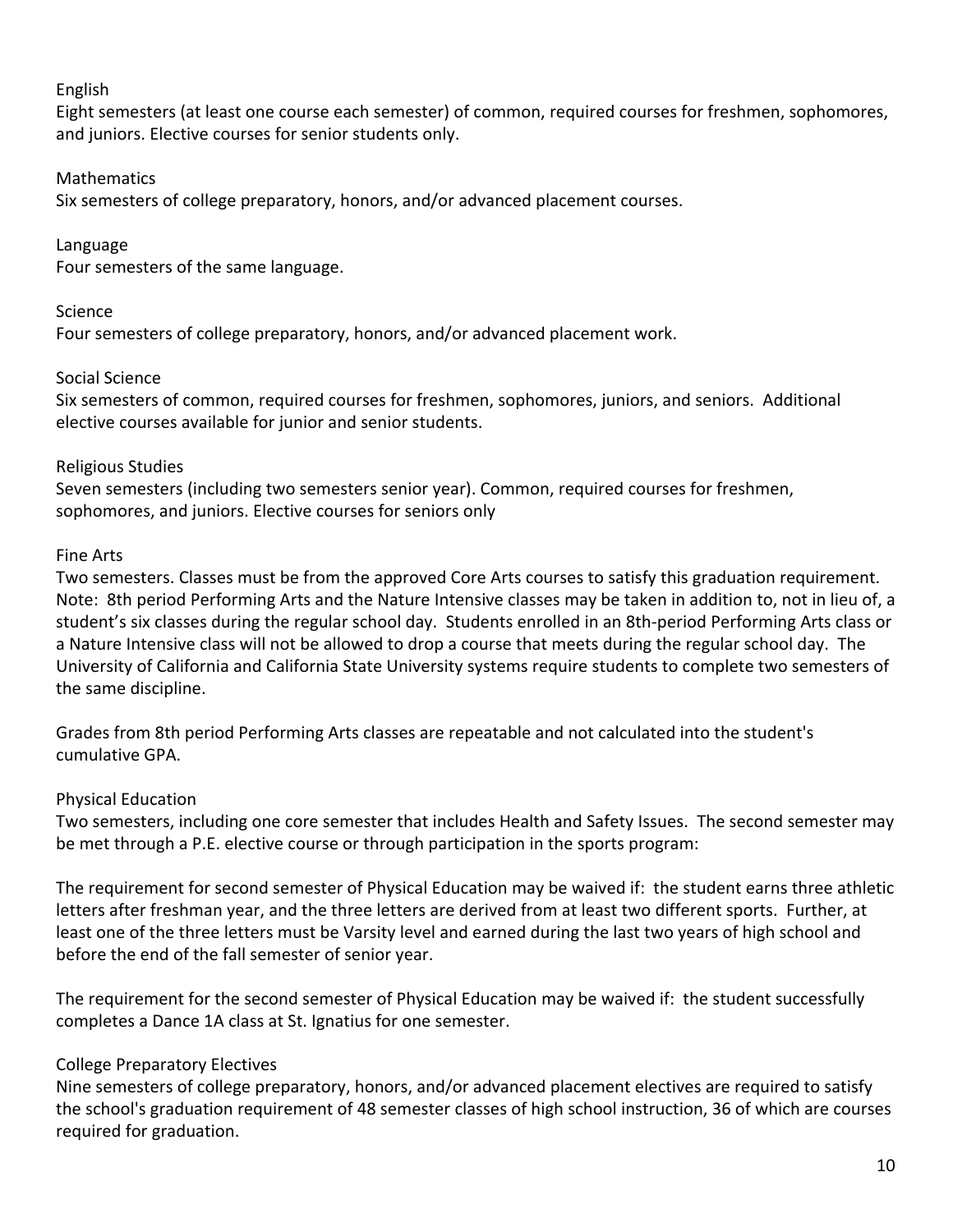Students must take six courses each semester they are enrolled at St. Ignatius, including the following core courses:

| <b>English</b>                | <b>Math</b>                          |  |  |
|-------------------------------|--------------------------------------|--|--|
| English 100-199 (2 semesters) | Algebra 1 <sup>*</sup> (2 semesters) |  |  |
| English 200-299 (2 semesters) | Algebra 2 (2 semesters)              |  |  |
| English 300-399 (2 semesters) | Geometry (2 semesters)               |  |  |
| English 400-499 (2 semesters) | * or advanced coursework             |  |  |
|                               |                                      |  |  |
| Language                      | <b>Physical Education</b>            |  |  |
| Language (4 semesters)        | Physical Education 1 (1 semester)    |  |  |

(in the same foreign language) Physical Education 2 (1 semester)

#### **Fine Arts (two semesters of the following):**

| <b>Music Appreciation</b> | Sculpture |
|---------------------------|-----------|
| Art and Architecture      | Dance IA  |
| Studio Art                | Dance IB  |

Photography

NOTE: The University of California and California State University systems require students to take two semesters of the same course of Fine Arts.

| <b>Religious Studies</b>                | <b>Social Science</b>                                 |
|-----------------------------------------|-------------------------------------------------------|
| Religious Studies 100-199 (1 semester)  | <b>Ethnic Studies</b><br>(1 semester)                 |
| Religious Studies 200-299 (2 semesters) | Modern World History<br>(2 semesters)                 |
| Religious Studies 300-399 (2 semesters) | United States Histories and Cultures<br>(2 semesters) |
| Religious Studies 400-499 (2 semesters) | <b>Government Selective</b><br>(1 semester)           |

#### **Science**

| <b>Biology</b> | (2 semesters) | <b>Physics</b>                                | (2 semesters) |
|----------------|---------------|-----------------------------------------------|---------------|
| Chemistry      | (2 semesters) | 4 semesters required, 6 semesters recommended |               |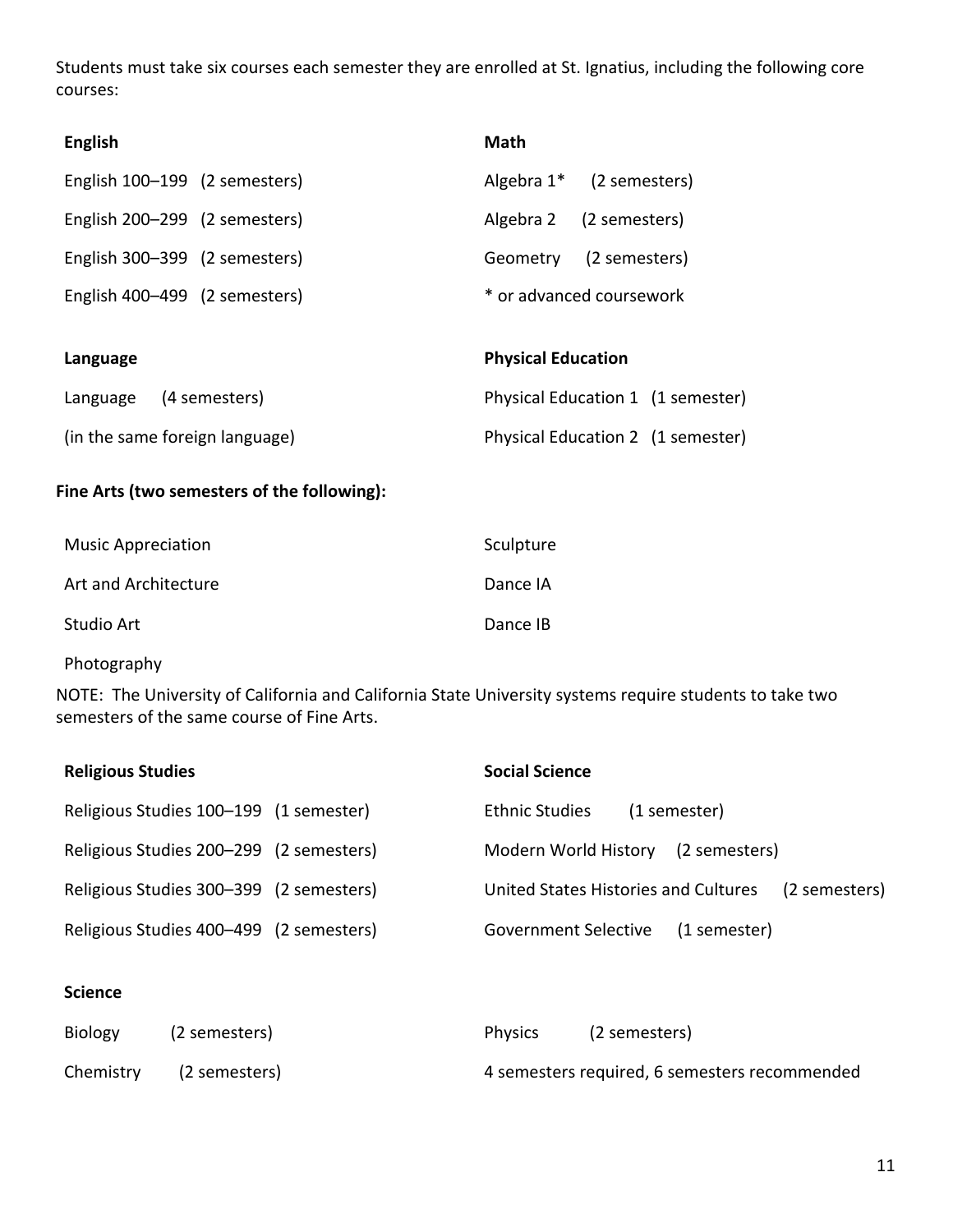#### Academic Information

Students are expected to work to their full potential in all subject areas and must complete a total of 240 credits to meet graduation requirements

The school norm for grading students is as follows:

A: Student has mastered the material in the course as specified in the course outcomes; student's skills and level of understanding are excellent; and student is strongly recommended for future work in the subject.

B: Student is proficient in the material of the course as specified in the course outcomes; student's skills and level of understanding are good; and student is adequately prepared for future work in the subject.

C: Student has learned the basic material of the course as specified in the course outcomes; student's skills and level of understanding are passable,

and student is minimally prepared for future work in the subject.

D: Student is not proficient in the material of the course as specified in the course outcomes; student's skills and level of understanding are poor, and student is not prepared for future work in the subject, but could become so through remediation.

F: Student is not proficient in the material of the course as specified in the course outcomes; student's skills and level of understanding are very poor; and student is not prepared for future work in the subject and needs to retake the class to gain proficiency.

Below is a typical scale; individual courses may vary.

 $100-95 = A$  94-90 = A- 89-87 = B+  $86-84 = B$   $83-80 = B$ -  $79-77 = C+$  $76-74 = C$   $73-70 = C$ -  $69-67 = D+$  $66-64 = D$   $63-60 = D$ -  $60-$  = F

Student Information System: PowerSchool

PowerSchool is the school's web-based student information system. It is intended to provide students, parents/guardians, and teachers with a tool to communicate student performance. PowerSchool may be accessed from any place with Internet access. Student attendance information will be updated daily; grading information will be provided eight times during the year – the mid-quarter report, quarter, and semester marking periods. Teachers will update PowerSchool at least every two weeks; more frequent updates are made at each teacher's discretion.

In providing this access, our intent is to further assist students in being accountable for their own schoolwork. Students should continue to take primary responsibility in addressing issues with their teachers. In making this information available, we strongly encourage increased communication between the student and his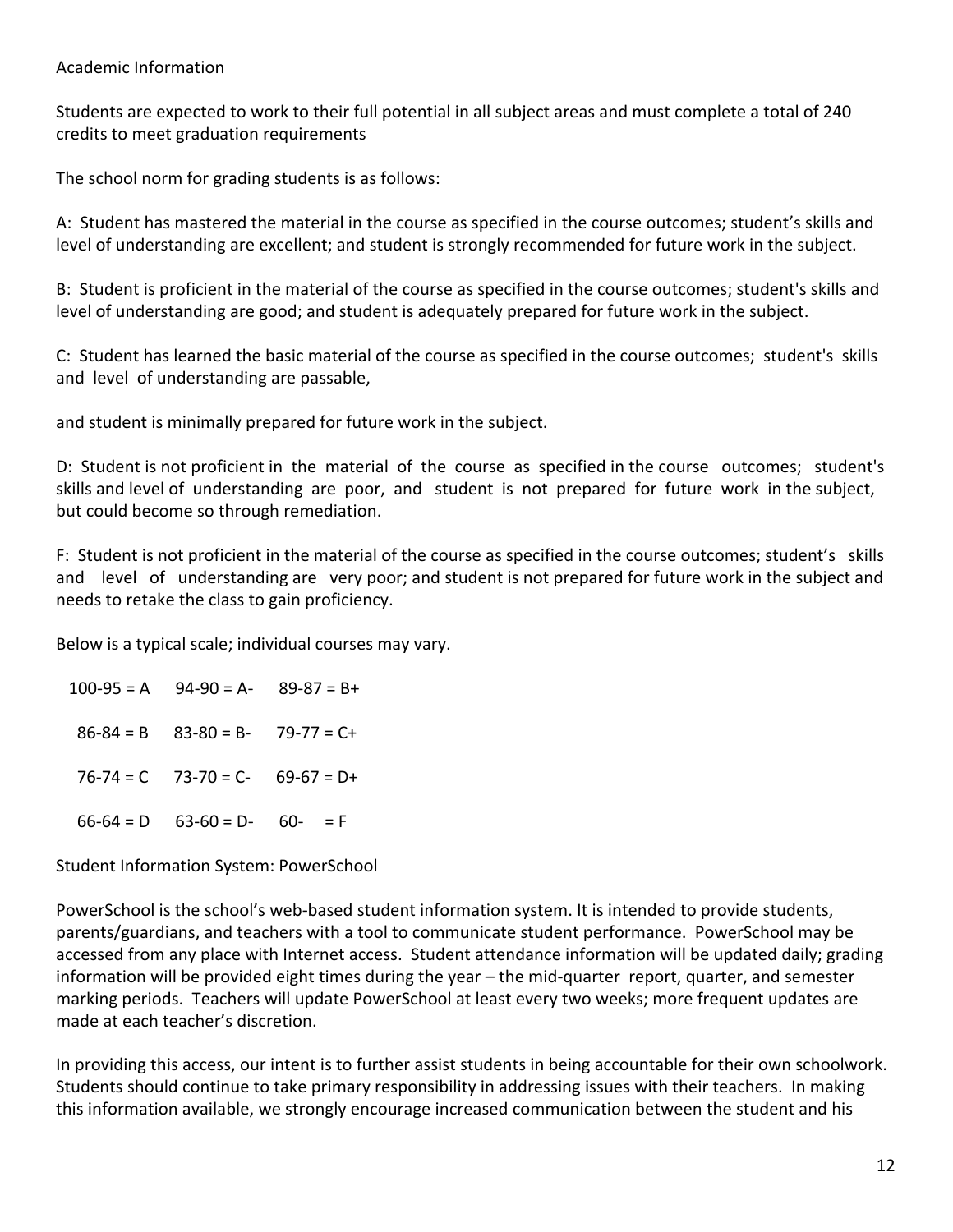parents/guardians about coursework, as the numerical grade information is only part of a student's overall academic performance.

When a concern arises about a grade that appears in PowerSchool we ask that parents follow these steps:

1. Talk with your child first. Ask him or her about the grade(s) or attendance before contacting the school. We strongly encourage an increase in student-parent communication as numerical scores and letter grades only reflect a portion of a student's overall class performance. This also ensures that the student remains accountable. Your child should communicate directly with his or her teacher to resolve any questions about grades.

2. Check to see if there is an assignment description to help to clarify instructions or expectations for a particular assignment. Check the date of the assignment. An assignment handed in late may receive deductions from its score based on the teacher's grading policy.

3. Realizing that no system is perfect, if a discrepancy is found please begin by asking your child to contact his or her teacher. If questions remain, please send an email or place a call to the teacher. We are all working together to achieve the highest level of consistency and accuracy possible.

# Grade Point Average

St. Ignatius reports a grade point average on a 4.0 scale.

The Weighted Grade Point Average adds additional value by adding one point to the unweighted grade earned for each eligible Honors or AP course. For example, an A becomes 5.00, a B becomes 4.00 and so on. St. Ignatius does not report rank in class.

# Disputed Grades

A student who has a question or disputes the grade he/she receives should first attempt to resolve the problem through his/her counselor and the teacher. If the student is not satisfied with the response from the teacher or wishes further clarification of a grading policy, the student may appeal to the department chair. The department chairperson, in his or her discretion, may call a meeting of all involved in the grade dispute for a final resolution of the problem. The department chairperson will report the results of all grade disputes to the Assistant Principal for Academics. The decision of the Assistant Principal for Academics will be final.

# Academic Integrity and the Pursuit of Academic Excellence

A hallmark of Jesuit education is excellence in academics. However, excellence that comes at the expense of academic integrity is of no value to the student. St. Ignatius is committed to the excellence that serves to enhance the school community and the individual student.

Specifically, academic integrity means producing original work on all papers, projects, homework, and other assignments. While the faculty, staff, and administration at St. Ignatius expect originality in all student work, we recognize that certain pressures work against such honest production from time to time. However, we are firm in our resolve that any work presented that is not one's own places at risk the integrity of the student and will be treated most seriously by the teacher and the school administration.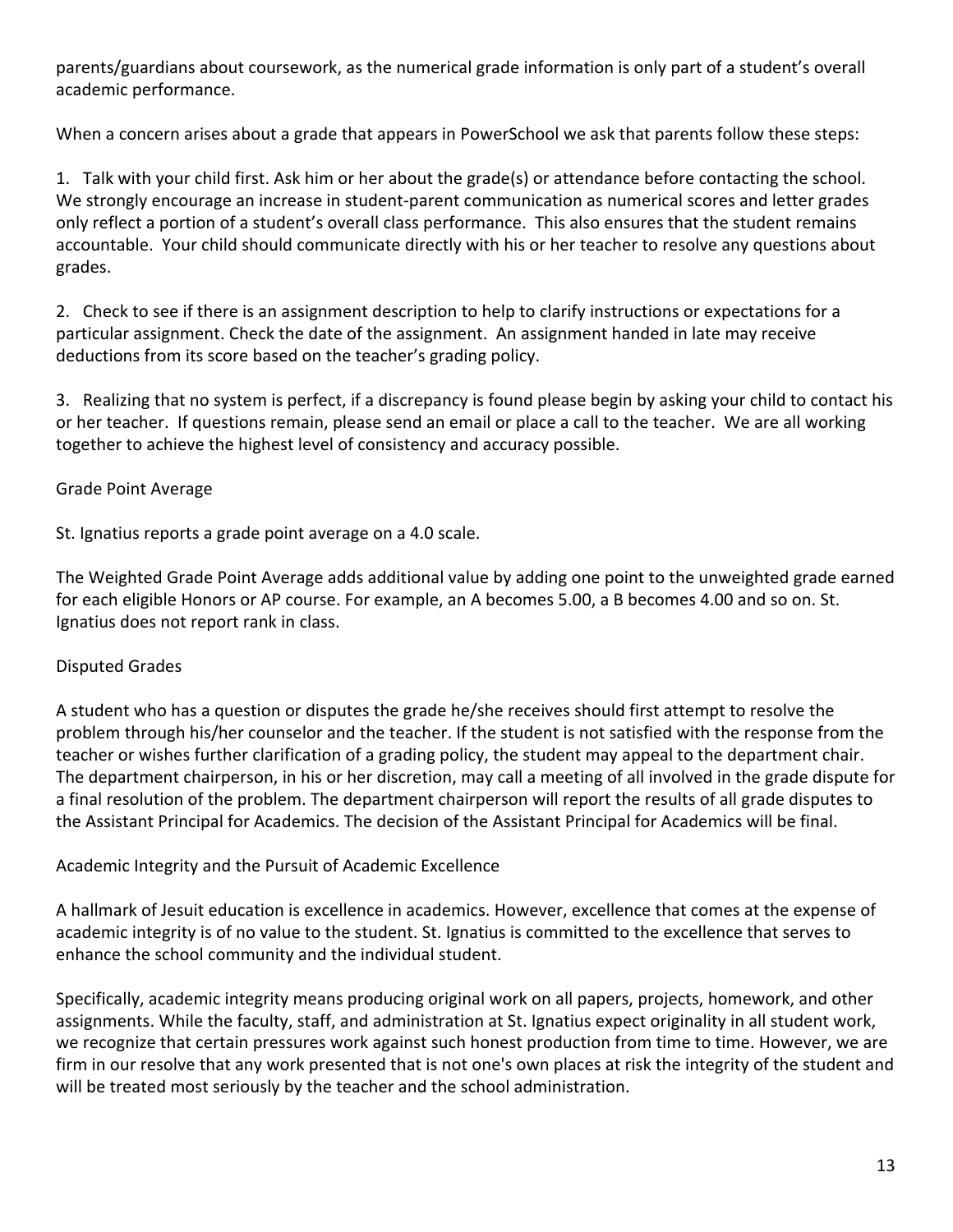All students at St. Ignatius are responsible for preserving the academic integrity of the institution; this is achieved when each student:

• completes all homework assignments in a timely fashion and does not allow this work to be copied by another student;

• completes an examination without seeking help from or offering help to another student during the exam period;

• completes original research for a paper, project, oral presentation, or lab report and acknowledges another person's contributions to that work by citing the source and individual's name;

• recognizes that his/her performance on an examination (or other assignment) is not coupled with self-esteem or self-worth;

• realizes that each choice for copying, cheating, plagiarism, no matter how small the matter, diminishes one's academic and personal integrity.

It is not enough that the S.I. student chooses not to cheat on an examination or quiz or copy another's homework. The S.I. student must recommit him/herself on a daily basis to uphold his or her personal dignity and academic integrity. The faculty and administration have set high standards for each member of the student body. It is our expectation that each student will presume to meet these standards by consistently aspiring to excellence in academics and choosing the path of academic integrity.

# Cheating Policy

St. Ignatius College Preparatory exists in order to provide an environment where Christian values are taught and practiced. The personal development of each student is deemed more important than the achievement of academic success. Personal integrity is essential for building community and promoting social justice.

Cheating in any form, i.e., plagiarizing an assignment, copying homework, cheating on an examination, test or quiz, or copying information from the Internet without appropriate citation, violates the philosophy of our school and will not be tolerated. Any student who cheats, copies homework, plagiarizes, violates testing procedures, or knowingly enables another student to cheat will receive a grade of zero for the exam, or work in question, and be subject to discipline.

When cheating in any form is observed, the teacher will speak with the student and inform the Deans' Office. The Deans will gather the necessary information from the teacher, speak with the student, and notify the student's parents of the incident. The Deans' Office will keep records as to the number of cheating offenses.

Any incident involving cheating could potentially render a student liable for suspension or dismissal. For any cheating offense, the student will minimally receive a grade of zero on the assignment or examination and parents will be notified of the infraction.

# Academic Expectations

It is fundamental to the Jesuit principles of education that the student actively engages in the educational process. Consequently we expect each student to realize that the primary responsibility for learning rests squarely on his or her shoulders. Parents, teachers, and friends may guide and direct the learning process, but real achievement in an academic endeavor is not possible when a student takes a passive role in the process.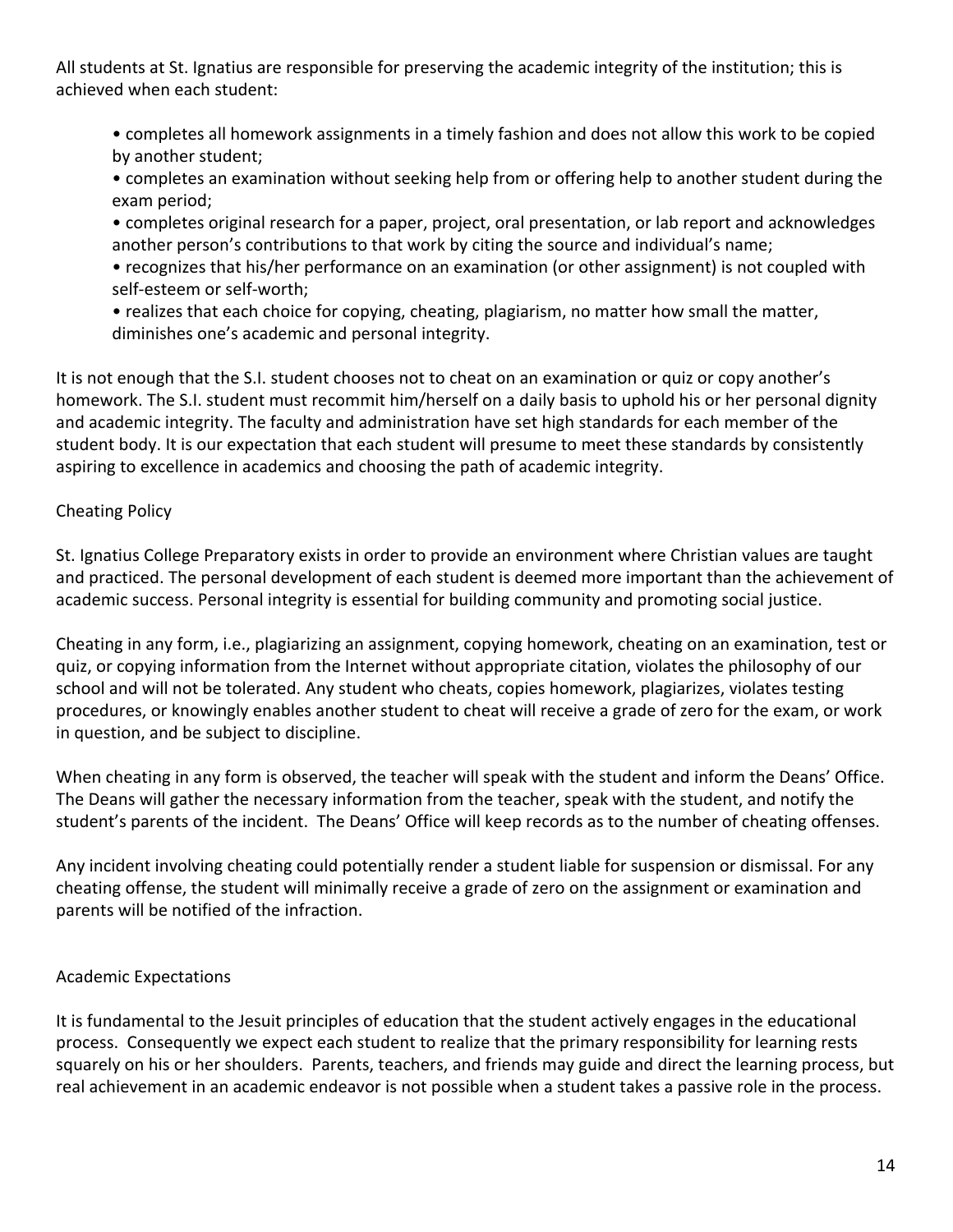Hence, each teacher expects that a student will come to class fully prepared and ready, willing and able to participate in the lessons at hand. The following expectations more clearly explicate how a student should approach his or her studies:

Classroom Conduct—A student is expected to be on time for each class and to miss class only in the case of illness or other serious reasons. The student is expected to engage actively in the dialogue and lesson exercises. Further, he or she is expected to assist in maintaining the due order and decorum of the classroom by refraining from disruptive conduct.

Materials—A student is expected to bring all necessary materials to class, including textbooks, notebooks, pens and pencils, binder paper and any other materials required by the teacher in a particular class.

Homework—A student is expected to understand and complete every homework assignment. Late assignments are seldom, if ever, acceptable. If a student fails to understand an assignment, it is his or her responsibility to meet with a particular teacher before the end of the school day to clarify the assignment. Although copying homework assignments is never allowed, students are encouraged to study together, particularly in subject matter where homework problems are difficult or challenging. Absenteeism—Students are expected to attend all of their classes and to be on time for these classes. Only illness or other serious circumstances should cause a student's absence from class. Students who miss class for an absence may make up tests or turn in late homework assignments.

Learning goes on through teacher-student and student-student interactions and not simply through the completion of homework assignments. Students will not receive credit if they miss more than seven (7) or more class sessions per semester unless they have received permission by the Assistant Principal for Academics. Absences due to attendance at retreats, athletic performances, fine arts performances, school assemblies, or prayer services and school-sponsored activities will not be included in this total. If a student misses more than seven (7) class sessions per semester, he or she is liable to be dis-enrolled from SI. Students who have more than seven (7) absences due to extraordinary circumstances may submit a written petition to the Assistant Principal for Academics explaining the reasons for the absences and requesting credit for the course(s). The administration shall be the sole one to determine whether a student may continue to be enrolled, even if medical verification is provided. The administration is the sole one to determine whether any other grave reasons warrant continued enrollment and/or credit granted for the class.

If a student is absent, he or she is responsible for determining each day's assignments and making arrangements for securing appropriate books. In the case of prolonged illness, a student's parents may contact the counselor for assistance in obtaining assignments.

# Schedule of Classes

Regular Schedule—This schedule is used during most of the school year when classes are held five days per week. Numbers refer to the sequence of courses listed on a student's locator card:

# **Transcripts**

Transcripts are permanent records of all courses and final semester grades earned at St. Ignatius. In addition, college preparatory credit courses taken during summer session at St. Ignatius are included. Orders by current SI students for official transcripts for colleges, NCAA, and scholarship applications should be placed via the school website and will be transmitted electronically or mailed.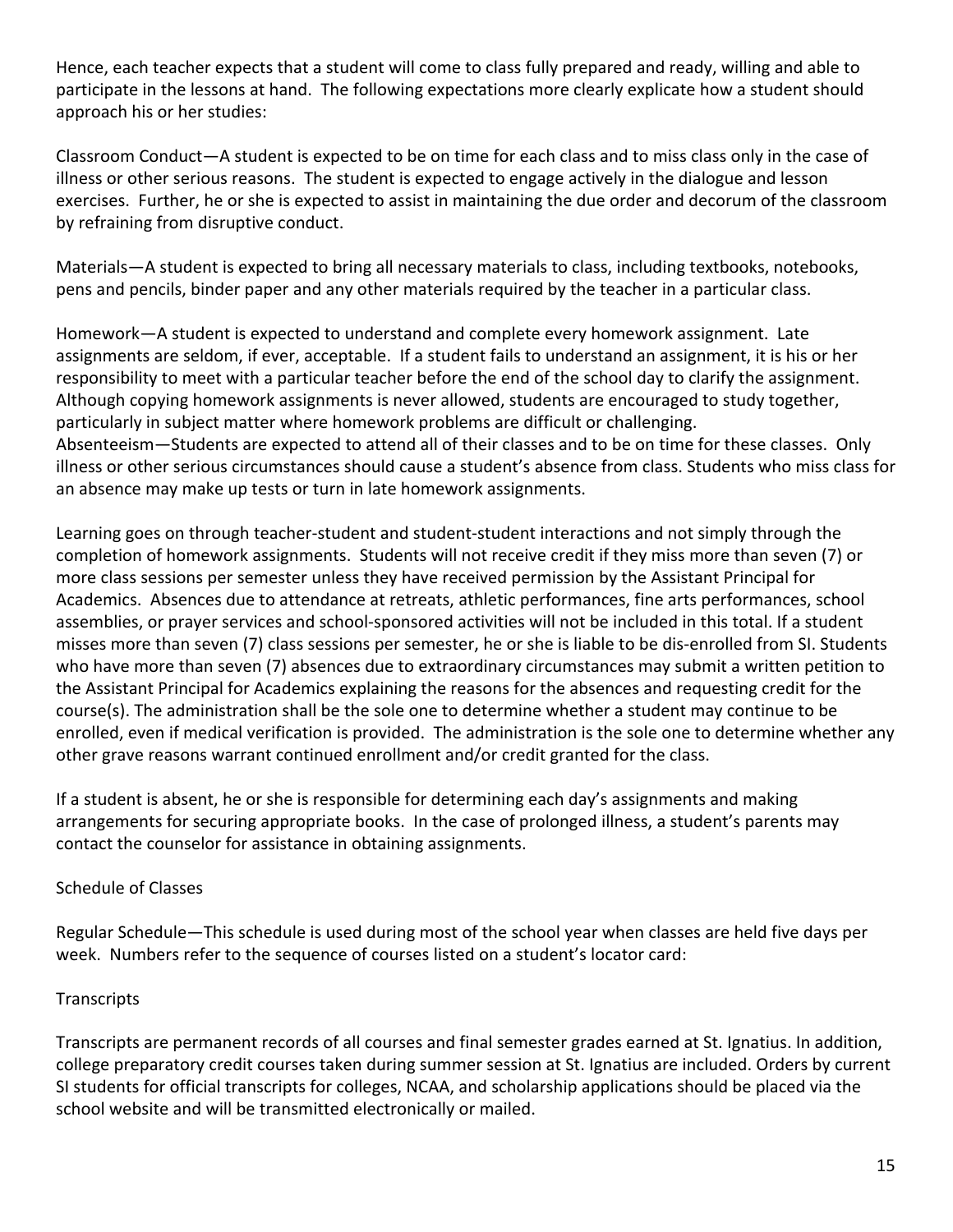A student or his/her parent or legal guardian has a right to review or request a copy of the transcript. Orders for all transcripts may be placed online through our on-line request system at a cost of \$5.00 per copy.

Classes taken for student enrichment will be noted on the transcript but not calculated into the GPA. Classes taken elsewhere will not waive requirements or units toward graduation at St. Ignatius. Only on rare occasions and when approved in advance by the student's counselor and the Assistant Principal for Academics will credit be granted for a course taken off-campus. Courses completed at St. Ignatius cannot be "dropped" from the transcript.

# Honors Coursework

Students who take a minimum of four upper-division Honors or Advanced Placement courses overall and average at least a 3.5 unweighted grade point average for seven semesters may graduate with honors. Students who take a minimum of six upper-division Honors or Advanced Placement courses overall and average at least a 3.75 unweighted grade point average may graduate with high honors. GPA determinations are based on the cumulative GPA after seven (7) semesters. The number of honors courses will be determined by the scheduled eight semesters. Students who achieve a 3.50 grade point average or better at the end of each semester will be eligible for the Principal's Honor Roll which will be noted on the semester report card. Given the additional rigor of honors coursework, students who wish to take more than two honors courses in any semester must have their counselors' approval.

The Assistant Principal for Academics will entertain appeals for entrance into honors courses. It is the policy of St. Ignatius to place students into classes in which they will thrive. All decisions concerning schedules are made with the students' best interests at heart. The Assistant Principal for Academics shall resolve all appeals at his/her discretion and the decision shall be final.

# General Academic Regulations

# Academic Probation

Procedure for Athletic Eligibility Appeal— It is possible for a student to be on academic probation in the Academic Recovery Program and still be eligible for athletic participation. Although we place students on academic probation in Academic Recovery at the semester, a student needs to appeal for athletic eligibility if he or she falls below a 2.0 GPA at the quarter. The student may be rendered ineligible for co-curricular activities while on academic probation.

Withdrawal—Students are not allowed to withdraw from a class after ten days of instruction unless approval is granted by the Asst. Principal for Academics.

Athletic Eligibility Requirements—The provisions of AB2613, "C" average law, have been incorporated in the CIF Bylaws and are applicable to all CCS schools. The basics of this academic requirement are as follows:

1. The student must have passed 20 semester periods of work in the previous grading period.

2. The student must be currently enrolled in 20 semester periods of work.

3. The student must be meeting school "progress toward graduation" requirements.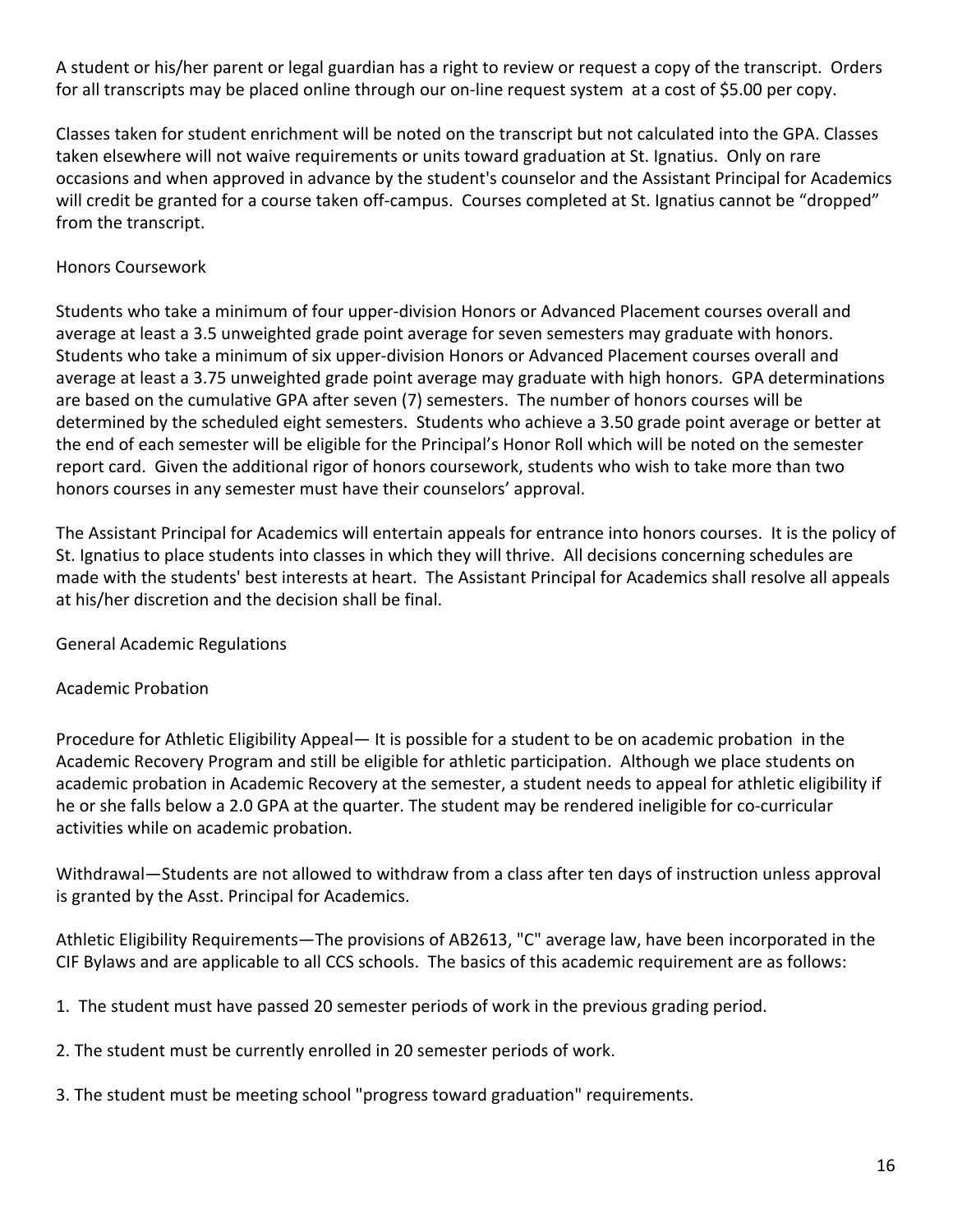4. The student must have attained a 2.0 GPA on a 4-point scale the previous grading period. Grading periods do include quarter grades.

Procedure for Athletic Eligibility Appeal— It is possible for a student to be on academic probation and still be eligible for athletic participation. Although we place students on academic probation at the semester, a student needs to appeal for athletic eligibility if he or she falls below a 2.0 GPA at the quarter.

If an athlete falls below a 2.0 GPA, during any grading period (including the quarter and semester), he/she may still be eligible to participate in his/her sport on a probationary basis if the Principal grants an appeal. The procedure for implementation of CCS academic eligibility requirements and appeal is as follows:

1. As soon as grades are posted (at the end of each quarter), the Academic Office will circulate a copy of students falling below a 2.0 GPA to the Athletic Director and Associate Athletic Directors.

2. The Athletic Director or Associate Athletic Directors will circulate a copy of the GPA list to coaches

3. The Athletic Director or Associate Athletic Directors will inform the student (and parent, coach, counselor, Assistant Principal for Academics, and Principal) that said student is ineligible.

4. If the student wishes to appeal eligibility status, he/she must appeal to the Principal by completing an Athletic Eligibility Contract and personally presenting it to the Principal. The student-athlete must return the signed contract to the Athletic Office; the office will retain the original copy and provide a copy of the contract for the student-athlete's coach. A student must follow this procedure after any quarter where his or her GPA falls below a 2.0.

Extra-Credit Policy— From time to time, teachers may choose to offer extra-credit assignments to students. These assignments will vary according to academic discipline. Under no circumstances will extra-credit work be used to improve a student's grade. PLEASE NOTE: Post-semester work is NOT permitted.

Failing Courses—Any student who receives a semester grade of "F" must repeat the course during the summer, receive a passing grade, and inform the Academics Office of the grade in order to re–enroll the following year. Individual academic departments may require students to take a placement test to ensure adequate remediation has taken place. Any failing grade must be remediated before receiving a diploma. Receiving two or more "F's" in a semester may result in a student being asked to withdraw from St. Ignatius. Seniors with one unremediated semester "F" will be allowed to participate in the graduation ceremony. Seniors with two or more unremediated "F's" will not be allowed to participate in the Baccalaureate Mass or Graduation Ceremony.

Semester "D"—College admissions have become increasingly competitive, and a semester "D" on a transcript can be a distinct liability to a student applying for admission. In some cases, though not all, remediation of this semester "D" is required for college admissions. Semester "D's" can be remediated by repeating the class in summer school or by satisfactorily completing an advanced course in the same subject area. (Please note: in some cases a semester "D" will disqualify a student from an advanced course.) There are a few situations in which a semester "D" does not need to be remediated. Parents should contact the student's counselor regarding a Semester "D."

Grade Reports—Each instructor publishes a grading policy and distributes it to students during the first week of class. These are individual classroom procedures that have been approved by the Assistant Principal for Academics and will be enforced by the St. Ignatius administration. Grades are reported twice each semester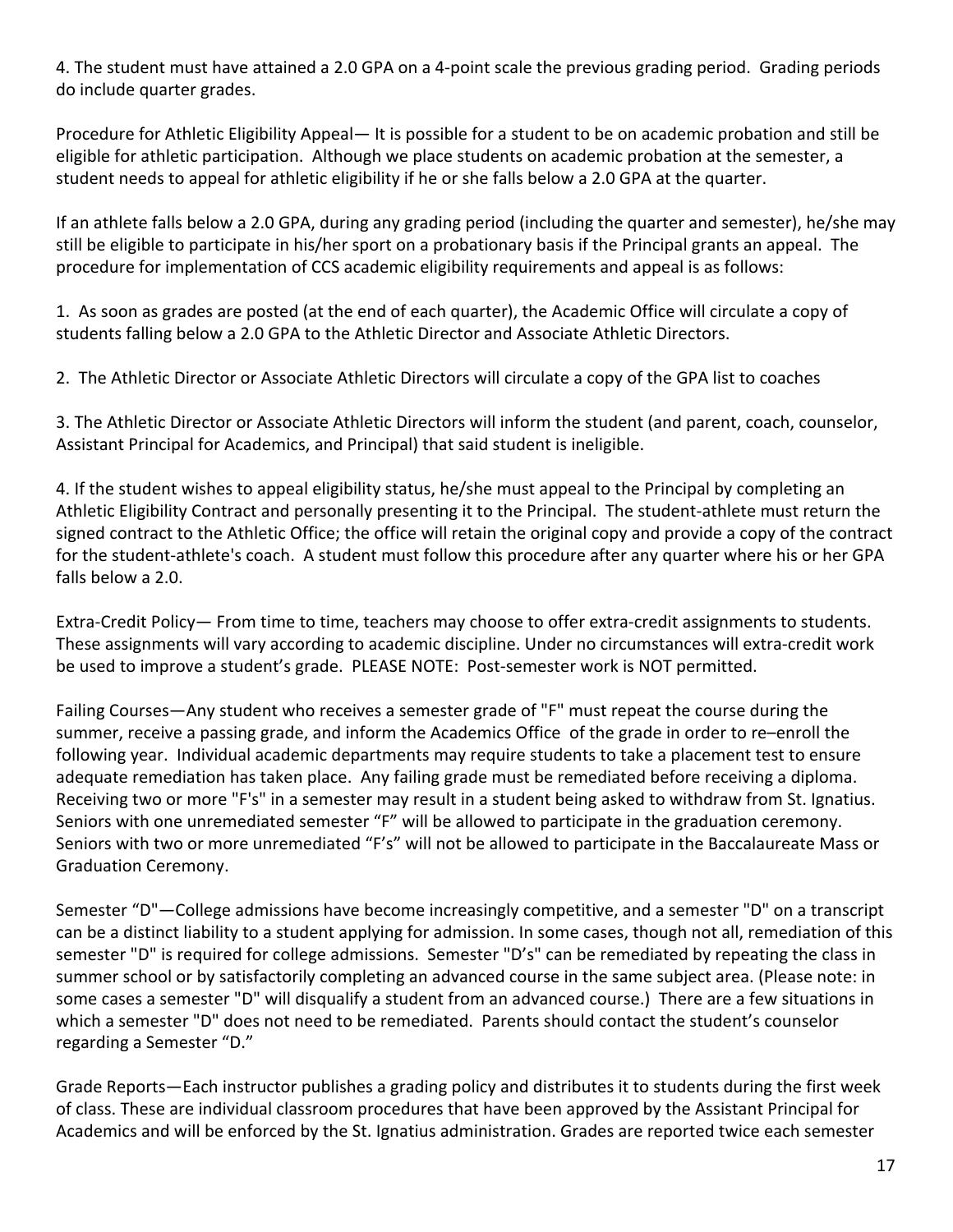and are mailed home to a student's parents. Semester: grades are permanent records of a student's achievement. As such they are recorded on the transcript and are used to compute a student's grade point average. Quarter: Quarter grades serve to apprise students and parents of achievement halfway through the semester; they are NOT recorded on a student's transcript. Because quarter grades are a progress report and not permanent, quarter grade changes are not processed.

Incomplete—A grade of Incomplete will be given only under extraordinary circumstances. Should a student receive an incomplete, it is his or her responsibility to complete the work necessary to replace the Incomplete with a letter grade. If the student does not complete the coursework by the end of the following quarter, a grade of "F" will be assigned.

Completion of Coursework—Student work must be completed in a timely manner. Deadlines established by teachers will be upheld. Post-semester work (submitted after the third day of exams) "extra-credit," or a re-evaluation of a student's performance will not be honored as a compelling reason for a grade change. Students must submit all missed work due to being on retreat within one week of their return to classes. This includes making up tests.

Student Schedule Changes— The deadline for students to request a change to their schedules is the second day of the Fall semester. All requests are subject to space availability in the classes to be changed. It is school policy that schedule requests for courses taught by specific teachers, during specific semesters, or at specific periods (other than zero or 8th), cannot be honored. All requests must be submitted to the Director of Scheduling on the official Schedule Change Form. Some requests, including those to add Honors or AP classes or to change Math or Language Placements, require Counselor and/or Department Chair signatures.

Semester Examinations—Examinations are calendared for December and June. Students are expected to be present for each set of semester tests. Students who miss any semester test will be given a grade of zero for the test(s) unless a letter from a physician is presented to the Deans' Office verifying the student's inability to take test(s) due to illness. No student may miss calendared midterm/semester examinations due to family travel and/or vacation plans. Senior teachers have the option of exempting second-semester seniors from final exams in May if the senior has achieved an A- average for the class. Advanced Placement teachers have the prerogative of waiving the Spring final exam for their students who took the AP exam.

Quarter Exams—Quarter exams may be given at the teacher's discretion during the Quarter testing schedule. No new homework may be assigned which would become due on a testing day.

Study Abroad—St. Ignatius has several "exchange programs" which allow SI students to host a guest in their home, followed by brief stays (during the summer). Interested students should see their counselors.

Because of the emphasis placed on educating the whole person that is characteristic of Jesuit schools, students at St. Ignatius are strongly encouraged to remain on campus for the eight semesters of their high school experience. Students who hope to take a semester elsewhere may submit their request in a timely manner to their counselor. The counselor will consult with the Principal and Assistant Principal for Academics. Requests will be considered on a case-to-case basis. It should be noted that, if granted, the St. Ignatius tuition must be kept current in order to reserve the student's enrollment at SI. Permission for a semester away from SI is at the sole discretion of the Principal.

Private Tutors—Private tutors are not allowed on campus.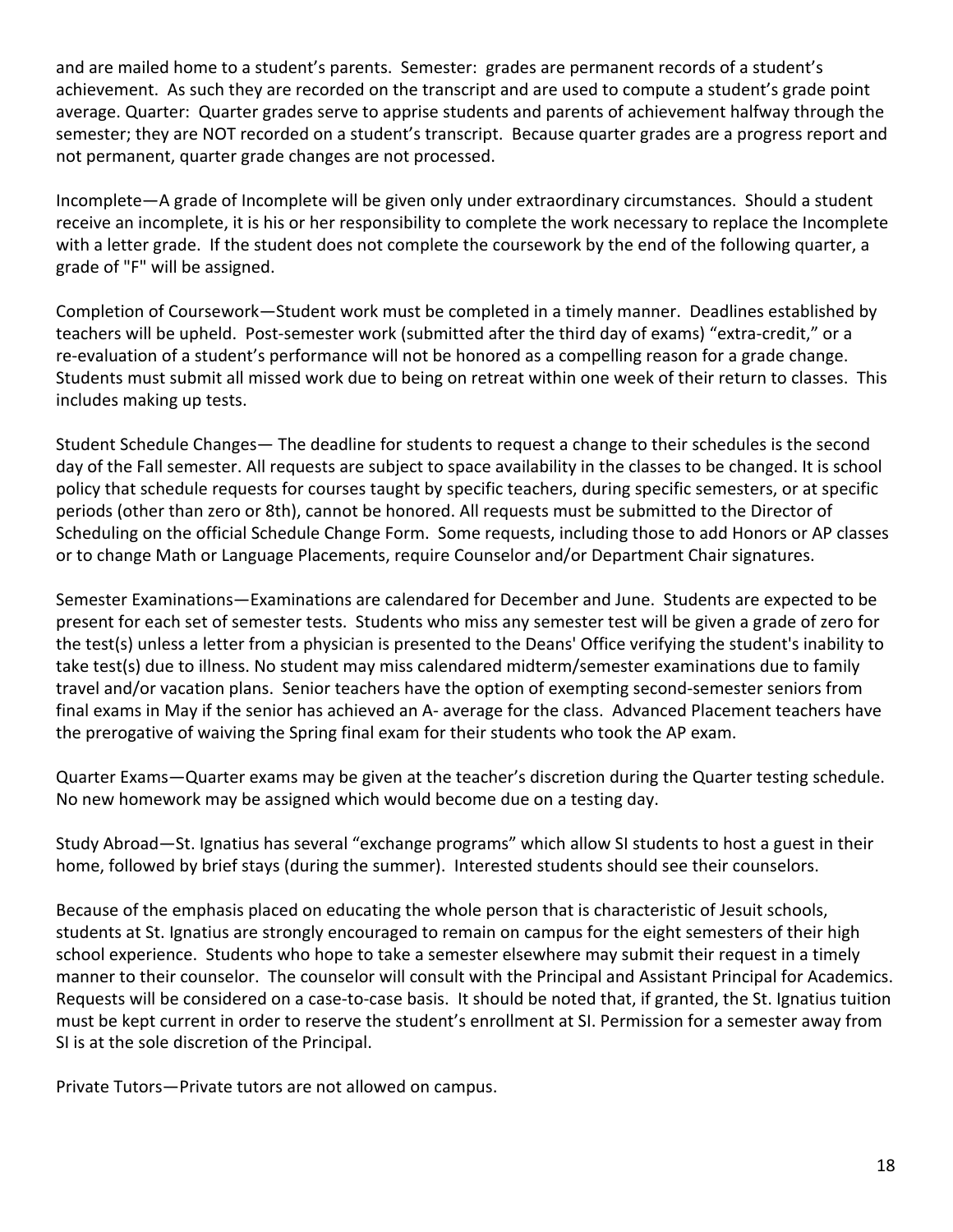# **V. NORMS OF STUDENT CONDUCT**

# Parental Expectations

Failure of parents to cooperate with school administration, faculty, coaches or personnel and failure to support the spirit and letter of the school rules and decisions will jeopardize their student's enrollment at the school. The Principal is the sole person who shall determine if a parent's, or parents', attitude or behavior is too unsupportive for the student to continue at St. Ignatius.

Since parents are the primary educators of their children, the responsibility for the development of the discipline necessary to achieve intelligent, self–directed behavior belongs primarily to them. Parents cannot abdicate their responsibility for the conduct and actions of their sons and daughters during school hours, school-sponsored events or off campus activities.

# Student Expectations

As members of this Christian community, all of our actions should reflect Gospel values of love and respect for ourselves and for each member of the St. Ignatius community. The fundamental norm is the commandment that we love God and our neighbor. Our goal is to treat each St. Ignatius student as an individual, and to respect him or her. The student, in turn, must assume responsibility for his or her actions. If there is a conflict, none of us can afford to be myopic in our view. Our relationship must be based on trust and openness to the viewpoints of others; this includes respect for all cultures, races, gender, and nationalities.

The student's class attendance is expected to be both regular and punctual. The student's speech, manners and personal grooming are expected to reflect a respect for himself or herself and for the rights and sensibilities of others. Further, the Deans of Students will counsel, and discipline as necessary, a student who violates the rights of another or who shows a lack of respect for those rights. Failure to demonstrate improvement may result in dismissal from school.

Open and honest communication and responsibility are fundamental to the relationship between families and St. Ignatius. Thus, no one should have the expectation that anonymous communications will be acted upon.

The Administration reserves the right to question any student in matters of discipline or violation of school rules by the student or any other student without prior notice to student(s) or parent(s). A student's failure to be completely responsive or truthful in response will, in itself, be cause for disciplinary action. To that end, students who deceive or lie to faculty or administration – especially during a disciplinary investigation – are liable for immediate dismissal.

The Administration reserves the right to separate any student from St. Ignatius College Preparatory whose attitude or behavior, or whose parents' attitude or behavior, are inconsistent with the values and goals of this school. The Principal is the sole person who shall determine if the student's or parent's attitude or behavior is inconsistent with the school's values.

Conduct Off Campus—Students at school-sponsored, off-campus events or at events sponsored by other schools shall be governed by school rules and regulations and are subject to the authority of the Deans of Students and discipline as if the conduct had occurred on campus. Students are liable for discipline for off campus activities not sponsored by the school that conflict with school policy and regulations.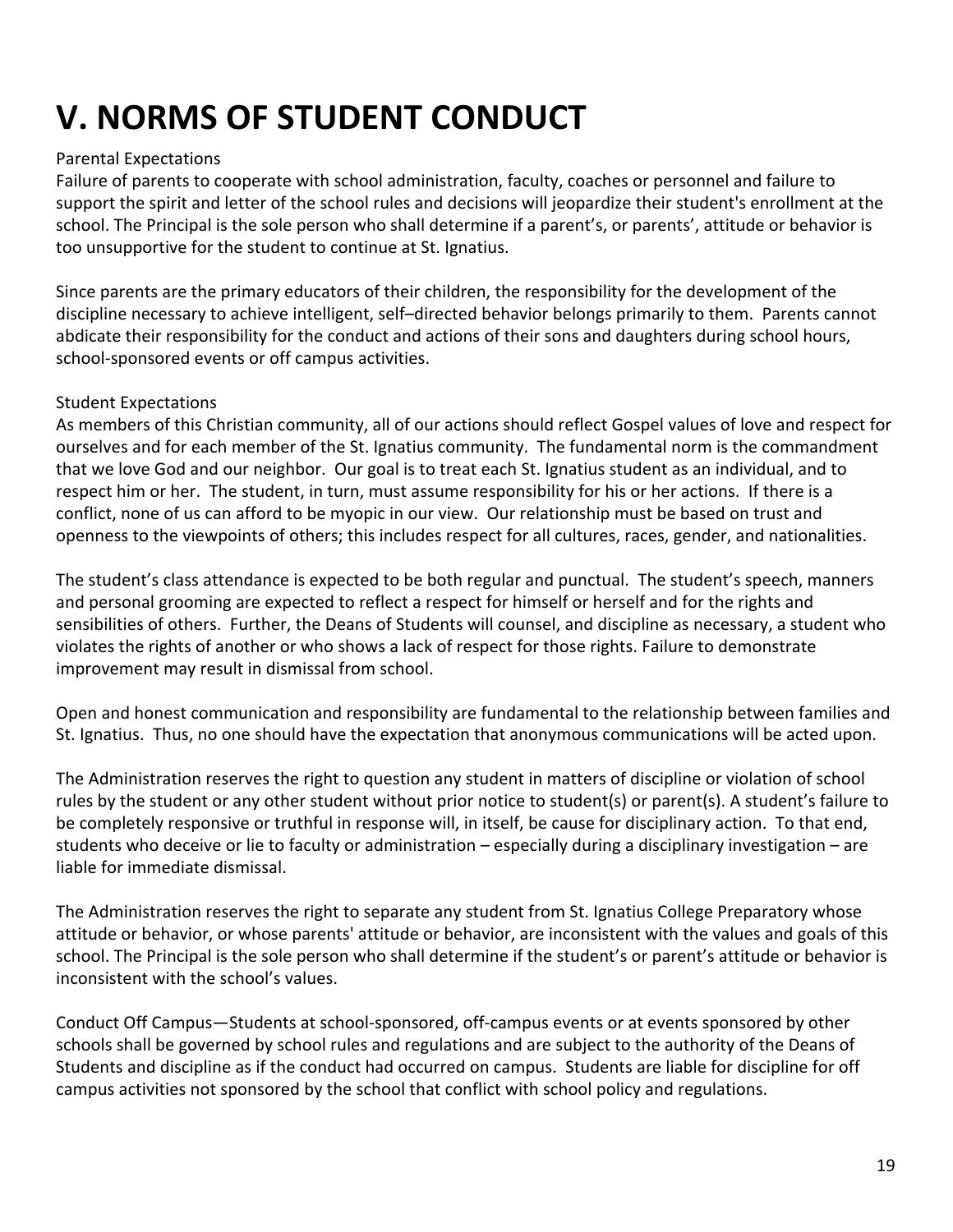Student Searches— The school reserves the right to conduct searches and confiscate student property at any time. Such searches shall include, but are not limited to personal searches of any student, student belongings, electronic devices or items in the possession of a student, any locker or any vehicle located on or near school property or at any school related event. Moreover, Please be aware that the Deans will check the content of students' phones and iPads/tablets/pc's without parental consent. Students are expected to use technology responsibly at all times. A student's refusal to provide passwords for all electronic devices to the Deans will result in serious consequences.

Summer School—The provisions of this Handbook apply to the high school summer school program. Any student(s) enrolled in summer school whose behavior is inconsistent with the school's values, particularly regarding misconduct and academic integrity are liable for disciplinary action.

Statement of Reserved Rights: St. Ignatius College Preparatory reserves the right to modify or depart from the provisions in this Handbook, to further serve and protect the student body and the mission of the school with or without cause. St. Ignatius reserves the right to investigate and discipline any student for conduct, on or off campus, during the school year or otherwise, that the school, in its discretion, believes to be contrary to our mission or otherwise detrimental to the school community.

# Attendance of Classes

Students are expected to attend all of their classes and to be on time for these classes. Only illness or other serious circumstances should cause a student's absence from class. Absences will be indicated on the daily master absentee list from the Deans' Office. The Deans' Office will publish the names of students who are absent.

Tardy students must report to the Deans' Office. Tardy students arriving without a note or a prior phone call from a parent may be assigned detention. When a student is seeing a counselor during class period, he/she must report to the Deans' Office before returning to class. Students may only be admitted to class by a note from the Deans' Office. If a student is more than 10 minutes late for a class, the student is considered absent, the student absence will be recorded, and he or she will receive detention.

If a student is absent 7 times or more from any class during any given semester he or she is liable to receive no credit for that class for that semester. The 7-or-more-absence rule includes all absences with the exception of attendance at retreats, athletic performances, fine arts performances, school assemblies, or prayer services and school-sponsored activities.

Parents will be notified from the Assistant Principal of Academics when their son/daughter has reached six absences in any one class.

Students who have 7 or more absences due to extraordinary circumstances may submit a written petition to the Assistant Principal for Academics explaining the reasons for the absences and requesting credit for the course(s). This rule may be waived or modified by the Principal and Assistant Principal for Academics in cases of extreme circumstances.

When a student is absent, the student's parent or guardian must call the Deans' Office (415-731–8571) before 9:00 a.m. The attendance office will not accept emails for an absence or tardy. A call must be made to the attendance office. Medical, dental or other appointments should be scheduled after school, on school holidays, or during vacation periods.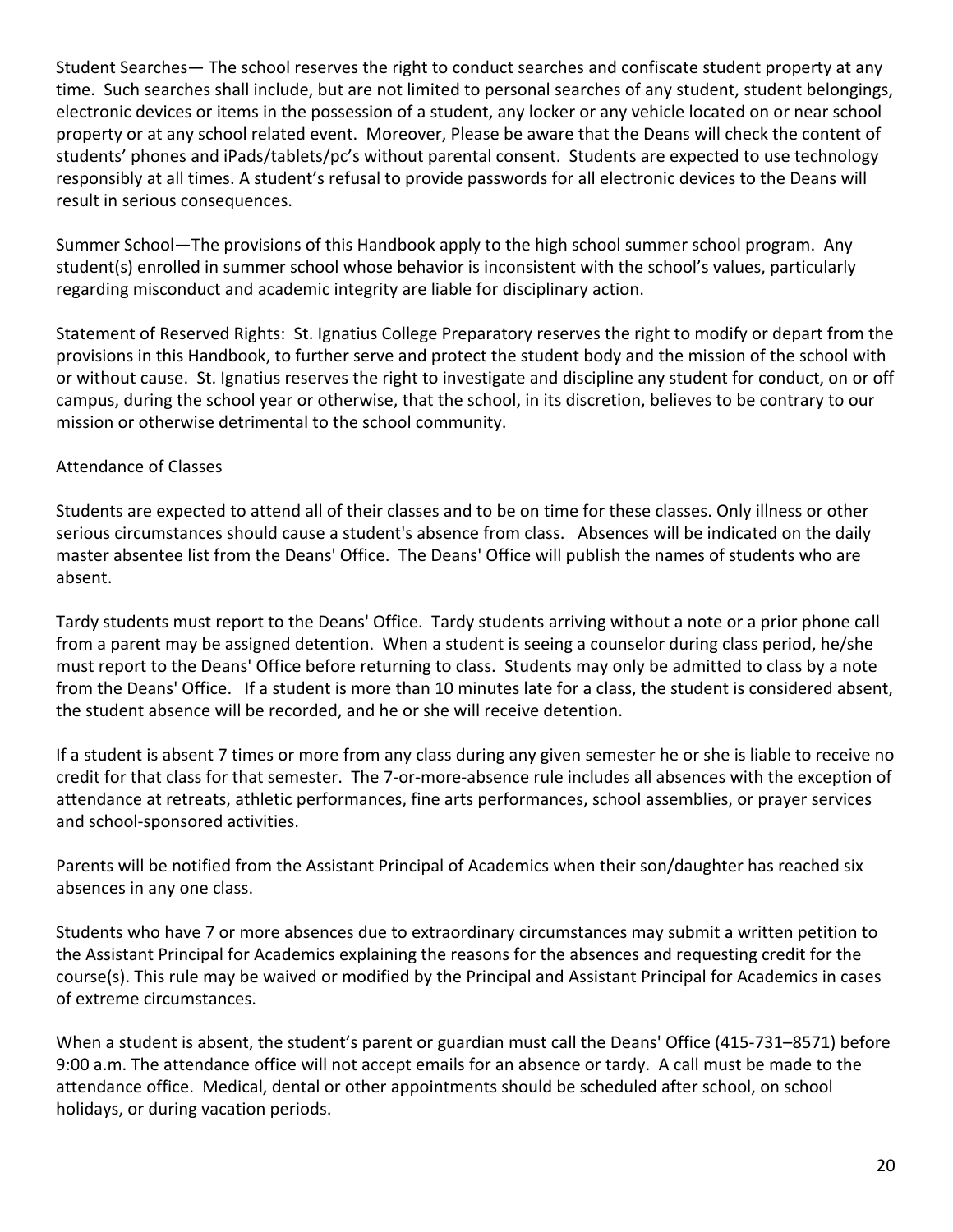Students who must leave school for any reason during the school day must report to the Deans' Office before leaving campus. Students are expected to remain on campus through both lunch periods.Students who cut a full day of classes will be suspended. A student who cuts a particular class will automatically receive 5 days of detention. On game or performance days, students that are involved in those activities are expected to be in class by the third period of that day.

# Use of Lockers

Lockers, both academic and athletic, remain the property of the school and may be opened at any time by the administration. Assignment of lockers is made at registration, and the Deans rarely allow changing lockers. Students who do not abide by this rule will forfeit the use of a locker. All excess equipment and bags must be stored in an appropriate locker during school hours. Any equipment, bag, or personal belongings left unattended throughout the school will be taken to the Deans' Office. Any damage to lockers will be billed to students assigned to the lockers. Students are responsible for keeping up with their own belongings. The school is not responsible for replacing lost or stolen items.

Lockers must be kept clean and orderly. Locker combinations should not be given to anyone. Only locks purchased at school are permitted on school and gym lockers. The school is not responsible for anything taken from the lockers.

A student shall not have an expectation of privacy within his or her locker. The school reserves the right at any time, with or without notice, to open and inspect any student's locker, in the school building or in the athletic locker rooms, with or without cause. Students are expected to maintain and lock the locker that has been specifically assigned to them. Use of unassigned lockers will result in disciplinary action.

# Personal Appearance

It is the responsibility of the parents to see that their student leaves home properly dressed and groomed for school and school-sponsored activities. The enforcement of dress and grooming standards are the responsibility of the faculty supported by the Deans' Office. Students are expected to be clean and neat in their personal grooming, observing the standards of modesty, moderation, and good taste. Extraordinary attire that disrupts due order and decorum within the classroom is prohibited. The Deans have the authority to call a student's parents to pick up a student who is improperly dressed or to have the parent bring appropriate clothes to the Deans' Office. Offenders of the dress code will be given detention. A total of four dress-code detentions in a school year will result in suspension. Subsequent detentions for dress code violations may result in suspension and disciplinary probation. The Administration reserves the right to make individual determinations affecting dress code policy.

# Students' Dress Code

SI Administration believes that cleanliness and neatness in personal appearance are key elements to an effective dress code and are vital to a student's preparation to learn. The purpose of a dress code is

- To ensure an effective educational environment, focused mainly on learning,
- To maintain favorable school representation and promote a positive, dignified image to the greater community.
- To assist students in developing pride, unity, and self-respect.
- To promote fairness, consistency, and social equalization.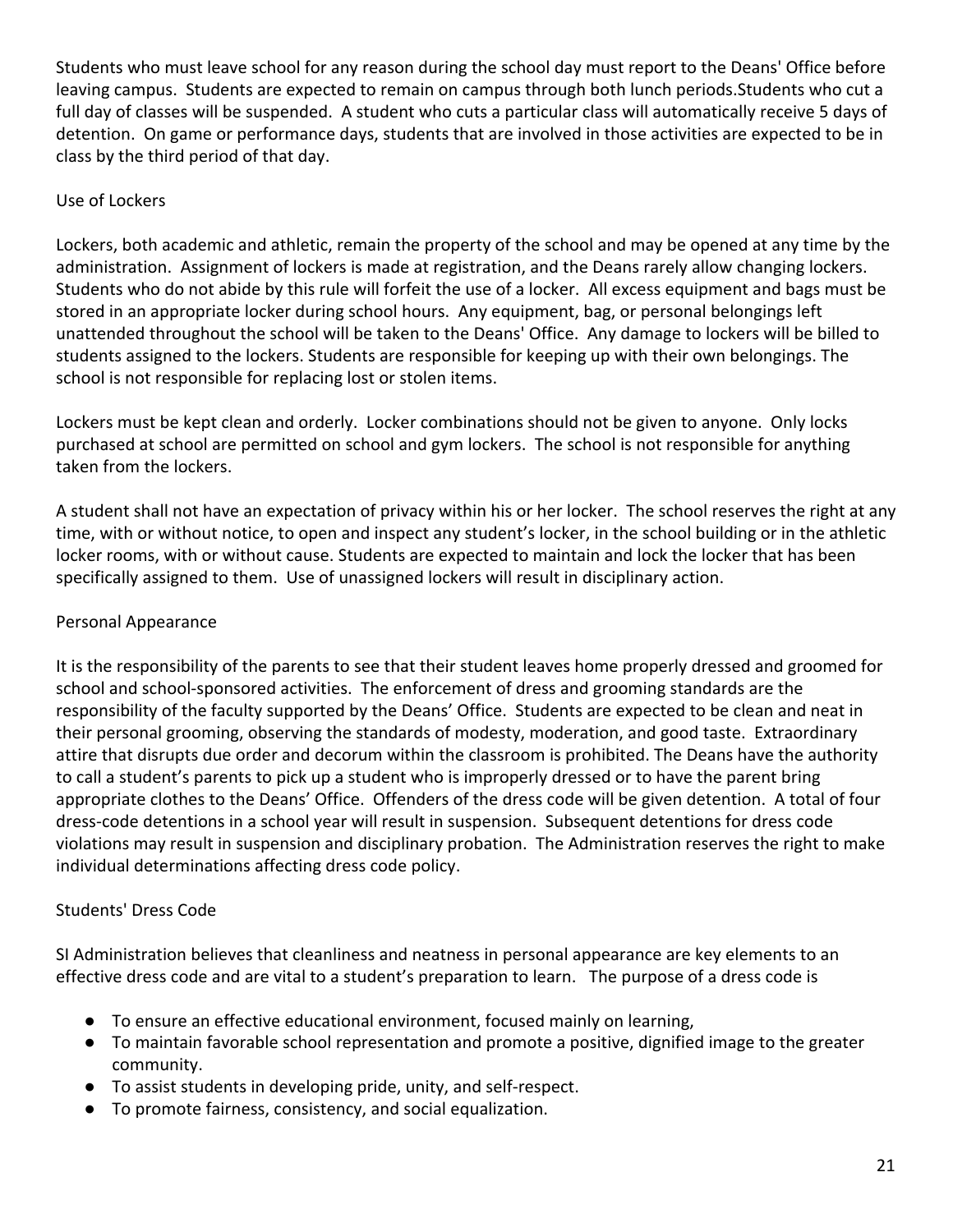Shirts—Students may wear one of two types of shirts: polo shirts or collared, button-down shirts. Polo shirts may be of any color or design, with sleeves of any length, with at least 2 buttons and no more than 4 buttons and that fit loosely and fall below the waistband of the pants and/or skirts. Button-down shirts must have a collar and must be buttoned across the chest. Any visible midriff will result in student's parents being called to bring an appropriately fitting shirt. All SI team and club polo shirts are acceptable. Sleeveless shirts are not acceptable. Any shirts that represent drug, alcohol and/or tobacco products, or other unacceptable organizations are not acceptable.

Pants/Shorts—All pants must be clean, neat and properly fitting. Excessively tight-fitting pants or loose pants are not appropriate for school attire and may not be worn. Blue jeans are not permitted; pants that have writing on any part of them are not permitted; athletic pants, wind pants, sweat pants, workout pants, yoga pants, and pajama pants, are not allowed; additionally, pants/shorts made out of velour, flannel, fleece, and silk fabrics are not allowed. Leggings may only be worn under skirts or dresses. All pants, shorts, and cropped pants must fall to the knee. Athletic shorts are not allowed. Any pants/shorts that are faded, have holes, patches, and are not hemmed or have ragged hems are inappropriate for school and may not be worn.

Outerwear—Any type of sweatshirt and sweater is allowed. Logos, designs, etc., that represent drug, alcohol and/or tobacco products or other unacceptable organizations are inappropriate and violate school policy. Sweatshirt hoods may not cover the head while indoors. Denim jackets, shirts, vests, etc.are not permitted.

Skirts and Dresses—Skirts of any color or pattern may be worn with an approved shirt. Skirts/dresses that are too tight or that do not fall to the knee are not acceptable attire for school. Dresses may be worn at any time as long as they are modest in their design; they should possess no plunging necklines/backs, and they must have sleeves or be worn with a covering that has sleeves. Excessive slits, sheer fabrics, blue denim, and tight-fitting skirts or dresses are inappropriate for school and may not be worn. Dresses or skirts that are worn over tights or leggings must fall to the knee. Fishnet and lace stockings are not allowed.

Footwear —Shoes must be worn at all times.

Hair—The hair must be clean, combed and styled neatly. Distracting hairstyles are inappropriate, and students will be asked to wear a hairstyle appropriate for the school setting. Inappropriate hairstyles will be left to the discretion of the Deans. Unnatural coloring, streaking, bleaching, dying or highlighting that is considered distracting is inappropriate for school. Facial hair is not allowed. Unshaven students will be asked to shave and assigned detention.

Head Gear—Hats, caps, hoods, visors, scarves, and sports headbands are not allowed to be worn inside school premises, before, during or after school -- this includes lunch hours. The school premises include all parts of campus from the Jesuit Residence to the(Rivera garage) foyer of the North Gym complex. Students in violation of this policy will have the head covering confiscated.

Jewelry—Excessive jewelry is not allowed. Multiple body piercing sites are distracting. Nose, tongue, lip, navel and eyebrow rings are not allowed. Gauge earrings are not allowed. Jewelry that interferes with classroom performance and behavior is not allowed. Students who violate this rule will be asked to remove the excess jewelry. Detention may be assigned.

Make-up—Excessive or distracting make-up is unacceptable. Students will be asked to remove the offensive make-up.

No visible tattoos.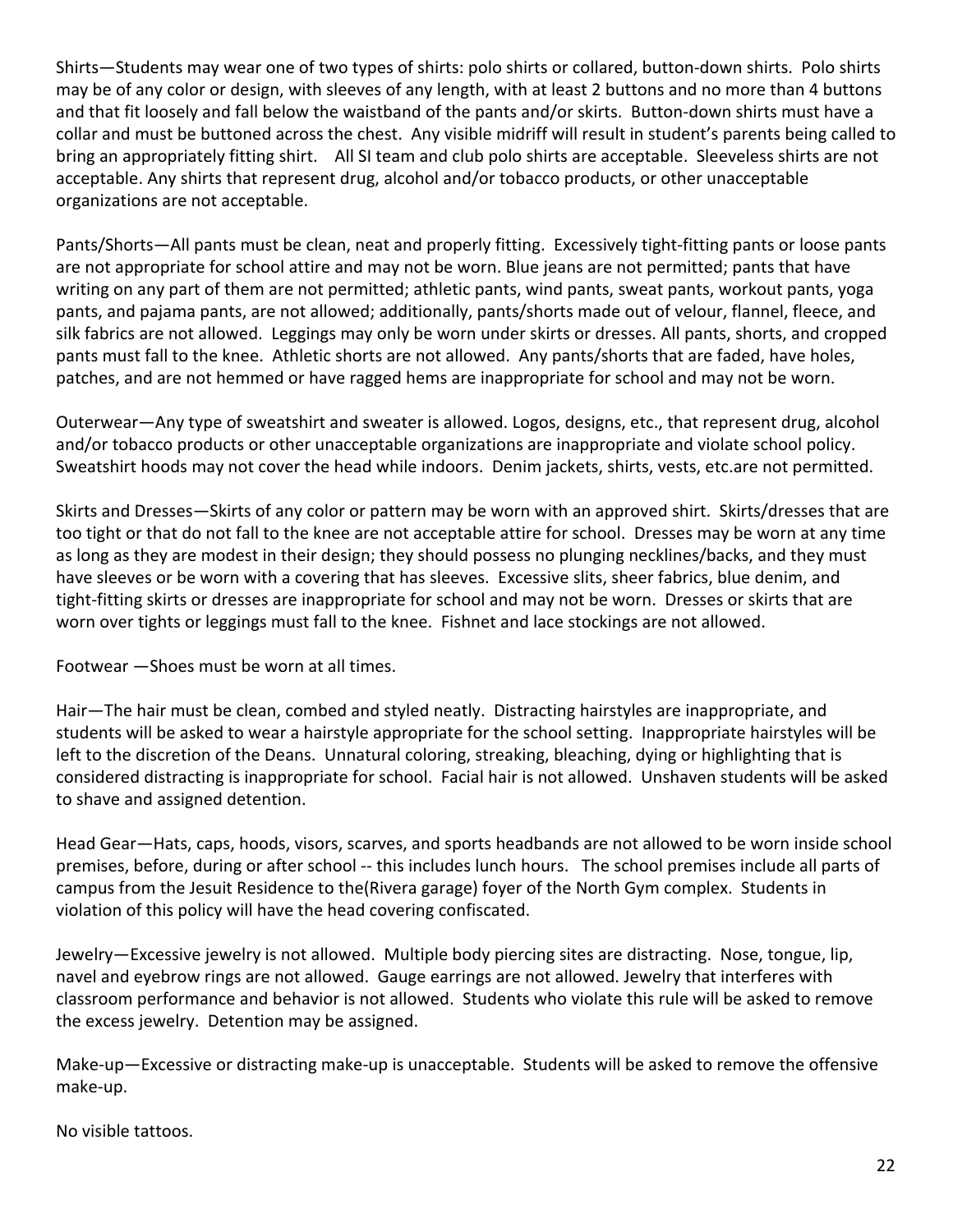Free Dress Code--Any categories not specifically delineated below indicate that the regular Dress Code policy still applies on free dress days. Furthermore, these guidelines also apply when wearing costumes for days such as Halloween, or themed free dress days such as Spirit Days and the like.

Shirts--All shirts must fit properly and have no midriff or plunging necklines.

T-shirts are acceptable on free dress days. Tank tops and spaghetti straps are not acceptable. Pants/Jeans/Shorts/Skirts/Dresses--Jeans, blue denim, and loose fitting sweats may be worn on free dress days.

Stretch pants, leggings, yoga pants, and modestly distressed pants are allowed only on free dress days. The headgear policy does not change on free dress days, unless it is a themed free dress day and the headgear is part of the outfit or costume.

Please Note:

All of the above must be clean, neat, and properly fitting.

Inappropriate representations will not be tolerated on any part of your clothing.

These are the only differences permitted during free dress days at school. Any student who deviates from these added guidelines, or the regular Student Dress Code Policy, on free dress days will be subject to appropriate disciplinary action.

Dress Up Attire for Special Events such as all School Liturgies and Awards Assemblies

Boys should wear dress pants, shirt and tie, and dress shoes. Cargo pants, shorts and jeans are not acceptable. Shirts must be tucked in. Sneakers and flip-flops are not allowed.

Girls should wear dresses that are modest in appearance and are at an acceptable length falling to the knee. No plunging necklines or backs are allowed. Dressy pants and skirts may be worn with an appropriate blouse or sweater. Skirts may be worn as long as they fall to the knee. Sleeveless, sheer and short, tight-fitting polo shirts/sweaters/blouses and or dresses are inappropriate and should not be worn. Flip-flops of all kinds and sneakers are not appropriate for these occasions; all other dress shoes are acceptable.

Students who choose to violate the dress code will be asked to have the appropriate items brought to school by their parents before they will be allowed to participate in the event, and detention will be assigned for the offense.

Dress Code for non-formal Dances and School Events

Students may wear any color or style denim to the dances.

Sleeveless tops are acceptable; strapless tops are not acceptable. No bare midriffs or plunging necklines.

Shorts can be worn if they fall to the knee.

Stretch pants are not acceptable.

Dresses that are too tight, short, and form fitting are not acceptable.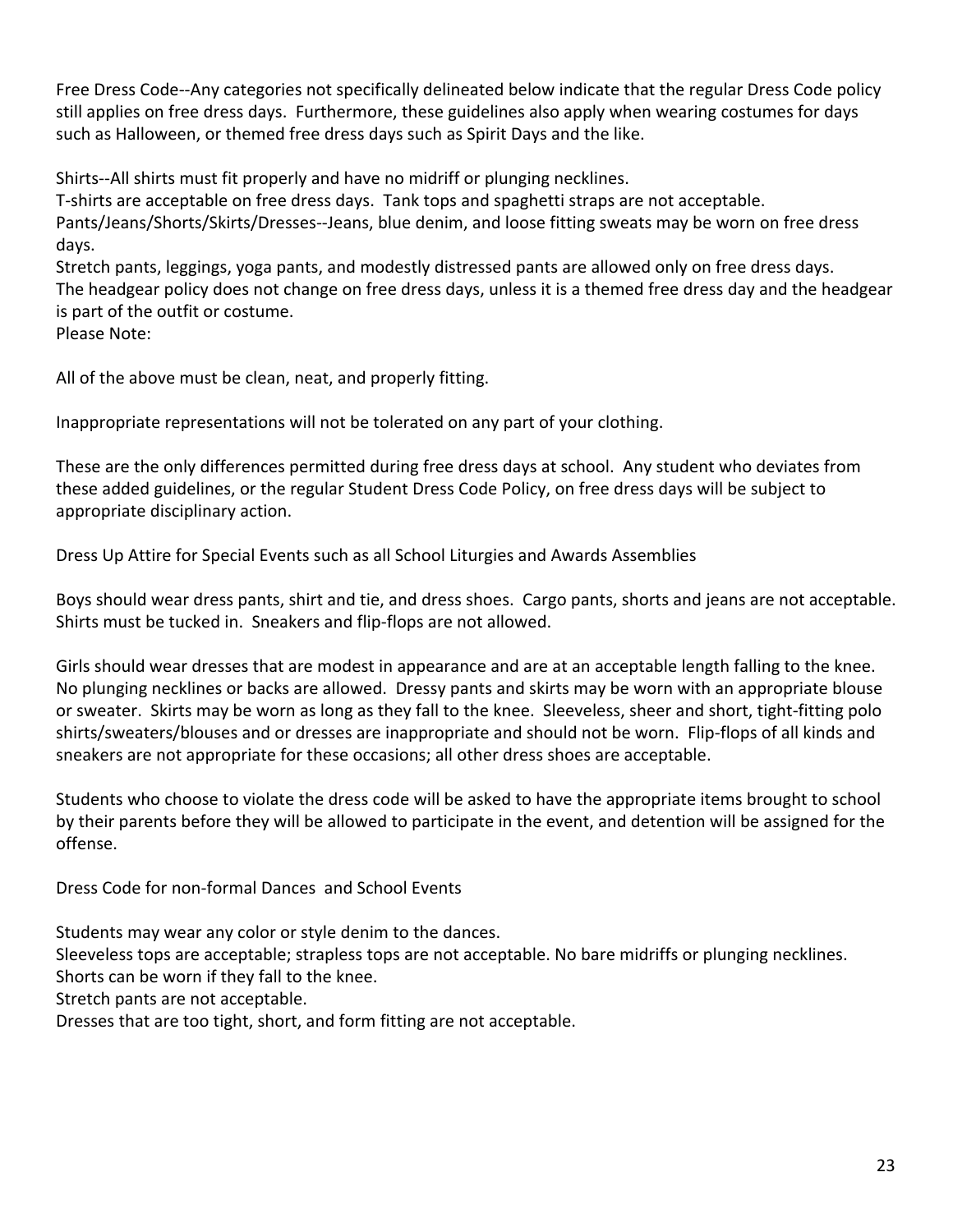Dress Up Attire for Semi-Formal and Formal Dances

Girls:

Dresses should be of an appropriate style for a school function. Low cut dresses (front or back) or dresses with excessively high slits will not be permitted. Dresses that are too tight or too form fitting and/or too short will not be allowed. Dresses of transparent material are not acceptable.

Boys:

Wear suits, tuxedos, nice khaki pants or slacks. Button-down dress shirts and neckties are expected. Dress shoes are expected. Tennis shoes and sandals are not allowed. No shorts allowed.

# Misconduct

Alcohol & Drug Policy—St. Ignatius, as a Jesuit school, fosters respect for each individual member of the SI community and promotes the well-being, health, and safety of all students, faculty, parents, and alumni. The faculty and administration of St. Ignatius College Preparatory are committed to creating an alcohol and drug-free environment at school and all school activities.

We expect that students' activities in private homes reflect the same values and philosophy, and we encourage parents to communicate with other parents to achieve these ends. We expect that parents will not provide students access to alcohol or drugs in their homes and that they will supervise students' social activities held at their house. A student whose parents demonstrate unwillingness to abide by this policy may be subject to dismissal at the discretion of the Principal. Parents are also expected to participate in alcohol and drug education programs at SI (See calendar for scheduled parent education meetings).

All teachers, staff, and counselors at SI desire to support students dealing with substance abuse issues. No student who seeks assistance from the Counseling Department or who is referred to the Counseling Department by another member of the SI community regarding an issue with substance abuse will be subject to disciplinary consequences, provided the student is not otherwise in violation of a school rule. However, a student must not be under the influence of any substance when requesting assistance.

Any student who is found to have used or been in possession of alcohol, illegal drugs, tobacco products (i.e. cigarettes or vaporizers) or any controlled substances, should the student be on or off campus, is subject to disciplinary action and loss of privileges at St. Ignatius. Each case of a student under the influence or in possession of alcohol, illegal drugs, tobacco products (i.e. cigarettes or vaporizers) or controlled substances will be considered individually and on its own merit, and could render a student liable for a range of disciplinary actions up to and including dismissal.

The sale or distribution of alcohol, illegal drugs, tobacco products (i.e. cigarettes or vaporizers) or controlled substances by any student, or any student who facilitates this transaction, on or off campus, will result in a Discipline Board meeting and immediate review for expulsion.

St. Ignatius reserves the right to contact local police agencies when a student is found to have used, been in possession of, sold, or distributed any illegal substance.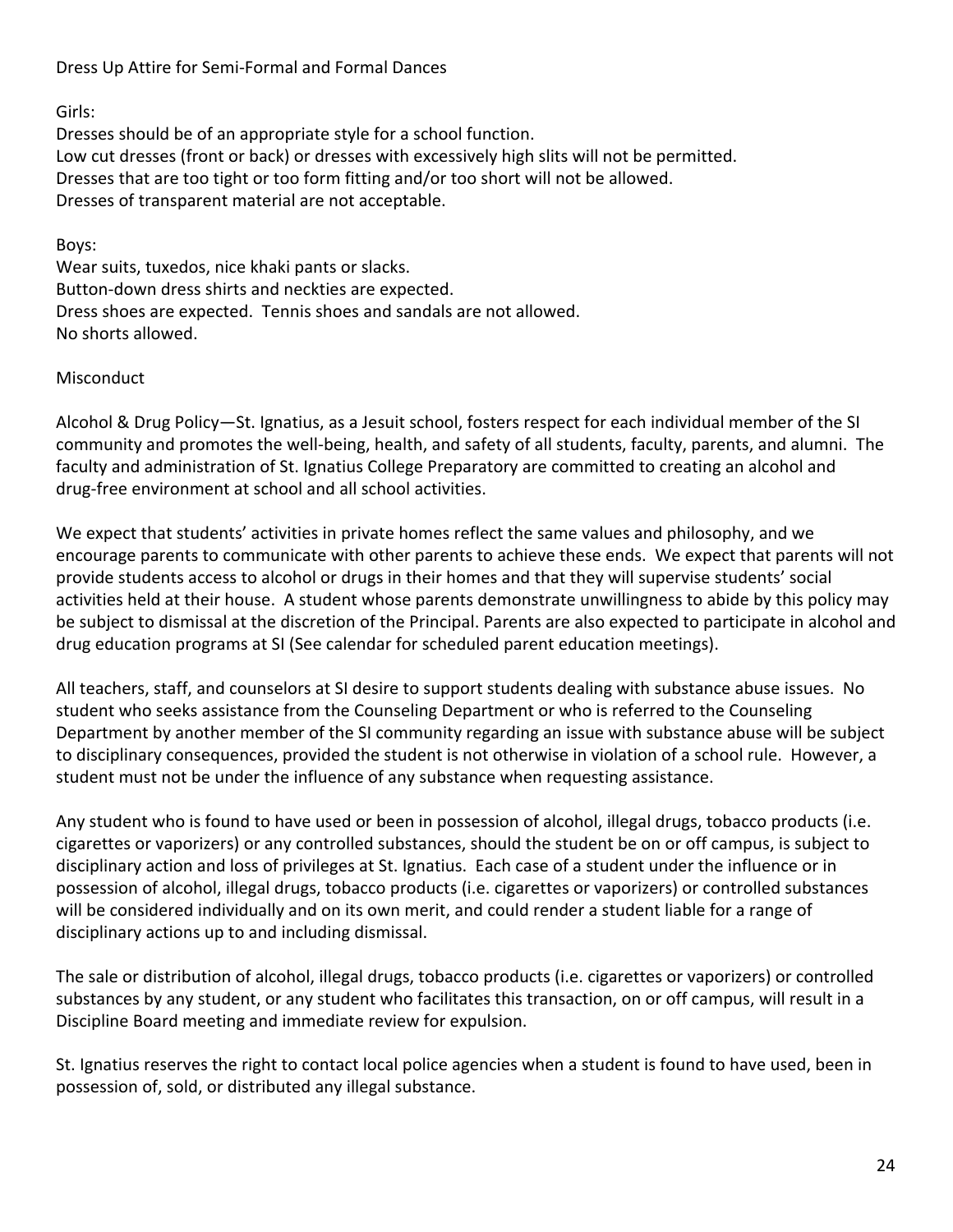The school reserves the right to conduct searches and seizures for the purpose of enforcing this rule. Such searches shall include, but are not limited to personal searches of any student, student belongings, electronic devices or items in the possession of a student, any locker or any vehicle located on or near school property or at any school related event.

In cases where dismissal is not the outcome, disciplinary action for offenses of the substance abuse policy will minimally include the following consequences: detention/JUG, suspension, competition and public performance suspension, and a drug and alcohol assessment (See Disciplinary Action).

The Deans will determine the number of detention/JUG hours to be served, based on the number of class periods missed due to suspension.

Students whose conduct warrants a stronger sanction may be placed on Disciplinary Probation for a period of time not to exceed 12 months or may be subject to immediate dismissal. A student on Disciplinary Probation may be dismissed from school if he or she further violates school regulations (See Disciplinary Action).

Assessment: The student will be required to be assessed by the in-house Drug/Alcohol Counselor. A copy of the assessment report will be provided to the Deans, the student's academic counselor, and parents. Students and parents must follow through with all recommendations of the assessment. Further professional alcohol and/or substance abuse counseling may be required. Failure to complete the assessment and/or follow through with recommendations may result in expulsion.

Alcohol and Drug Testing—St. Ignatius reserves the right to subject any student at any time while on campus or at any school events, including sporting events, dances or other extra-curricular activities, on or off campus, to breathalyzer testing and/or drug testing with or without cause and with or without prior notice. No student should have an expectation of privacy at any school-sponsored event, on or off campus

# Harassment

St. Ignatius College Preparatory affirms the dignity of every student. Harassment is unacceptable conduct that is severe, pervasive, and deliberate. Harassment occurs when an individual is subjected to treatment in a school environment, which is hostile, offensive or intimidating because of an individual's race, creed, color, national origin, physical disability, gender, or sexual orientation. Harassment of any student by any other student is prohibited and will not be tolerated. It is the policy of St. Ignatius College Preparatory to provide an educational environment in which all students are treated with respect and dignity.

The school will treat allegations of harassment seriously and will review and investigate such allegations as appropriate, in a prompt and thorough manner. A charge of harassment shall not, in and of itself, create the presumption of wrongdoing. However, substantiated acts of harassment will result in disciplinary action, up to and including warnings, reprimands, suspension and dismissal. Students found to have filed frivolous charges will also be subject to disciplinary action, up to and including warnings, reprimands, suspension and dismissal. Depending on the nature and extent of the charge, if reasonable suspicion of misconduct is determined, the alleged harasser may be sent home pending conclusion of the investigation.

This policy prohibits harassment whether occurring at school, at a school activity, or otherwise, and occurring at any time, by any student to any other community member, whether it is a student, teacher, and administrator or staff member.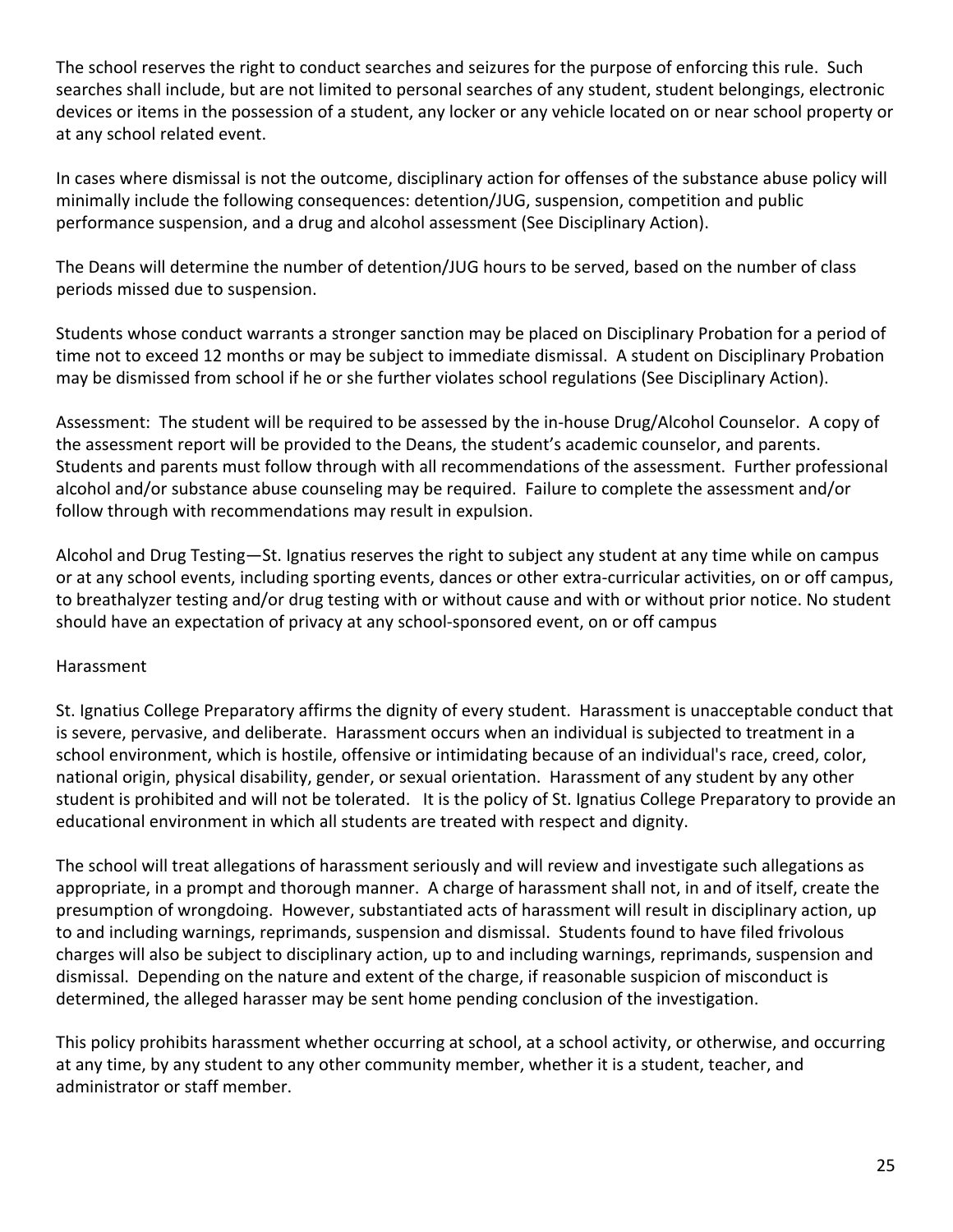Harassment includes but is not limited to:

Verbal Harassment: Derogatory comments and jokes; threatening, embarrassing or intimidating spoken words, humiliating or insulting language;

Physical Harassment: Unwanted physical touching, contact, assault, deliberate impeding or blocking movement, or any intimidating interference with normal work or movement;

Written Harassment: Letters, notes, emails, instant messages, or social network communications that are cruel, demeaning, sexual, discriminatory, threatening or intimidating in nature;

Visual Harassment: Derogatory, threatening, demeaning or inflammatory posters, cartoons, drawings, or Internet postings and/or inappropriate leering or gesturing;

Sexual Harassment: Unwelcome sexual advances, requests for sexual favors and other verbal or physical conduct of a sexual nature, making unsolicited sexual advances and propositions, using sexually degrading words to describe an individual's body, displaying sexually suggestive objects or pictures, telling inappropriate or sexually related jokes, and making reprisals, threats of reprisals, or implied threats of reprisals following a negative response to sexual advances.

Hazing Harassment: Behavior, whether in a group or not, that attempts to emotionally or physically humiliate, degrade, or harm another person.

It is the student's responsibility to:

Conduct himself or herself in a manner that contributes to a positive school environment;

Avoid any activity that may be considered discriminatory, intimidating or harassing;

Report all incidents of discrimination or harassment to the Deans or the Principal;

If informed that he or she is perceived as engaging in discriminatory, intimidating, harassing, or unwelcome conduct, to discontinue that conduct immediately.

# Disciplinary action

Detention—Students may be detained after school for a 50-minute period beginning fifteen minutes after the dismissal bell. In some instances a student may also be detained before school (7:30 – 8:20 a.m.). At the discretion of the Deans of Students, students can also be given clean up duty at break, lunch, or after school. The Deans of Students or teachers may give a student detention. Students must report to detention on the day assigned, and no excuses will be accepted. This includes appointments, after-school employment, athletic events and seeing teachers. A student who fails to report to detention on the day assigned will automatically receive five days detention and is liable for suspension. Detention is assigned to students who are tardy for school and/or classes and for minor offenses.

JUG—Justice Under God (JUG) detention may be issued by the Deans for violations of school regulations, repeated offenses, excessive tardiness, or in addition to a suspension. Students who receive JUG will be expected to report to school early on a school day or on an assigned Saturday to serve their detention under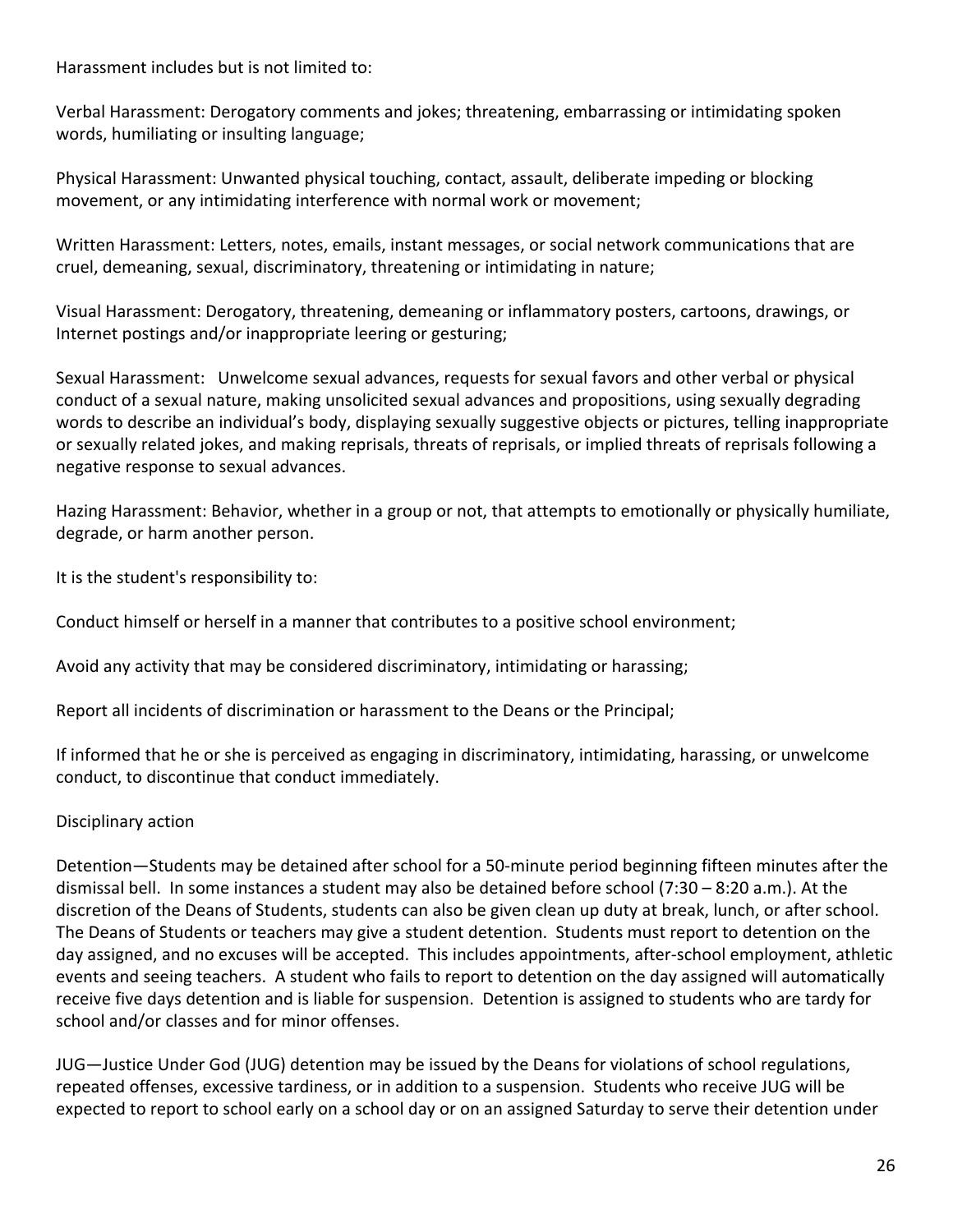the supervision of a Dean. Students will be expected to assist community members in various ways, including but not limited to campus clean up, event set-up, and physical maintenance of facilities.

Disciplinary Notice—For some disciplinary reasons parents may be notified verbally and/or in writing when their son/daughter has been involved in a violation of school rules and regulations. These violations are considered to be more serious than those that would only call for a detention or JUG and will be documented and kept in the student's disciplinary file.

Suspension—For some disciplinary reasons, a student may be officially suspended from school, or an activity, or a sport. The Deans of Students will determine whether a student will receive a home suspension or an in-house suspension. Suspension requires the student to miss classes, activities, or sports, and write a reflection paper, and to make up missed classes with after school detention upon return. During the suspension time, class work is to be kept up to date and is to be turned in to the teachers upon return to class. It is the student's responsibility to make arrangements with his or her teachers for make-up work and tests. The suspension includes exclusion from any and all school activities while the student is serving detention as a result of the suspension. If a student receives two suspensions in one year, he or she is liable for dismissal.

Competition and Public Performance Suspension—The student shall not be permitted to compete or publicly perform for 21-35 calendar days during the academic year at the discretion of the Deans. SI administration reserves the right to modify the suspension period. Students who are suspended from competition or public performance are required to fulfill their activity commitment by meeting the daily requirements of that activity, but are not allowed to attend any school sponsored activities or competition outside of the daily practice, meeting, rehearsal, or try-out period, until the suspension period has ended. The Deans will consult with all relevant co-curricular moderators and coaches in regards to the suspension. Depending upon the infraction, students may be suspended from all activities, including practices or rehearsals for the remainder of the activity.

Disciplinary Probation—Students whose conduct warrants a stronger sanction than suspension may be placed on Disciplinary Probation. Probation usually lasts 6 to 12 months. A student on probation will be dismissed if he or she violates school regulations. Parents of a student placed on disciplinary probation will be asked to sign a Disciplinary Probation Contract before the student may return to school. Violation of the Disciplinary Probation Contract will result in dismissal from school. Disciplinary Board will not meet to determine a student's standing at school if they are currently serving disciplinary probation.

Discipline Board—The purpose of the Discipline Board is to determine the appropriate disciplinary action to be taken by the school regarding a student who because of misconduct or other handbook violations, may be subject to disciplinary action resulting in dismissal from school.

The Discipline Board will be convened in a timely manner after it is determined that a student may be liable for dismissal. Only the Principal or the Deans of Students may convene the Discipline Board. During Discipline Board deliberation(s), the Deans will inform the Board members of the alleged misconduct or violation(s). After Discipline Board deliberation(s), the members of the Discipline Board will make a final decision regarding student(s) dismissal and promulgate that decision to the student(s) and parent(s).

Parents may submit a letter to the Discipline Board in support of their child. Parents may not attend the Discipline Board meeting, nor bring legal counsel to the Discipline Board. The Discipline Board will not consider letters from legal counsel.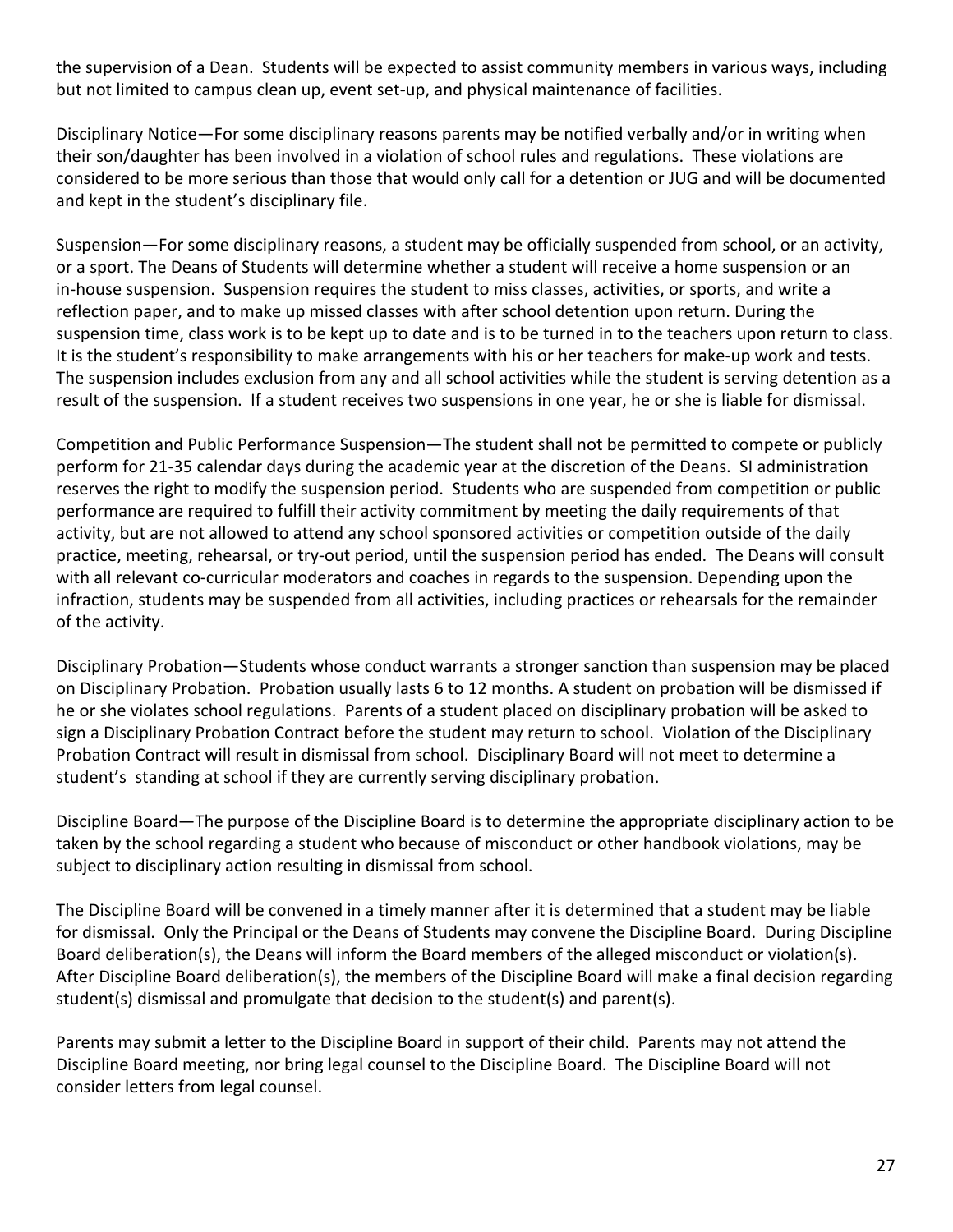If the Discipline Board's decision involves dismissing a student by means of request for withdrawal or expulsion, a student may appeal this decision, but must do so in writing to the Principal within 24 hours of the decision. The Principal's decision will be final.

The members of the Discipline Board are: The Deans of Students, The Director of Equity and Inclusion, one faculty member selected by a vote of the entire faculty for a term of two years, and a faculty member proposed by the student council every year for one year term.

Dismissal—Students are liable for dismissal for serious and/or repeated misconduct as set forth in this Handbook. Any student whose attitude or behavior is inconsistent with the values and goals of the school, on or off campus, is liable for dismissal.

Athletic Events and Dances

Behavior Expectations at Athletic Events

Proper behavior is expected at all home and away athletic contests. Athletes and spectators should display an attitude of good sportsmanship, courtesy, and respect toward opposing players, fans, coaches, and referees. Each student represents St. Ignatius as much as the players on the team. The good name of the school depends on students' and spectators' behavior as much as it does the team and the coaches. Students whose behavior is inappropriate will be referred to the Deans.

In accordance with CIF/CCS and WCAL sportsmanship policies, the following behavior is considered unacceptable at all high school athletic contests:

Insulting the opponents' school or mascot.

Insulting opposing players.

Making unsportsmanlike, derogatory or obscene cheers or gestures.

Possessing signs meant to be derogatory toward one's opponent.

Using artificial noisemakers.

Insulting officials verbally or through gestures.

Proceeding onto the playing field before, during or after the game.

Acting disrespectful during the National Anthem or during team introductions.

Visiting the opposing team's campus before or after a game with the intent to taunt or vandalize.

# Dances

Attendance at Dances—Students attending school dances may not leave the dance until the doors reopen 30 minutes prior to the end of the dance.

Dance Passes—A Student Guest Pass for dances must be completed and returned to the Deans' Office by recess 2 days prior to the dance by any SI student bringing a guest to a school-sponsored dances. The SI student, the guest, and either the Dean or Assistant Principal of the guest's school must sign the guest pass. Freshmen are highly discouraged from attending the Junior and Senior Prom and may only do so upon approval from the Deans and the Assistant Principal for Student Affairs. Passes are available in the Deans' Office.

Conduct at Dances—School dances are created for the enjoyment of all students. The music and the dancing cannot be offensive or create an atmosphere that makes anyone feel uncomfortable. Additionally, drugs and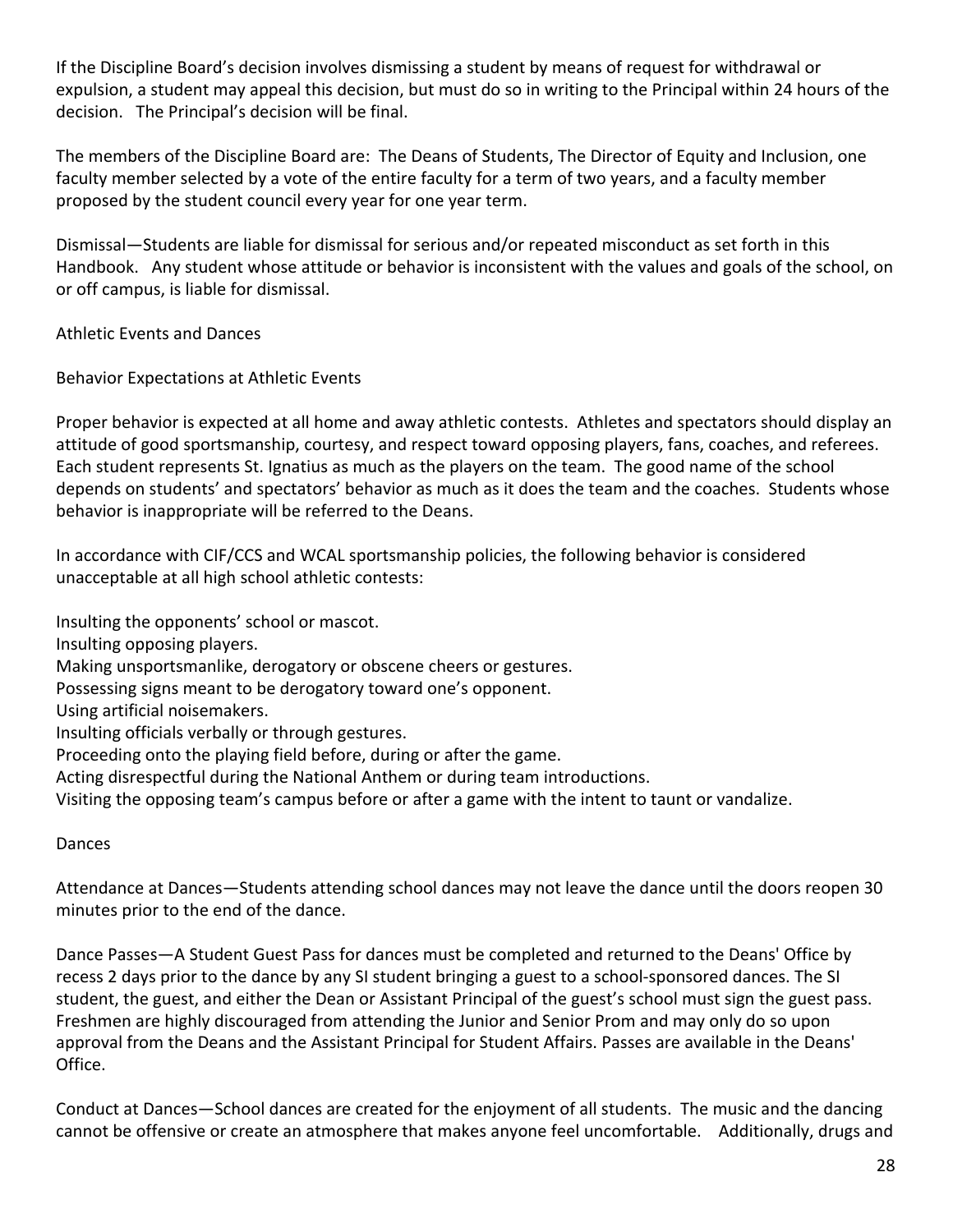alcohol are illegal controlled substances. Students may be required to take a Breathalyzer test or drug test with or without cause. Those students who are under the influence will have their parents called to take them home, and the school drug/alcohol consequences as stated in this handbook will be implemented. Furthermore, all students may be subject to searches, Breathalyzer testing and/or drug Testing when entering the dance and throughout the course of the dance.

The rental of hotel or motel rooms for parties is not tolerated. Parent cooperation is expected in the above area of concern, or the school will take disciplinary action.

Music that is degrading, violent, sexually explicit, or has inappropriate content, will not be allowed to be played at St. Ignatius College Preparatory school dances. Front to front dancing is appropriate for St. Ignatius dances. Sexually explicit dancing (genital touching, front-to-back grinding, pelvic thrusting, dancing on the floor, sandwich dancing and bending over or other simulated sex acts) is not allowed. Any dancing that involves physical bumping, shoving, pushing etc. is not allowed and is not appropriate; offenders will be asked to stop and/or their parents will be called to take them home. Disciplinary action may be taken.

Dress for Dances—Students and guests attending St. Ignatius dances are expected to be clean and neat in their personal grooming, observing the standards of modesty, moderation, and good taste. Blue jeans will be allowed, as long as they are within the standard of pants/shorts as specified in the handbook; polo shirts are not required; however, all shirts or tops must fit properly. Offensive slogans are not appropriate and will not be allowed. Offenders of this dress code will be asked to leave the dance, and their parents will be called to pick them up. If the dance is a date dance, the offender and his/her date will both be asked to leave the dance and will be picked up by their parents. Specific rules regarding proms will be posted on the SI website.

Miscellaneous Disciplinary Infractions and Student Regulations

Alteration of Records and Communications—A student who falsifies or alters a school record or any communication (i.e. notes, phone calls, emails) between home and school will be suspended and liable for dismissal.

Bus Conduct—Disruptive conduct on city buses or school buses will result in automatic disciplinary action, possible suspension and, in severe or repeated cases, the student will be liable to dismissal from St. Ignatius. Where provided, seat belts must be worn while riding school buses or school provided transportation. Annual or semester ticket holders on the bus driver's list will be boarded first before daily ticket holders.

Campus Cleanliness—Students are expected to keep the campus clean.

Chewing Gum—Eating or chewing of gum is not permitted in the school building. Offenders will be assigned detention.

Disruptive Conduct—Conduct that interferes with the educational process is considered serious at St. Ignatius and may result in immediate suspension or dismissal.

Eating—Students may not eat in the hallways, gyms, theaters or pool. Students may not eat in the classroom during class time, unless the teacher pre-approves it. Students may not place food orders to be delivered to school unless it has been pre-approved by a teacher, moderator, or administrator.

Electronic Devices—Cell phones, iPods, iPads/Tablets/PC's etc. are allowed on campus as long as they do not interfere or cause distraction. Cell phones may only be used outside of class time in the Commons, the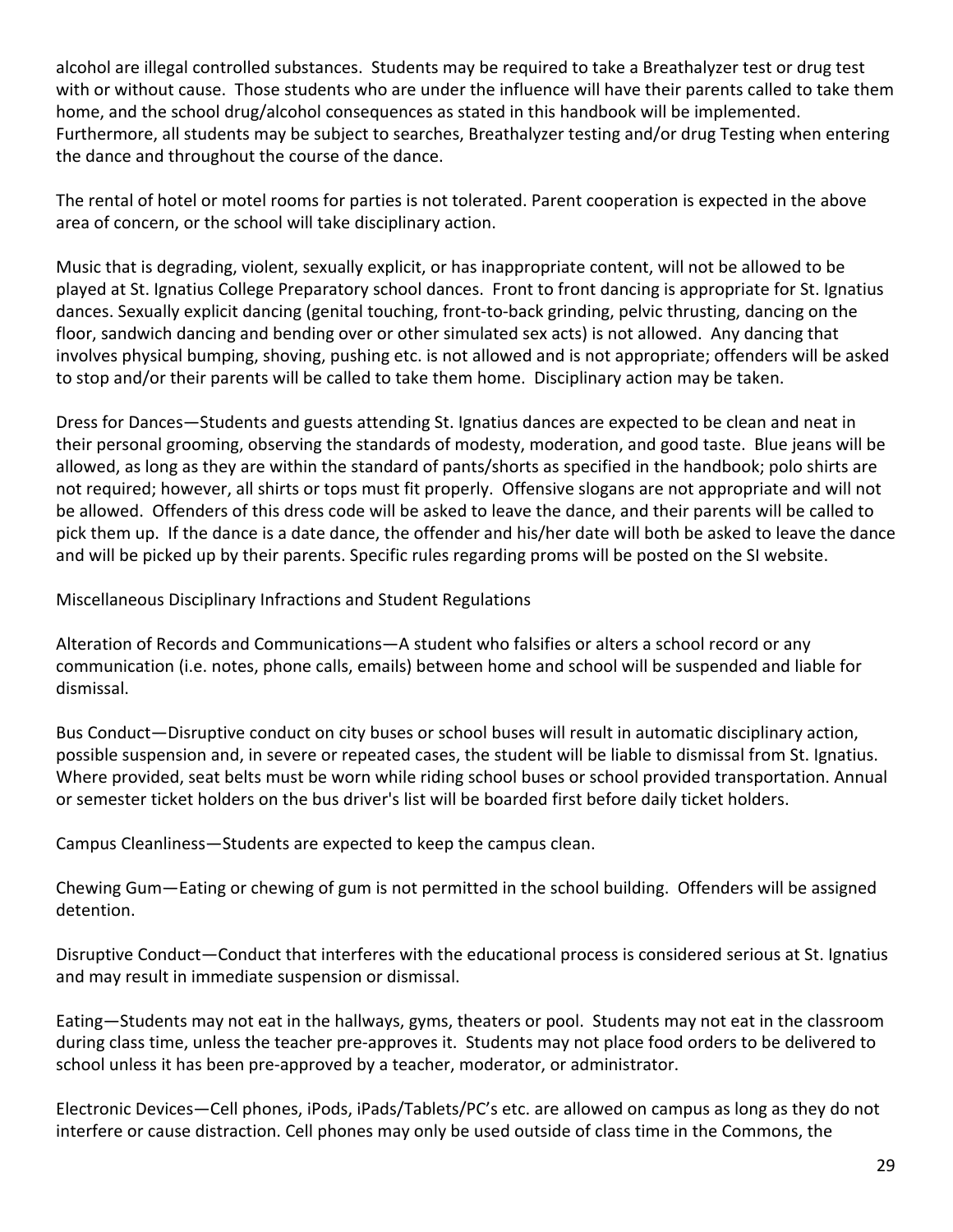Student Center and outside the school building. Students who violate this rule may have their electronic device confiscated and disciplinary action may be taken. Saint Ignatius reserves the right to inspect the contents of electronic devices for inappropriate material.

Elevator—Students may not use the elevator unless they have permission from the Deans' Office.

Extortion and/or Coercion—Extortion and/or coercion are expressly prohibited, and the offender will be suspended and liable for dismissal.

Fighting—Any fighting between students at school or a school-sponsored event or at an event sponsored by another school will result in suspension and, in severe cases, the student will be liable for dismissal. Fighting that takes place outside of school sponsored events may also result in disciplinary action.

Gambling—Gambling of any kind is not allowed on campus.

Gangs—A student associated with a gang, or a member of a gang, on or off campus, is liable for dismissal.

Garage---Parking in the garage is reserved for faculty, staff and visitors only. Those vehicles parked in the parking garage that do not have a school permit visible, park in school van spaces, handicap spaces, undesignated areas or park in spaces marked for motorcycles may be towed at the owner's expense. To ensure the safety of everyone using the garage, only right turns may be made when exiting the garage onto Rivera Street. Electric car charging stalls in the garage are available to electric cars only before 8:30 am, violations of these time limits are subject to detention.

Bike racks are available in the parking garage and hooks are available outside, under Columbus Piazza, Orradre Courtyard and garage. Bicycles shall not be locked up, left or stored elsewhere on campus.

Guitars/Instruments—Students will not be able to play guitars/musical instruments in the school building or student center during school hours. Instrument storage is available in the first floor Choral Building. Amplifiers are not allowed at any time.

Harm to Oneself/Others—Any student endangering him/herself, or others, or threatening to do so, immediately affects the welfare of the entire St. Ignatius community. Therefore, all mandated reporters of the St. Ignatius community are obligated to notify law enforcement, Child Protective Services, or the appropriate authority to ensure the safety of the individual(s) at risk. Professional care may become a requirement for continued enrollment. The Counseling Department will coordinate such care. Students who threaten harm to others in the community will receive automatic disciplinary action, possible suspension and, in severe cases, the student will be liable for dismissal.

Insubordination—Willful disobedience or failure to comply with a directive from any faculty or staff member of St. Ignatius College Preparatory is insubordinate behavior and liable for suspension.

Investigations of Misconduct—In the event of any allegation of serious misconduct, St. Ignatius reserves the right to place the student on home study pending the conclusion of any investigation by the school or outside law enforcement. S.I. may commence its disciplinary procedures at any time. If the investigation continues for an extended period of time, the student may be asked to withdraw from the school.

Lost and Found—Lost and found items may be turned into Security or the Deans' Office. Also, items can be found in the bin outside of the Bookstore. If items are not in the bin, check with Security or the Deans for lost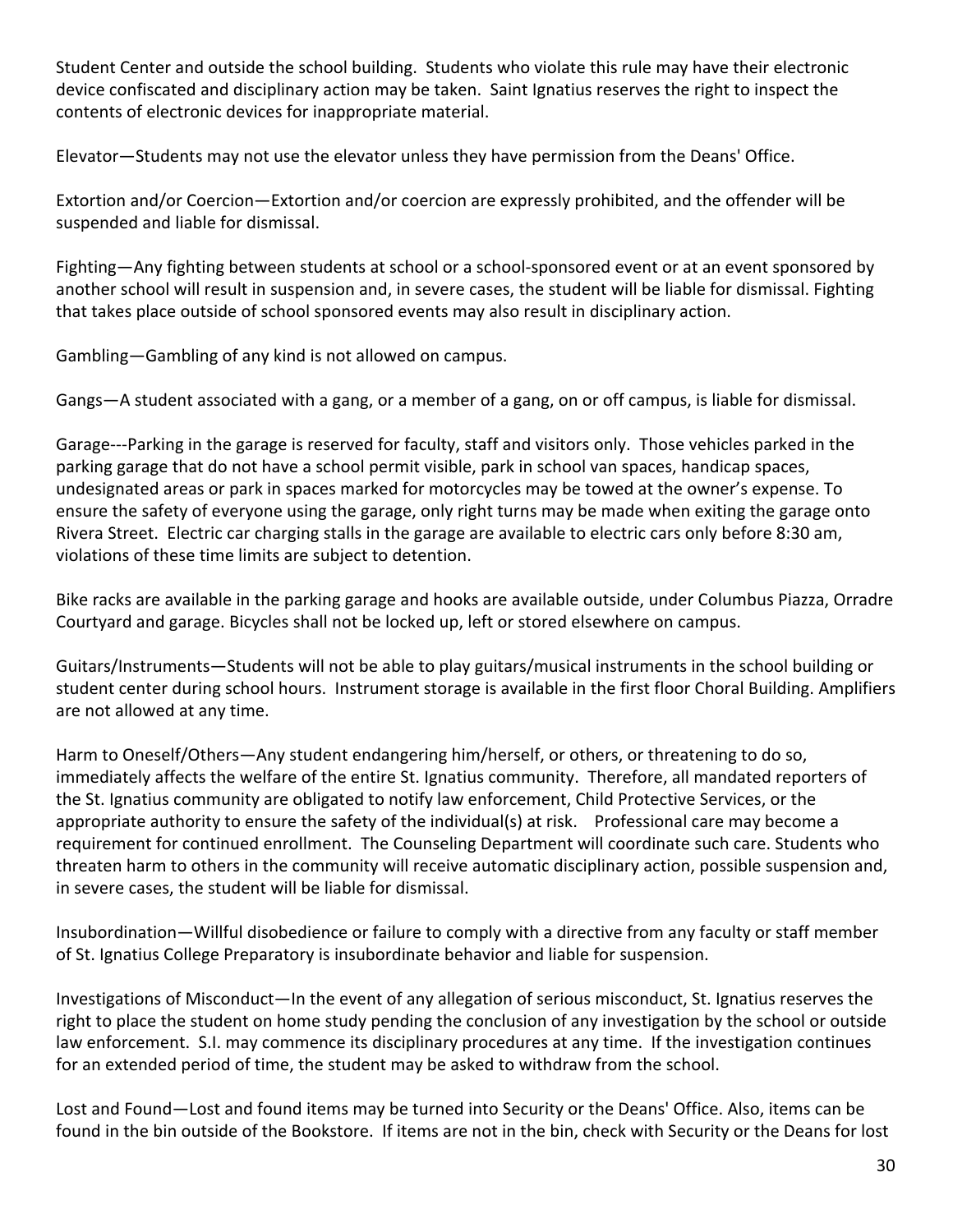items. Unclaimed items are discarded after thirty days. The school cannot be responsible for items or valuables left in classrooms, hallways, Student Center or athletic areas. Because the iPad is a required instructional device; every student is expected to have an iPad for each day of class, and that it is charged. Aside from that, it is the student's personal property, much like an iPod, iPhone, jewelry or a watch, and as such students are solely responsible for it's care and protection. In the case of loss, students should follow the same procedures as above. Students should not carry excessive amounts of cash. Students should report any loss of high value to Security.

As a matter of policy, students are encouraged to write their name in their textbooks and notebooks in order to facilitate their return in case they are lost. Electronic devices should have "find my device" activated to assist in locating and retrieving lost items.

Lunch/Recess/Break Times—Students choosing to eat their lunch in the Commons, Orradre Courtyard, Cowell and McCullough gym foyers, Columbus Piazza or Student Center are expected to clean up after themselves at all times. Students are also expected to recycle as much as possible. Full cooperation with the lunch and recess proctors is expected. Students violating the standards of behavior in the above mentioned areas will be subject to disciplinary action.

Students are directed not to congregate in front of the school or the first floor hallways (front of Deans' Office, Academic Office, etc.) during recess and lunch periods.

Off Campus Without Permission—Students are to remain on campus from first scheduled academic class through Upper lunch, approximately 1:30 pm daily. Students are expected to remain on campus for all school Prayer Services or Mass. Whenever a student needs to leave campus, he/she must receive a pass from the Deans' Office. Students who leave campus without permission will be given one week's detention. A second offense, any time throughout a student's term at St. Ignatius, will result in automatic suspension from school.

Students are not allowed to order delivered food during school hours. Disciplinary action will occur if this happens.

Parking & Driving—Driving to and parking at school is a privilege. Students who drive to school shall display a red student permit sticker on the front windshield passenger side on all family vehicles used for commuting to/from school, regardless of where they park. To register the vehicle(s) and receive a parking permit(s), please see the Deans. Student permit stickers also help Security notify owners when alarms are activated; damage to the vehicle occurs from an accident or when the vehicle is blocking a neighbor's driveway before it is towed. Student vehicles may be subject to search at any time, with or without cause.

Students are prohibited from parking on 37th Avenue, between Pacheco and Quintara Streets, which is reserved for faculty and staff only.

Garage Parking — Parking in the garage is for faculty, staff and guests only. Students may park in the garage on school days, including summer, after 4:00 pm until 7:00 pm. Students and visitors will be allowed to park in the garage when open on weekends generally between 6:00 AM and 5:00 PM. Parking for Athletic, Fine Arts and Special Events will be adjusted to fit event timelines. Request to exit garage outside of established hours will be for emergencies only. Parking is at your own risk.

Drop Off and Pick Up zone along the 37th Avenue white curb lane, in front of the gym, is the only designated drop off and pick up zone for all students. Student, parents and family members must comply with the drop off and pick up procedures and directives given by security personnel. Double parking in either traffic lane on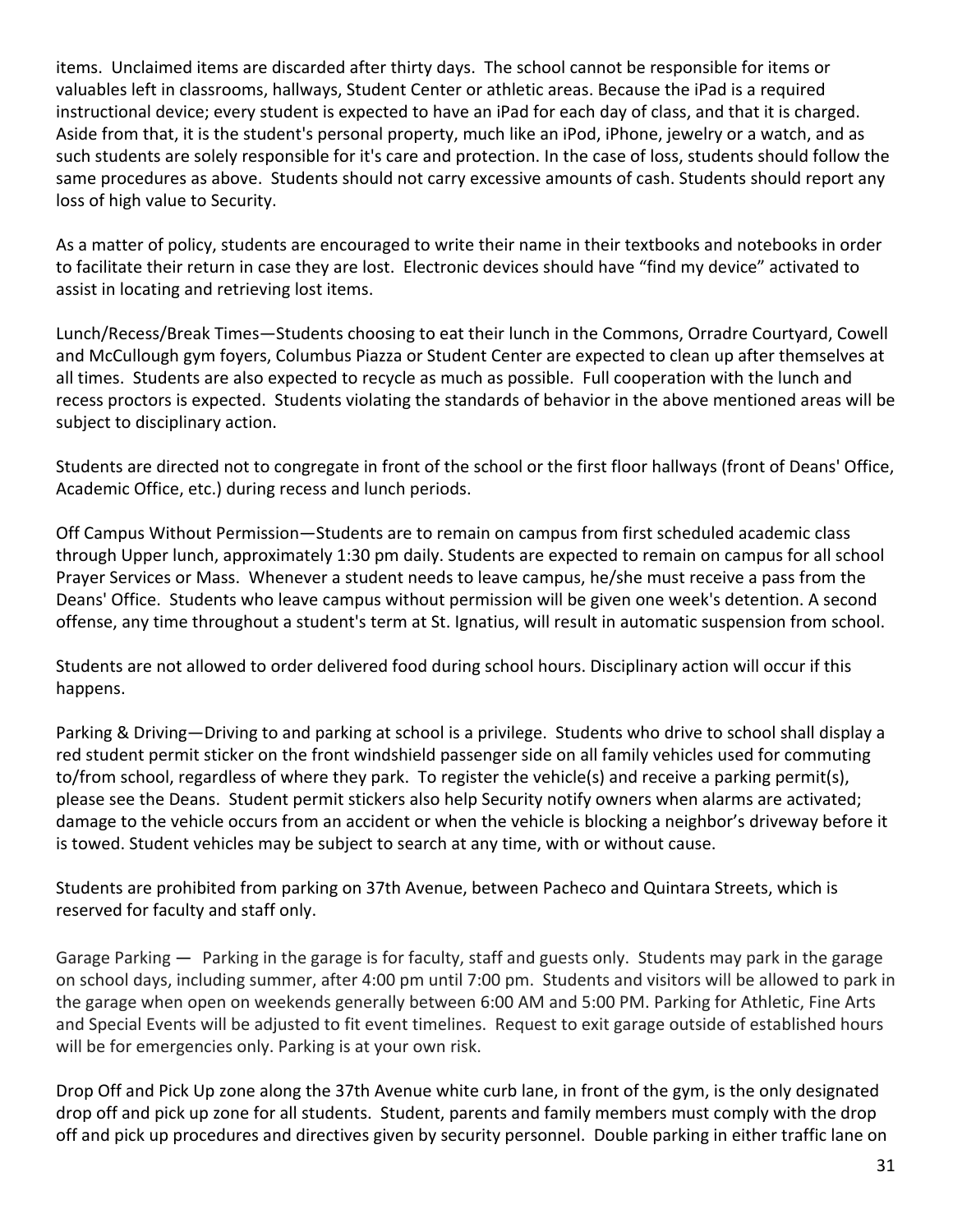37th Avenue or Rivera Street is prohibited because it blocks the roadway and creates the unsafe practice of jaywalking or exiting the vehicle in the traffic lane.

Parents dropping off items, attending a meeting or picking up an ill student, etc…may park in the white curb zone between 9:30 am to 2:00 pm, during school days, except during summer school.

Students and parents shall comply with posted speed limits and the colored curb designations on the street and in the garage, including handicap parking, bus zone, red curb and 15 minute green zones. Do not stop in or block crosswalks, particularly at the start and end of the school day. This is when traffic congestion is at its peak and students are rushing to cross the street.

Students found not complying with parking and traffic rules will be assigned detention. Parent or family offenders will have detention assigned to the student.

Security should be contacted and are available to help students involved if a motor vehicle accident occurs at school. This has proven to be helpful, particularly when it may be a student's first accident. Security has facilitated the exchange of insurance information, how to file police reports, in the taking of photos or obtaining video if available.

Police Investigation (This includes other investigative agencies such as Social Workers and CPS)—As a member of the greater community, the school will respond to any police et al investigation in an appropriate way. If the police, or a social worker(s), come on campus to question a student concerning a matter not directly related to a school incident, the school will attempt to notify the parents as soon as possible, unless directed to not do so by the police or other investigating agency. Absent a search warrant or arrest warrant, or other circumstances justifying an immediate interview, the school may ask the police, or other investigating agency, not to interview the student at school. Presented with a search warrant, arrest warrant, or notified by police of exigent circumstances in a police, or other investigating agency, investigation, the school will allow a student to be interviewed or arrested by police, or other investigating agency, at school. Parents of that student will be notified as soon as reasonably possible.

The school reserves the right to call the police and allow students to be questioned in an investigation of a school-related incident. The parents of students interviewed under these circumstances will be notified as soon as possible. Students cited by the police in any criminal investigation will be subject to a school administrative investigation and possible disciplinary action by the school.

Pornographic Materials—Students in possession of, selling, or promoting pornographic material, or engaged in Internet activity with pornographic material, will result in automatic disciplinary action, possible suspension and dismissal. Students who witness or have knowledge of other students in possession, displays of pornographic or sharing of inappropriate photos or abuse of a sexual nature on social media platforms, are encouraged to report this information to the Deans.

Public Displays of Affection—Students and staff members are offended when exposed to certain behaviors between students. Students are to refrain from any public display of affection that would offend others. The following actions are unacceptable: kissing on the lips, sitting on another student's lap, licking, hugging/holding from behind (front to back) and touching another student's body in an inappropriate way or location. Violation of this policy will result in disciplinary action by the Deans.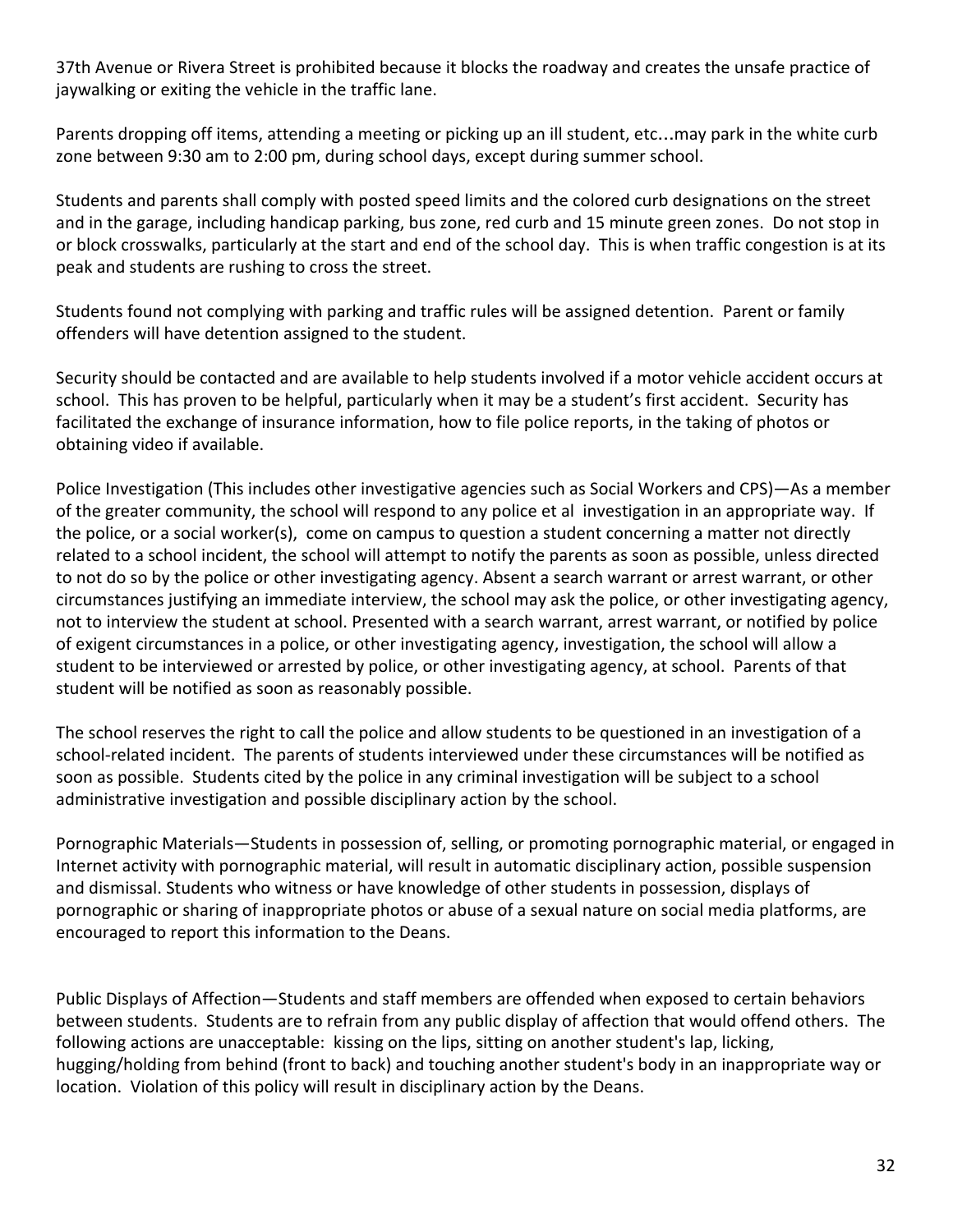Racism And/Or Prejudiced Behavior—The Deans will discipline Students who exhibit verbal, written or physical behavior of a racist or prejudiced nature towards any other member of the community at school, at any school-sponsored event, on the Internet or any social media platform. Such behavior may result in suspension or dismissal.

School Photos—Students should not use hand gestures or facial expressions that could be deemed inappropriate or offensive. Violations will be subject to appropriate disciplinary action.

Skateboards—Skateboards or Hoverboards are not allowed on school premises.

Smoking—Smoking, vaping, and chewing tobacco are health hazards and are prohibited on the campus, at school events and within five blocks of the school property. Violators will face disciplinary action.

Sports Bags, Backpacks, Oversize Bags and Equipment, Other Personal Belongings Left Unattended—All unattended bags and/or equipment left in public places will be confiscated and placed in the Deans' Office. Sports lockers should be used for athletic equipment. Personal lockers should be used for additional belongings. A student shall not have an expectation of privacy as to the contents of any backpack, purse, sports bag or other item brought to campus or to an off campus school event or sporting event. The school reserves the right at any time to open and inspect any item brought to school or to a school event.

Student Sales—The solicitation of students or the selling of goods, candy and paraphernalia (i.e. shirts, sweatpants, sweatshirts) to other students is forbidden. Students who wish to promote their club/activity or school sport in this manner must have the guidance and approval of their moderator and the Assistant Principal for Student Affairs. As a rule, clubs/activities that have a budget will not be allowed to solicit from other students.

Student Transportation—Students are NOT permitted to park on 37th Avenue between Pacheco and Quintara Streets or the garage. The area between Pacheco and Quintara Streets is reserved for faculty and visitors to the school. Students are asked to refrain from parking on 36th Avenue between Pacheco and Rivera Streets. Students should refrain from parking in the West Sunset parking lot. Students shall ensure their parked vehicle does not extend beyond the cut in the curb at all driveways. Students reported to be blocking a driveway will be called to the Dean's office and escorted off campus to move the vehicle. Students who violate these rules will be liable for disciplinary action.

Student Driving — Student drivers are to maintain valid driver licenses and shall adhere to all CA State and municipal vehicle codes while driving to/from school. Students shall not ride on the outside of vehicles, hang out windows or participate in unsafe behavior while a vehicle is in motion. Students are required to report to the Deans' office any injury or motor vehicle accident in the garage or while driving and parking within five blocks of school. Students who need to retrieve items or move their vehicle during school hours due to street sweeping schedules, shall obtain a pass from the Dean's office before leaving campus.

Families utilizing ZUM, UBER, or LYFT shall comply with all school rules found under the Parking-Driving section. The DROP OFF & PICK UP zone shall be used when requesting service using 2155 37th Avenue for the school's location.

Student Visitors—No student may bring visitors onto campus for class visitations without permission of the Deans of Students. All approved visitors must check in at the Main Office and receive a "Visitor's Pass."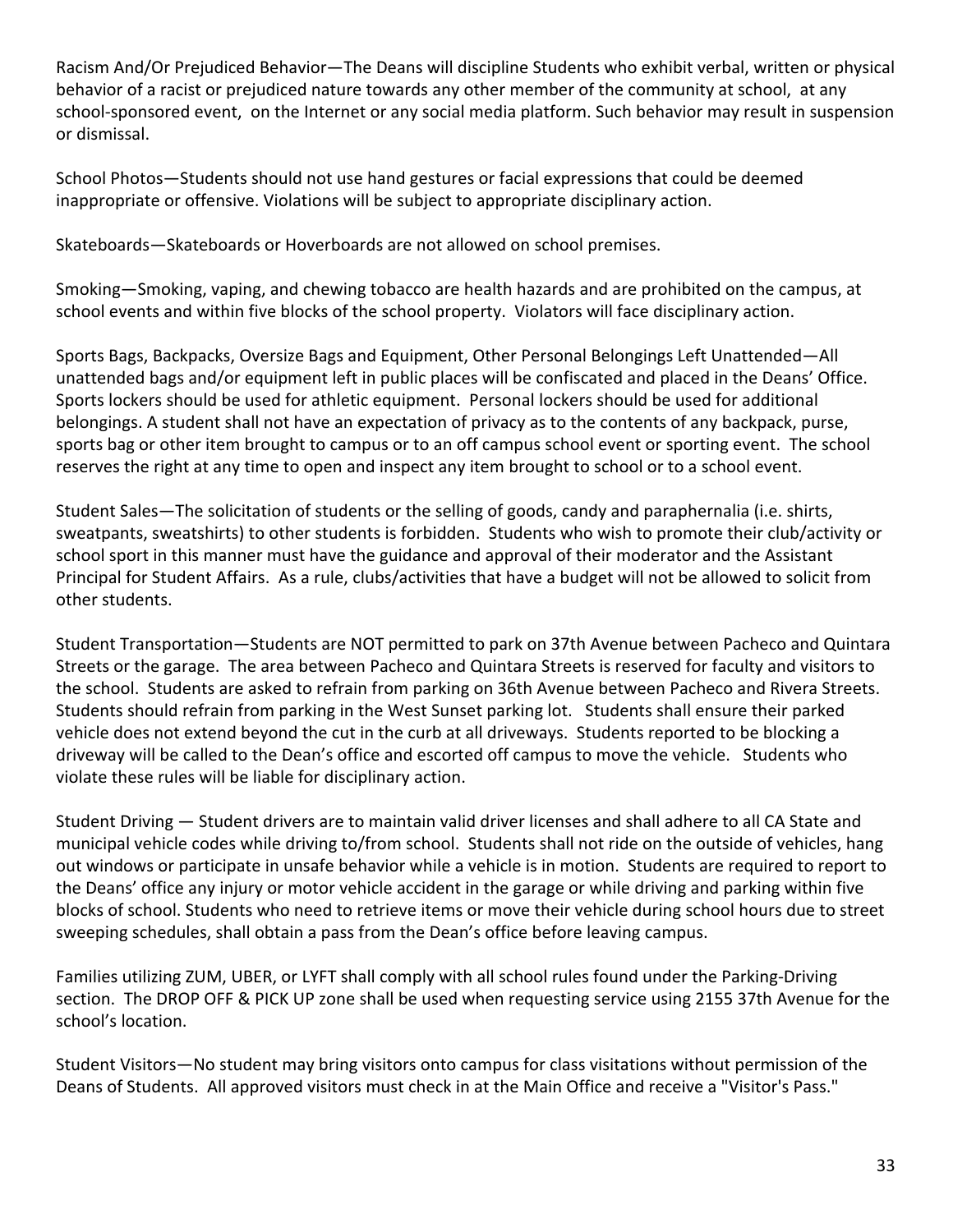Teacher Proctor Absence—In the rare event that a teacher or proctor does not arrive for class, students are to wait in a quiet manner either outside the classroom or in the room. If, after the second bell has rung, the teacher or proctor still has not arrived, one student is to go to Room 101 to alert either the Academic Coordinator or the Assistant Principal for Academics. Students are not to leave the classroom unless directed to do so by the Academic Coordinator or the Assistant Principal for Academics.

Telephone Messages—Messages will be delivered to a student only in the case of an emergency.

Theft—Any student who takes anything, without permission, from another student, staff member, visitor, locker, food services, fraudulent use of a student's 'MySchoolBuck' barcode payment method or from the school is guilty of theft. Items found around the school should be turned in to Security or the Dean's office. Intentionally keeping the items is also considered theft. Theft is a disciplinary violation, and any student found guilty of theft will be subject to disciplinary action up to and including dismissal. Students are expected to immediately report incidents of theft to the Deans' Office. The school is not responsible for replacing stolen items.

Unstructured Time—All students will have a resource period built into their schedule. Students who have taken a summer school class may earn an additional study period. During resource periods, or study periods, students may not study or congregate in the halls while classes are in session. The Academic building is to be vacated by 4:00 p.m., and the Student Center by 5:00 p.m. Students who have a resource period, or free period, the first period of a school day may come to school when their first academic class begins that school day. Furthermore, students who have a resource period, or free period, at the end of the school day may leave when their scheduled academic classes are finished for the day, after Upper Lunch has concluded. However, all students are expected to be on campus when their academic classes begin, and may not leave campus until those scheduled classes are done for the day.

Students are not to be in the main school building during their lunch period. They must remain on campus, in the Commons, Campus Ministry, Student Center or Columbus Piazza, and then proceed to their lockers and class when the bell rings. Teachers will assign detention to students who congregate in the hallways at lunch periods.

Once a student arrives on campus, he/she may not leave campus until the end of the school day, unless parent permission has been granted and communicated to the Deans' Office.

Vandalism—Students who deface or damage school property may be suspended and liable for dismissal from St. Ignatius; further, they will be subject to restitution and/or punishment provided by law.

Video Cameras on Campus--Please be mindful that we have video cameras throughout our campus. The primary purpose of video cameras are to provide a safe and secure environment. Any video we use for investigative purposes will not be shared with students or parents while or after conducting disciplinary investigations. Upon request from any law enforcement entity, video recordings related to an on campus criminal activity or accident investigation may be released to the requesting agency.

Visitors—All visitors, including parents, are required to report to the Main Reception Desk upon their arrival and register using the LobbyGuard digital visitor management system. The system is a stand alone, self-guided system or check-in can be assisted by security personnel. All non-parent visitors will need a state issued driver's license is required to complete the sign-in process. An identifying badge will be distributed to visitors and shall be worn on the outer clothing, above the waist at all times while on campus. A text message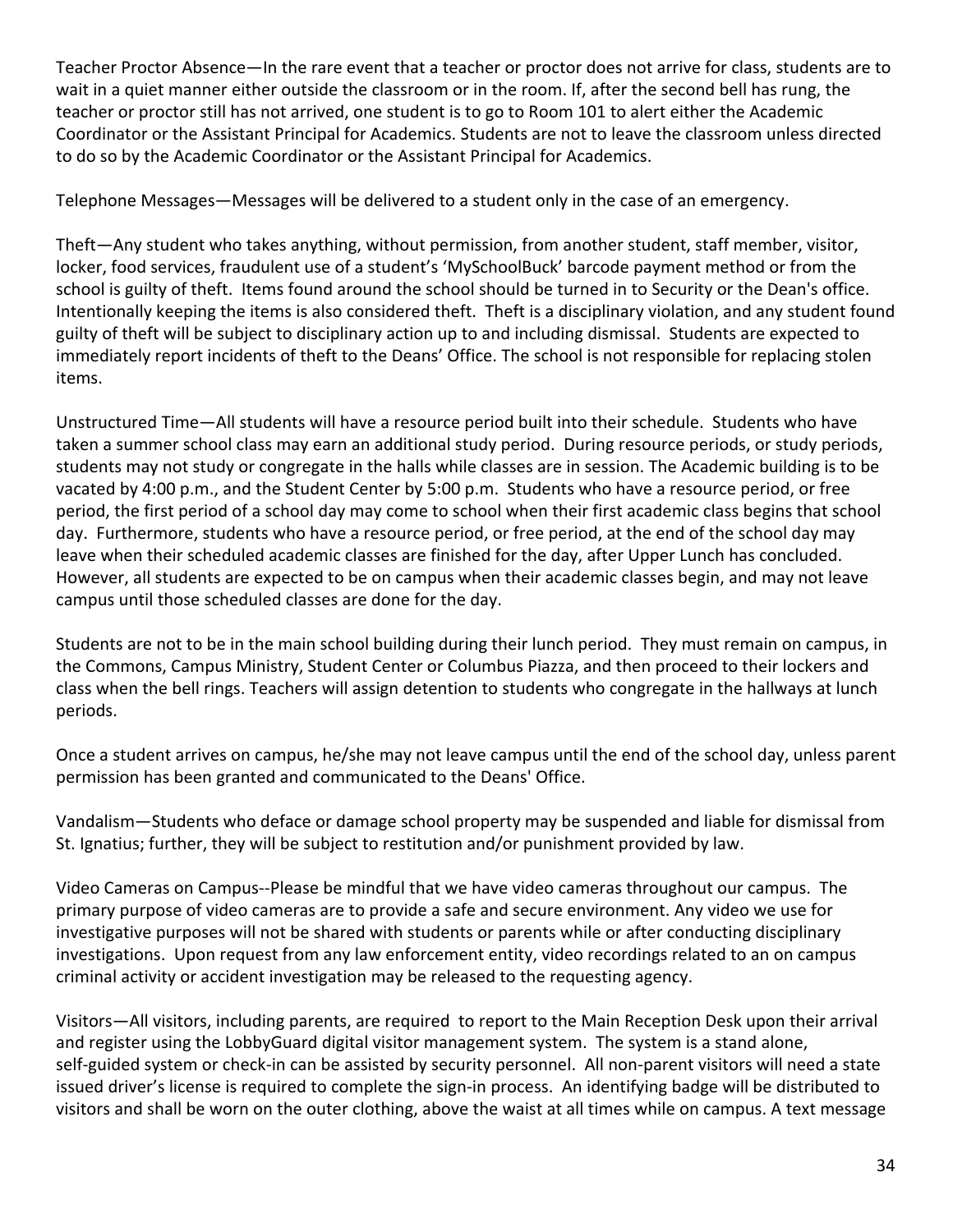and email will be immediately sent to the selected faculty or staff member upon completing the sign-in process. Visitors may wait on the bench outside the Dean's office for faculty and staff arrival.

Parents—All parents, including volunteers, are required to sign-in using the LobbyGuard system. No driver's licenses are required, but parent names must match the current parent directory. The same requirements stated above for wearing badges are required. The faculty or staff person identified during the sign-in process who the parent is visiting, will receive a text message and/or email of the parent's arrival. Parents may proceed onto campus or wait on the bench outside the Dean's office for selected faculty member. Pre-registered key fobs or barcodes for parent volunteers to help speed up the check-in process are available at the main reception desk.

Weapons and Dangerous Instruments—A student shall not possess, handle or transmit any object that can reasonably be considered a weapon: (a) on the school grounds at any time, (b) off the school grounds at any school activity, function or event, or (c) while en route between home and school. Offenders may be immediately dismissed. Laser pointers are considered weapons and are not allowed in the school building. Those students who possess or use them are liable for dismissal. Students who witness or have knowledge of other students in possession, displays of weapons or threats on social media platforms, are encouraged to report this information to the Deans.

Wrong Place Wrong Time—Students involved in activities off campus that conflict with the values of the school, whether an active participant in the conduct or not, are liable for disciplinary action.

911 Calls for Illness—911 will be called for students who exhibit health issues that require immediate care, in the opinion of the Deans or Staff member. Parents will be notified of the decision immediately and the student will be transported to an available hospital. All costs are the responsibility of the student's family.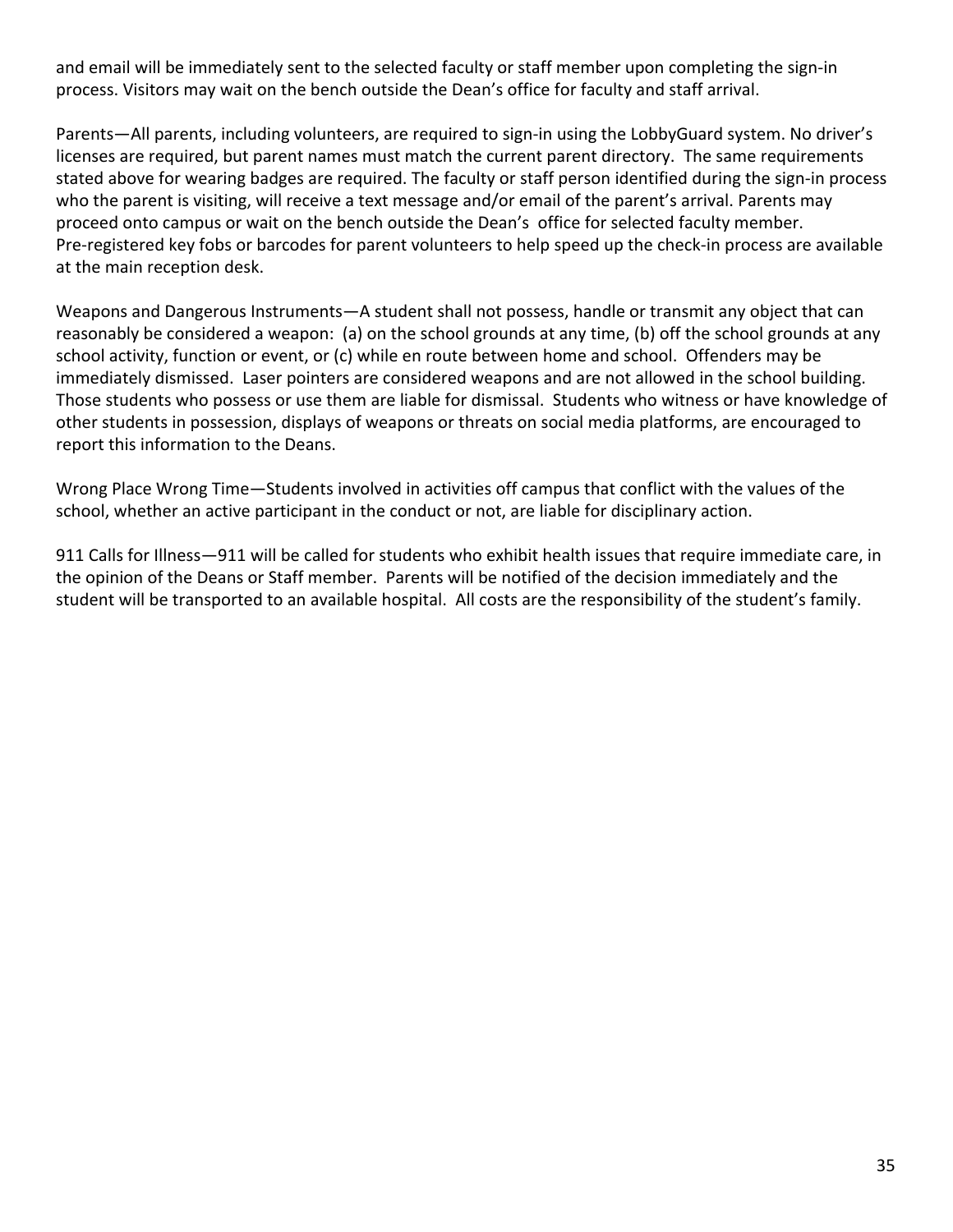# **VI. TECHNOLOGY**

Responsible Use of SI Technology

St. Ignatius provides students with state-of-the-art Technology Resources in order to support and enhance their academic, spiritual, and co-curricular activities. Students are expected to use SI Technology Resources in ways that are consistent with the mission of the School.

SI Technology Resources include the following:

All computers and peripheral equipment purchased by SI;

All iPads loaned by the School for student use;

The SI network, including wireless networks, local area networks, and network connections to remote sites; All software purchased or leased by the School, or running on School resources. This includes, but is not limited to, email, web browsers, and file exchange software;

Any shared service provided by the school for use by students, such as access to Google Apps for Education, Finalsite, Canvas and PowerSchool;

The telephone system, including voicemail;

School-provided access to the Internet.

iPad / BYOi requirement

The iPad is a required instructional device; every student is expected to have an iPad for each day of class, and that it must be charged. Please refer to www.siprep.org and search for BYOi for more information.

Technology offers many opportunities for instructional purposes as well as personal interest and development. It can be a powerful and positive tool when students use it with competence, conscience, and compassion in a safe and supportive environment. The School never tolerates bullying or harassment.

Ethical Use

Cite and properly document all sources, including images, audio, and video files, used for all school assignments.

Demonstrate respect for Federal copyright laws; avoid illegal installation or transmission of copyrighted materials.

Use your own words and represent your own views, not those of others, in any form of electronic communication.

Send email using your own account; never send email impersonating another student. Security and Privacy

Protect the security of your email account by not sharing your passwords with anyone, even your friends. Passwords are confidential.

Safeguard your personal contact information, and that of other students; never share personal information on the Internet without parental approval.

Limit your use of location services and "check-ins" on social networks and apps to protect your privacy and safety.

Request permission before taking pictures or recording others, in class or anywhere on campus.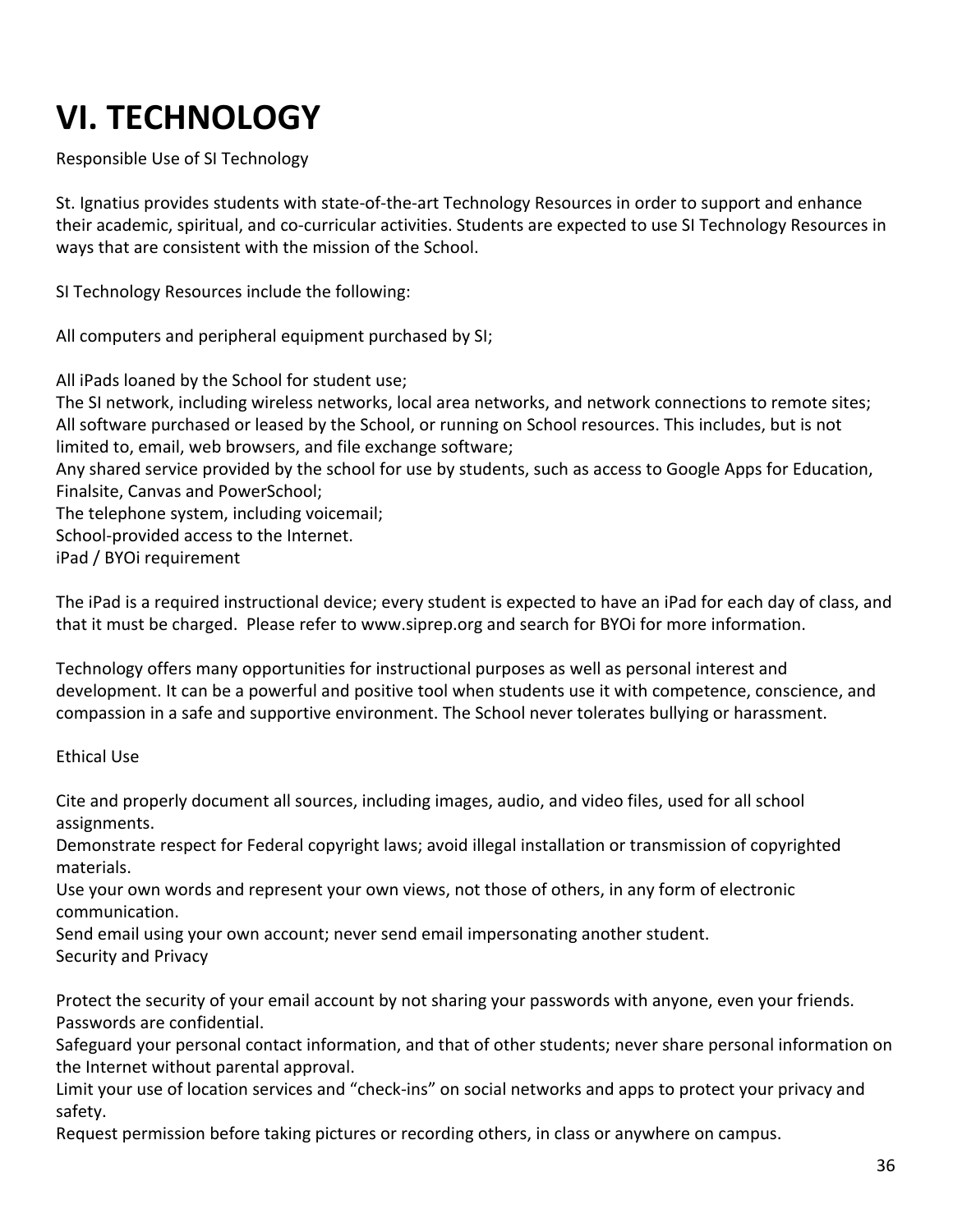Be aware that the transmission of any file, or communication via email or over a Wi-Fi network, is not guaranteed to be secure.

Respect the privacy of other students' accounts, files, and data. If you suspect that your account has been compromised, contact the IT department immediately.

Good Judgment

Be your "best self" when using the Internet: avoid accessing or distributing materials that are offensive or threatening to others.

Remember that anything sent via email, text, or posted online, can be saved or forwarded, and remain on the Internet beyond your control; use good judgment to avoid embarrassing yourself or others.

Speak with a trusted adult if you or a friend receives any communication (text message, email, or post) that is inappropriate or makes you feel uncomfortable.

Help keep the School's network functional by avoiding mass emails (spamming).

Enjoy the recreational uses of technology responsibly.

Students should be aware that all SI Technology Resources are the property of the School, and the School reserves the right to access all messages or documents composed, sent or received on these systems. For example, school emails can be reviewed in cases of harassment.

Students are not allowed to record lessons or classroom activities without the permission of the classroom teacher.

SPECIFIC POLICIES

# Installation of Software

In order to keep School computers software legal and virus free, students are not allowed to install software on school computers (such as those in the Lab or Library) — with the exception of their leased iPad.

# Equipment Loaned for Student Use

The School has iPads, cameras, wireless keyboards, tripods, microphones, headphones, and other equipment that are loaned to students for school projects through various offices and departments. Loaner iPads from the Technology Department are issued one day at a time and must be returned at the end of the school day. All other equipment must be approved by a faculty member or club moderator prior to being issued. Students accept responsibility for any equipment borrowed from the School, and will be billed for any items not returned.

# Email Guidelines

Email is an important form of communication. Students are required to use their school email account only when communicating with school employees including faculty, staff, coaches, etc., including information related to practice schedules, team meetings, events, clubs, field trips, etc. Students are expected to check their email daily because teachers, counselors, coaches, campus ministers, and club moderators communicate with students via email.

Every email should include the following:

a proper greeting or salutation (e.g. Dear Mr. Smith)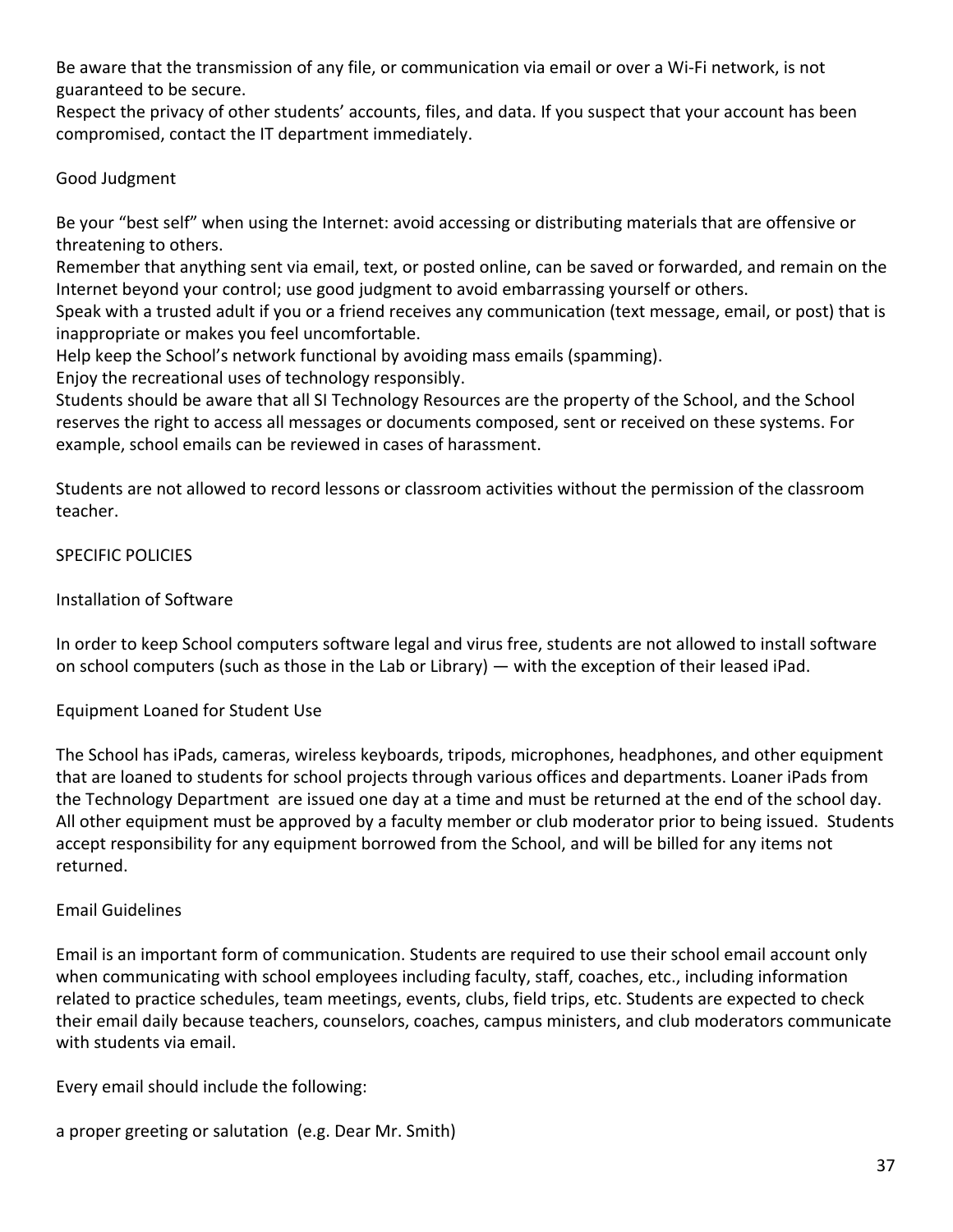a subject line that clearly states the purpose of the email a proper ending or signature ( "Sincerely," for example) In addition,

be concise but thorough remember that emails can be misinterpreted; choose your words wisely protect yourself from identity theft by not emailing passwords, Social Security numbers, bank account information, etc. Wildcat Presence on the World Wide Web

St. Ignatius College Preparatory maintains a fully functional, fully interactive and dynamic web site at http://www.siprep.org. The site is administered by the Webmaster, Mr. Tom Casey (tcasey@siprep.org).

Use of Student's Name and Likeness

From time to time, St. Ignatius photographs and videotapes student athletic contests, student events, and productions--these photographs or videotapes may be used in school publications and posted on the school's website. By signing the tuition agreement, parents are deemed to have given their consent and approval to St. Ignatius to use a photographic or digital likeness or reproduction of their student without further permission or notification.

# Disciplinary Action

Students should be prepared to accept disciplinary consequences for any technology-related choices they make which are not in line with the mission and vision of the School.

# Additional Questions

If a student or guardian has any additional questions about the above policies, please address them to the Technology Office.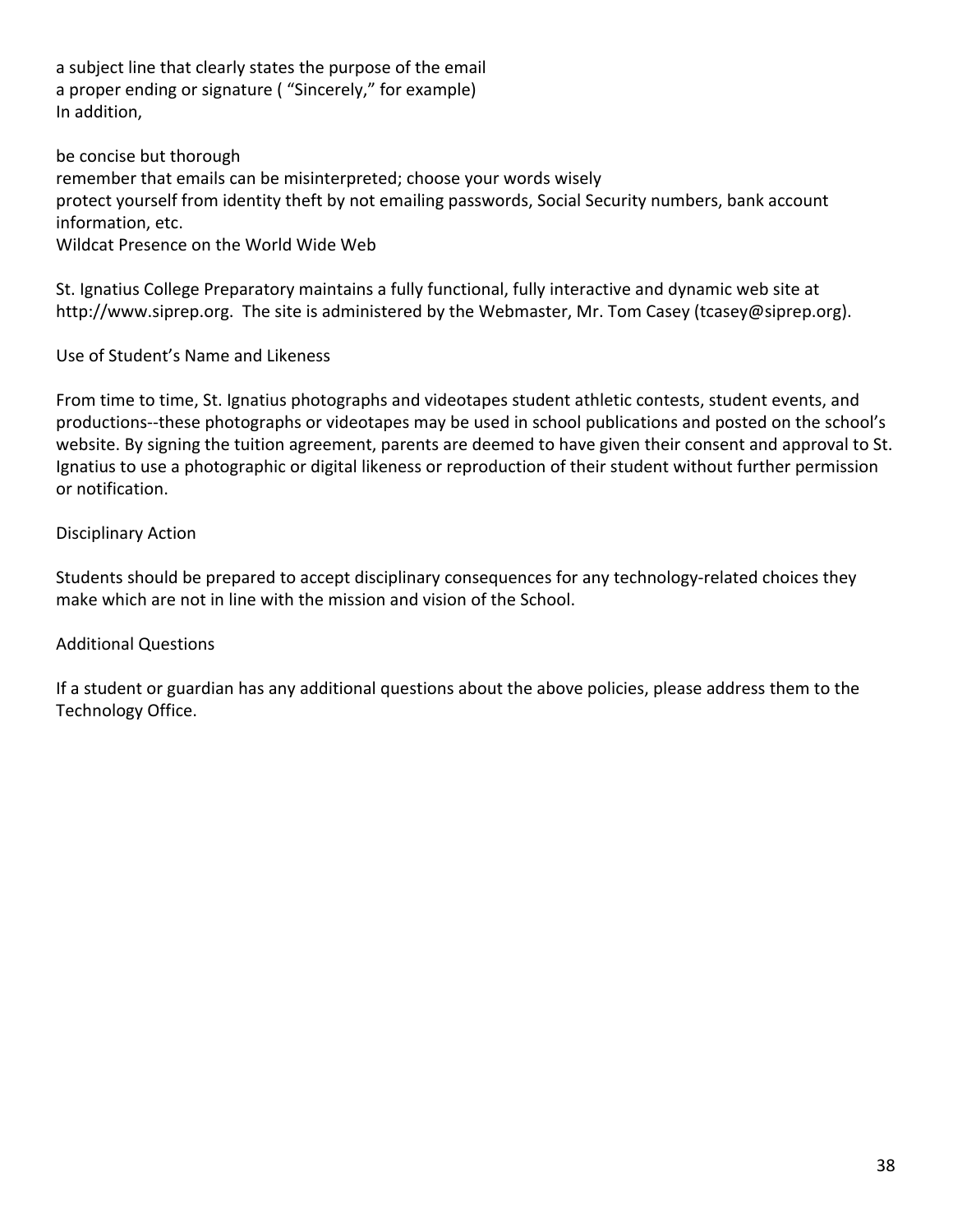# **VII. STUDENT ACTIVITIES**

The student activities are a vital component of the curriculum at St. Ignatius. As such, all freshmen are required to engage in at least one extracurricular activity. The activities are designed to promote the physical and social development of the student, to provide opportunities for leadership, to provide avenues to serve the school and community and to develop interests and talents that are normally untapped in classroom activity. The school has committed an unusual amount of resources and funds to student activities and encourages each student to involve himself or herself fully throughout his or her high school career. The following is a partial list of active organizations on campus:

#### STUDENT GOVERNMENT

The Student Body officers, class representatives and appointed representatives comprise the Student Council, which plans and manages student activities and many special events of the school. Students who serve on the Council have an opportunity to develop leadership and management skills at an early age. Each year the Council makes decisions that affect the lives of all students as well as the future direction of student activities at St. Ignatius. The Council meets regularly and all students are welcome to attend and provide agenda items.

#### **CLUBS**

Presently there are over 60 active clubs. The club represent various interest here at St. Ignatius and fall under the following categories. For a complete and current list of clubs visit the St. Ignatius website.

#### SOCIAL CLUBS

A social Club at St. Ignatius is defined as a group that is formed primarily to provide a social outlet for the students who have a like interest.

#### AFFINITY CLUBS

An Affinity Club at St. Ignatius is defined as a group that provides social support for students from a particular background. Affinity Clubs also provide cultural education for the greater S.I. community. Affinity Clubs are open to all students regardless of their background.

#### COMMUNITY OUTREACH CLUBS

A Community Outreach Club at St. Ignatius is defined as a group that is formed primarily to provide service to the greater community.

#### NATIONALLY AFFILIATED CLUBS

A Nationally Affiliated Club at St. Ignatius is defined as a group that follows the rules and regulation of its nationally affiliated organization.

#### ACADEMIC CLUBS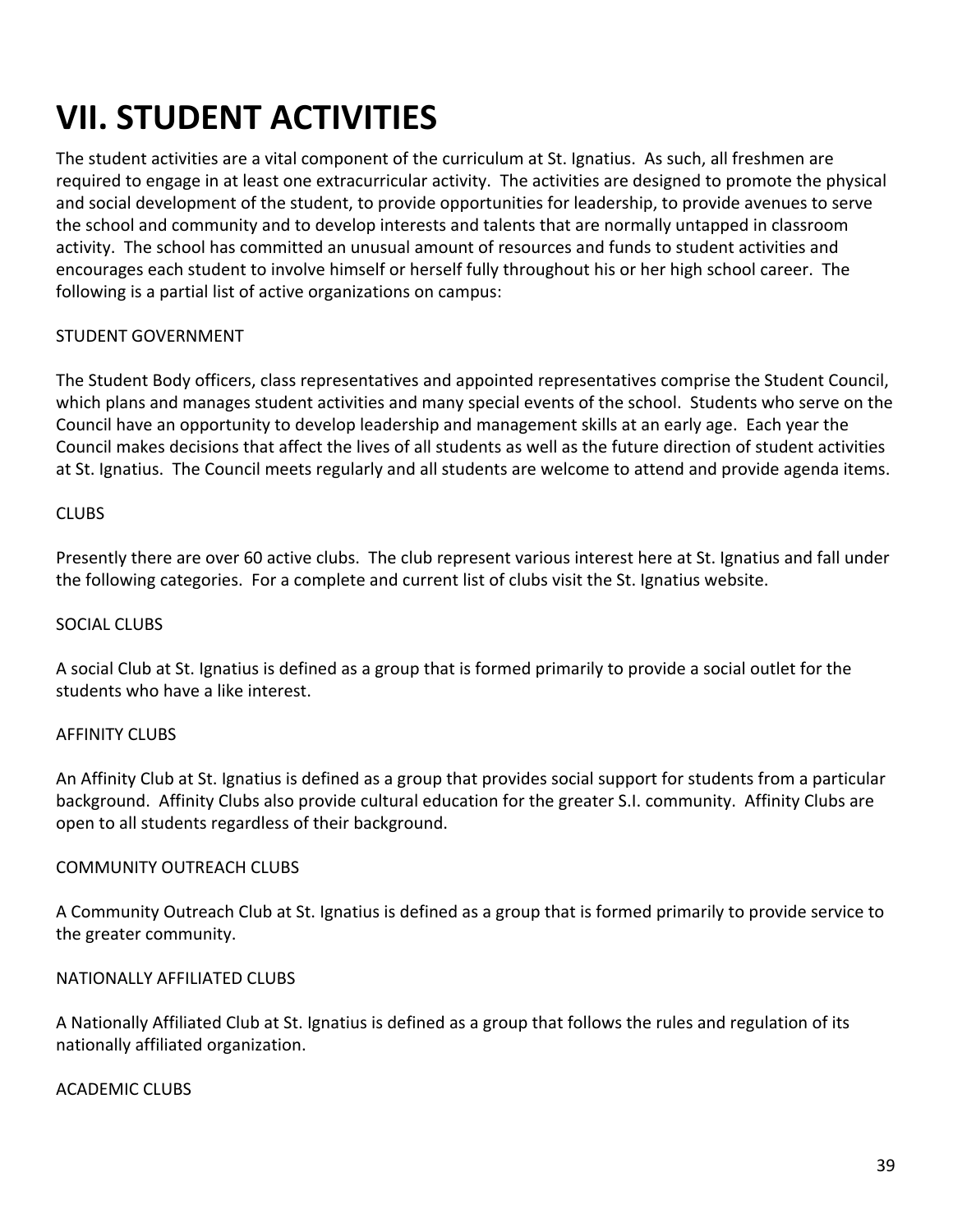A School Academic Club at St. Ignatius is defined as a group that is formed with students from the particular discipline and then provides assistance in that discipline.

# SCHOOL SERVICE CLUBS

A School Service Club at St. Ignatius is defined as a group that is formed primarily to provide assistance to one area of the school.

# PUBLICATIONS

A School Publication at St. Ignatius is defined as an extracurricular activity, formed primarily to provide a publication for the school.

#### Overnight Trips

Conduct—All school regulations are in effect on overnight trips and will be strictly enforced.

#### **Athletics**

The St. Ignatius sports program is an important part of the students' training. Coaching and competitive play are offered in the following sports:

Baseball, Basketball, Crew, Cross Country, Field Hockey, Football, Golf, Lacrosse, Soccer, Softball, Swimming/Diving, Tennis, Track & Field, Volleyball, and Water Polo

# Fundraisers and Drives

Except for bake sales, all fundraising efforts serving our community should be directly approved and supervised by the Development Office. However, since we strive to form young women and men of competence, conscience, and compassion, students often desire to help those outside our community through fundraisers and drives. Accordingly, in an effort to manage the competing needs of our community and our efforts to form men and women for and with others, all charitable fundraisers and drives, must meet the following conditions, criteria, and process:

# Conditions:

- 1. Funds can only be raised for non-profit organizations.
- 2. There must be a demonstrated educational piece.
- 3. Fundraisers must be sponsored by a pre-existing group in our community (e.g., class, club, and team).
- 4. All money will be turned in to the Business Office, and accounted for by at least two people from sponsoring group ahead of time. At least one of these people must be an adult. Monies shall not be removed from school property. If more time is needed to reconcile collected funds, drop off cash in sealed envelopes, marked on the outside with club affiliation, date and name of group moderator in the money drop box near classroom 114.
- 5. Sponsor groups are responsible to provide follow-up information and publish results to the larger community.

# Criteria:

- 1. Priority is given to building relationships for on-going involvement.
- 2. Priority is given to student-initiated projects versus faculty-initiated ones.
- 3. There should not be more than fundraiser going on at a time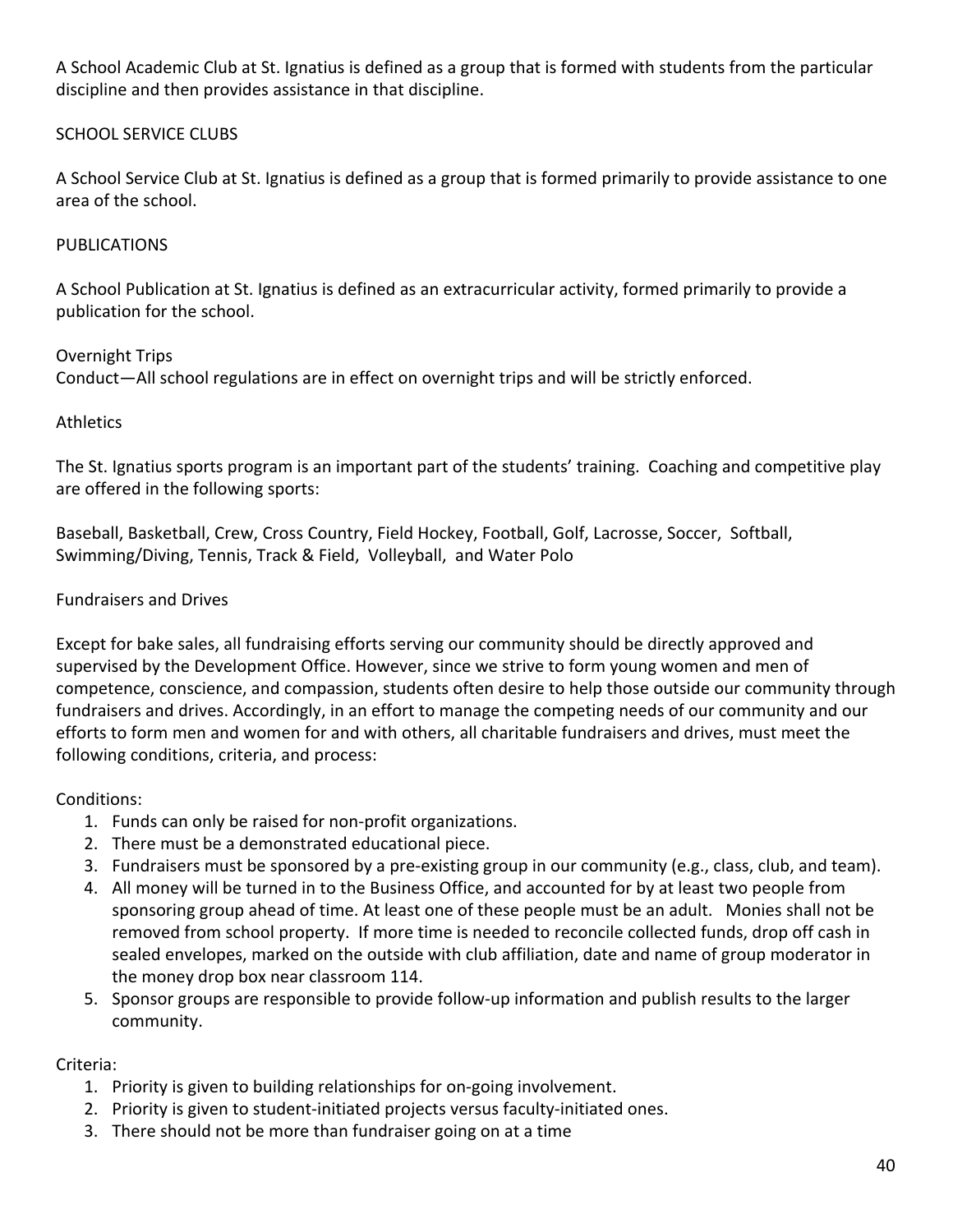#### Process:

- 1. Groups need to submit fundraising approval forms to the Arrupe Solidarity Council through the office of Campus Ministry. It meets twice a month, and groups should submit their forms in a timely matter.
- 2. The council will decide whether they will recommend a drive to be approved by the principal.
- 3. Approved forms will be submitted for approval to the principal the Monday following the council's discussion.
- 4. Groups will be informed of the final decision and any additional conditions.

#### Performing Arts

Chamber Singers—Chamber Singers is a mixed singing ensemble intended for singers of advanced ability and specializes in performance of challenging literature of diverse genres. Students will read music notation in treble and bass clef, demonstrate an understanding of more complex notation, demonstrate knowledge of terminology pertinent to the performance of choral music, demonstrate and understand correct singing technique, and demonstrate appropriate rehearsal discipline and performance skills. Students will be expected to spend additional hours beyond the regular class time. Students are expected to attend all rehearsals, performances and choral festivals. Prerequisite: Audition only and signature of the Director.

Mixed Chorus—Mixed Chorus is open to all freshmen, sophomores, juniors and seniors. Students will be introduced to good practice procedures for choral rehearsal and to an awareness of different styles of choral music. Student achievement will involve study of sight-singing, notation, phrasing, rhythm, harmony and musical terminology. Classes are held twice a week during the 8th period, after-school. Students will be expected to spend additional hours beyond the regular class time. Students are expected to attend all rehearsals and performances.

Dramatics—Each year the Performing Arts program presents a number of productions including a fall play, spring musical and dramatic Arts festival. Students may participate as actors, technical crewmembers or in other ways depending on their interests and talents.

Orchestra—In addition to performing at the Winter Concert, in the spring the St. Ignatius Orchestra will compete at a statewide festival competition against other schools. SI orchestra members will now have an opportunity to compete and earn recognition for their talent.

Jazz Band—Jazz Band offers another opportunity for students to use and improve their musical talents. In addition to the Winter Pops Concert, the St. Ignatius Jazz Band will compete at a statewide competition in the spring.

Dance—Each year the Performing Arts program presents a Winter Dance Concert. Students audition in the beginning of the academic year to become a member of the Dance Workshop. Ballet, Modern and Jazz are the primary focus. Other styles of dance, such as, Hip Hop and Tap are featured.

Technical Theatre—Students may participate as set, costume, lighting or sound crews for the various productions offered by the Performing Arts program.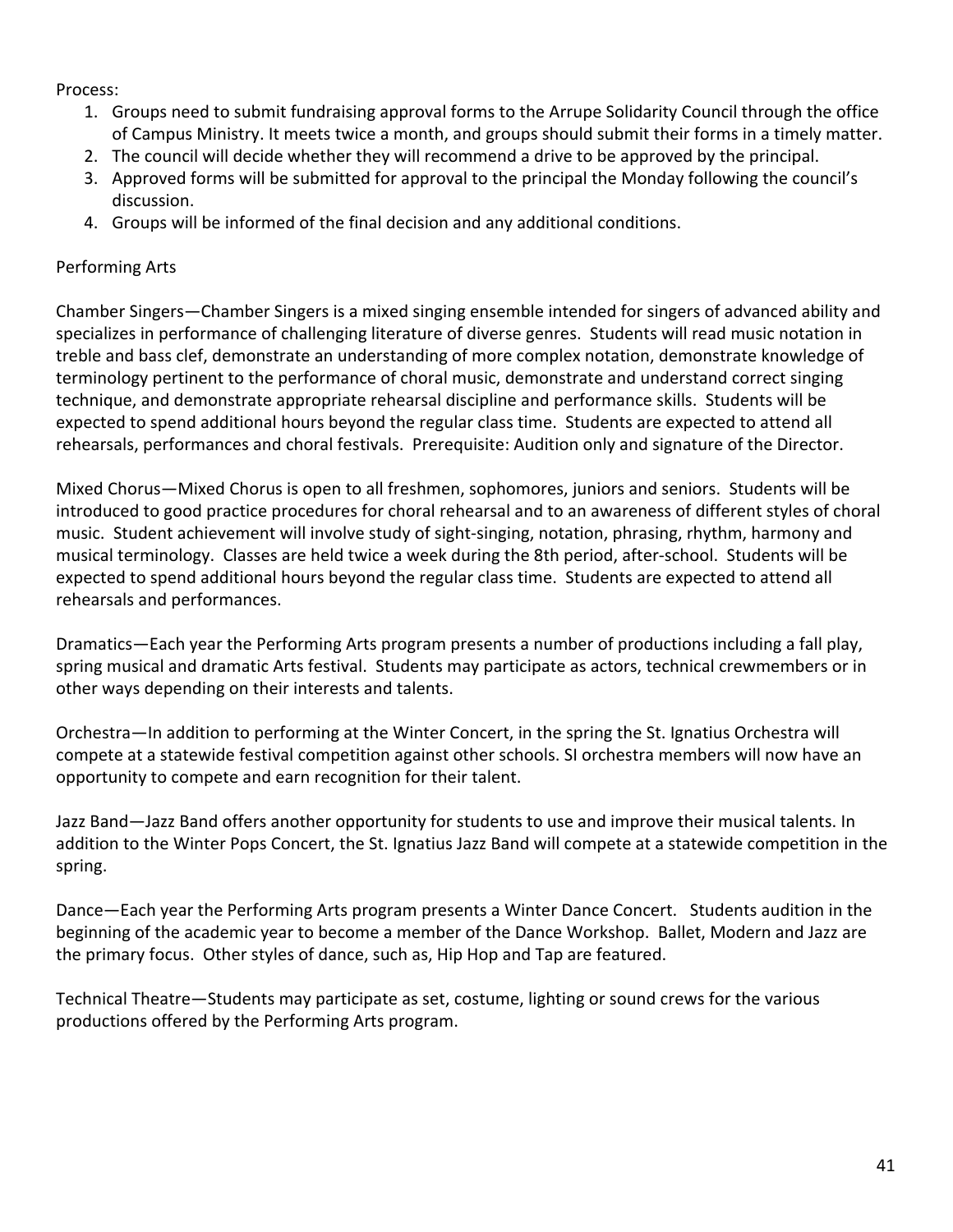# **VIII. CAMPUS MINISTRY**

The Campus Ministry Office serves as a facilitator for a variety of opportunities through which students and faculty can deepen their understanding and experience of themselves as humans and their faith. Although we are rooted in the Catholic tradition, Campus Ministry challenges students to deepen their spirituality according to their family's faith tradition. Campus Ministry works in concert with the Religious Studies Department and the Christian Service Program to enable each student to develop a deep and lasting commitment to the Jesuit vision of "persons for and with others." This office is particularly responsible for providing liturgies, regular celebration of the Sacrament of Reconciliation, periodic Days of Recollection and overnight retreats.

# The Eucharist

The Eucharist is celebrated Monday through Thursday mornings at 7:50 a.m. in Jensen Chapel. Liturgies prepared by the Senior Liturgy Group are celebrated at 8:15 a.m. on Friday mornings in Orradre Chapel. The students expend time, effort and talent in preparing the themes and music for these celebrations.

#### Liturgical Services

All students, regardless of their religious beliefs, are required to be present at liturgical services.

#### Sacrament of Reconciliation

At least once every quarter each class is given the opportunity to participate in a Reconciliation service at which priests are available for counseling and individual confession. Students are encouraged to approach a priest at any time on an individual basis if they wish to avail themselves of the Sacrament of Reconciliation.

# Retreats and Days of Recollection

St. Ignatius affords its students in their senior year the opportunity to make a four–day silent Kairos retreat. Members of the faculty assist senior InSIgnis leaders directing the students through this unique experience of prayer and reflection. There are eight Kairos retreats offered during the school year. There are a number of overnight retreats offered to juniors. This two–day retreat experience focuses on community–building at the service of God and neighbor, as well as reflection and prayer.

Sophomores are required to attend a retreat assigned by the Religious Studies classes. It entails doing service through St. Anthony Foundation, an evening reflection, and day of reflection the following day. More information will be provided in the Religious Studies classes.

Freshmen participate in a Day of Recollection. Faculty members, counselors, administrators and senior peer directors accompany the students on a day searching for God, building community and reflecting on values. It is a chance for students to explore the spirituality of the school and to reflect on where they hope to grow in high school.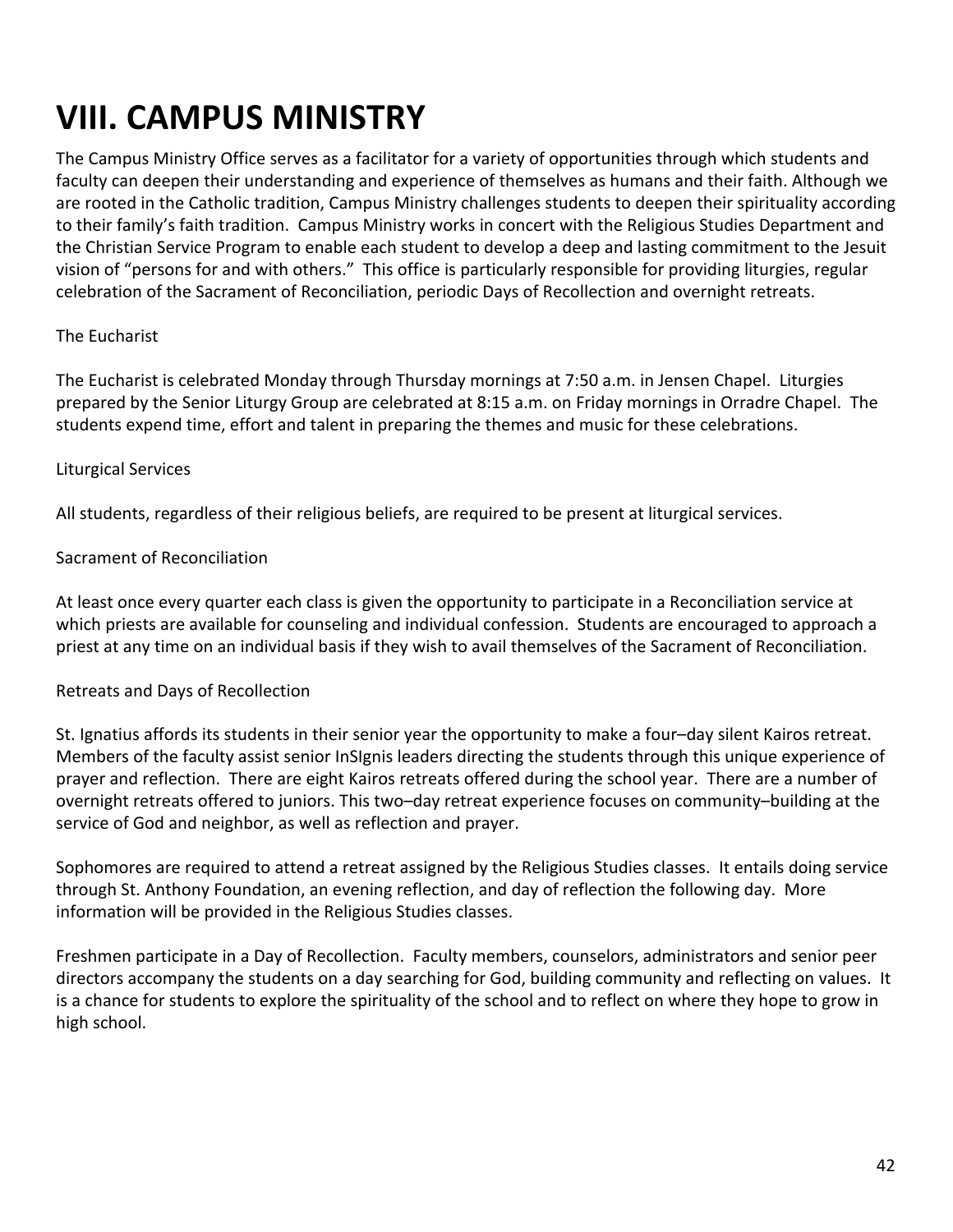#### Other Programs

In the summer, Faith Tour/Immersion experiences are offered each year between the Junior and Senior year. Students who are selected for this program spend two or more weeks living and working with impoverished communities at home and abroad. Other programs such as the Communion Breakfasts, Fathers' Club and Ignatian Guild Retreats invite parents and their children to participate together in the spiritual life of the school community.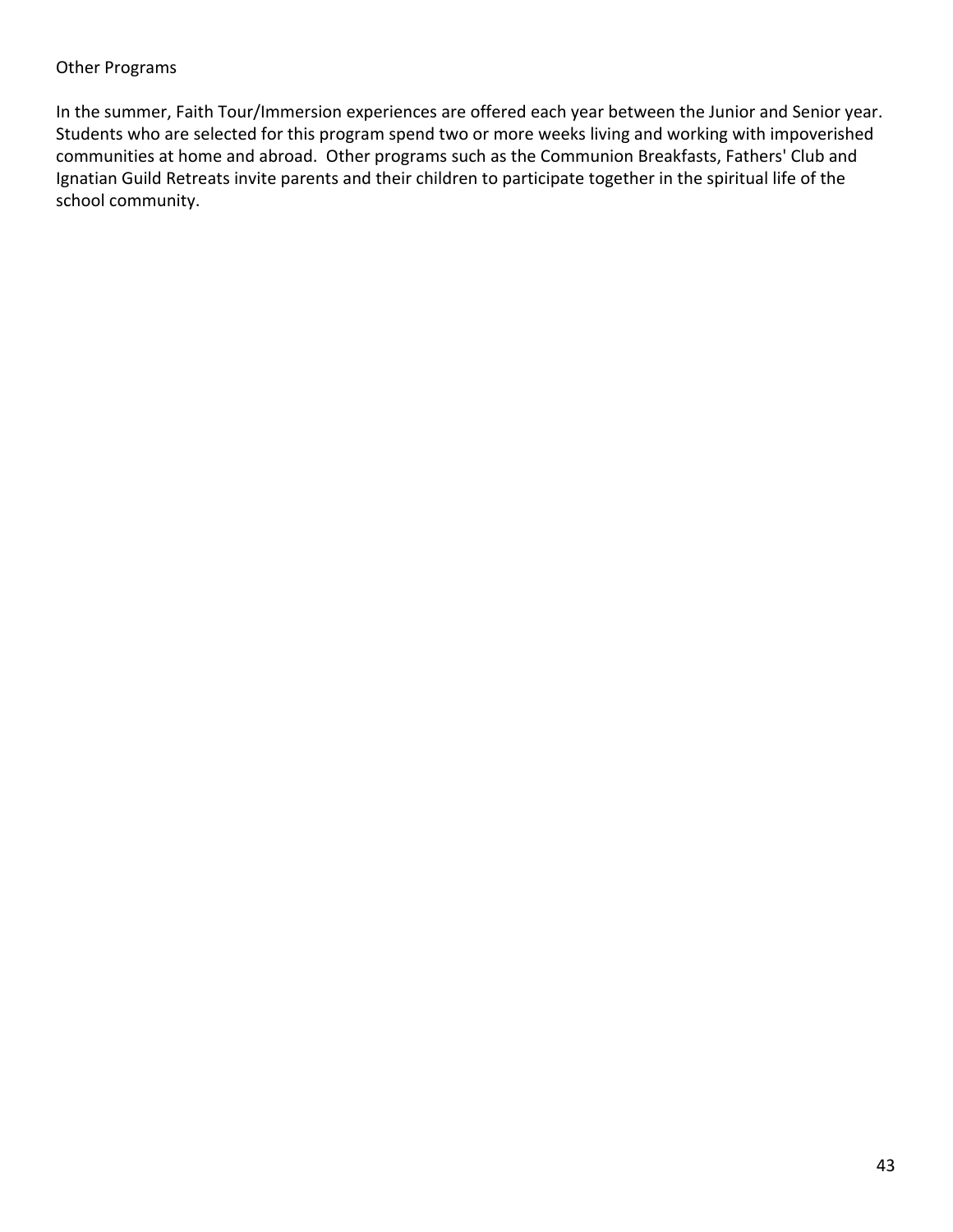# **IX. COUNSELING AND GUIDANCE**

The Counseling and Guidance Department is designed to provide services to meet the needs of the student body. Each student is assigned a Personal and Academic Counselor during each year of enrollment at St. Ignatius. Students are also assigned a College Counselor beginning the second semester of their sophomore year.

# COLLEGE COUNSELING STATEMENT OF PRINCIPLES AND GOOD PRACTICE

St. Ignatius College Prep supports the National Association for College Admission Counseling's Statement of Principles and Good Practice. The school reserves the right to notify colleges of any notable changes in students' academic or personal status including but not limited to, a significant drop in grades, disqualifications, suspension and/or expulsion at any time up to and through graduation. St. Ignatius' general practice is to not report specific school infractions to colleges unless the college specifically requires that information in order to process an application and/or if the school feels that the infraction is serious enough to warrant college notification. All reporting and disciplinary matters are handled on an individual basis.

Counselor assignments are noted on the student's schedule, and cannot be changed.

St. Ignatius makes a heavy commitment of time and resources to student counseling. Students who make regular use of the resources available through the counseling department normally find their high school and college performance measurably enhanced.

# College Guidance

Education on the college admissions process for students and parents begins during the second semester of each student's sophomore year. It is at that time that College Counselors are assigned. The College Counselors will work closely with their students to provide services to help students apply to colleges and financial aid programs that are particularly suitable to their interests. Through x-periods, individual meetings, college representative campus visits, evening and weekend programs, students are assisted through the college admissions cycle. With the support of each student's Personal and Academic Counselor, individuals are encouraged to conscientiously apply themselves to their studies and plan their coursework in a way which increases the probability that they will be accepted by colleges of their choosing.

# The Wellness Program

All students enrolled at St Ignatius College Preparatory are eligible to receive support services through the Wellness Program. The Wellness Program Team consists of mental health providers who work closely with Personal Academic Counselors at SI to provide care and support to students. Our Wellness Coordinator and our two Wellness Counselors are Licensed Marriage and Family Therapists (LMFT). The Wellness Program services may include assessment, referral, case management, brief 1:1 or group meetings (i.e. anxiety groups), and other health and wellness support. At the start of each academic year, all parents/guardians are sent paperwork requesting consent for student participation in Wellness services. If you have not yet done so, please complete and return this document to Ashley Frazer Counseling Department Coordinator. If you have any further questions about The Wellness Program, please contact Mr. Nicholas Calabreses, MFT, at ncalabrese@siprep.org, (415) 731-7500 ext. 293.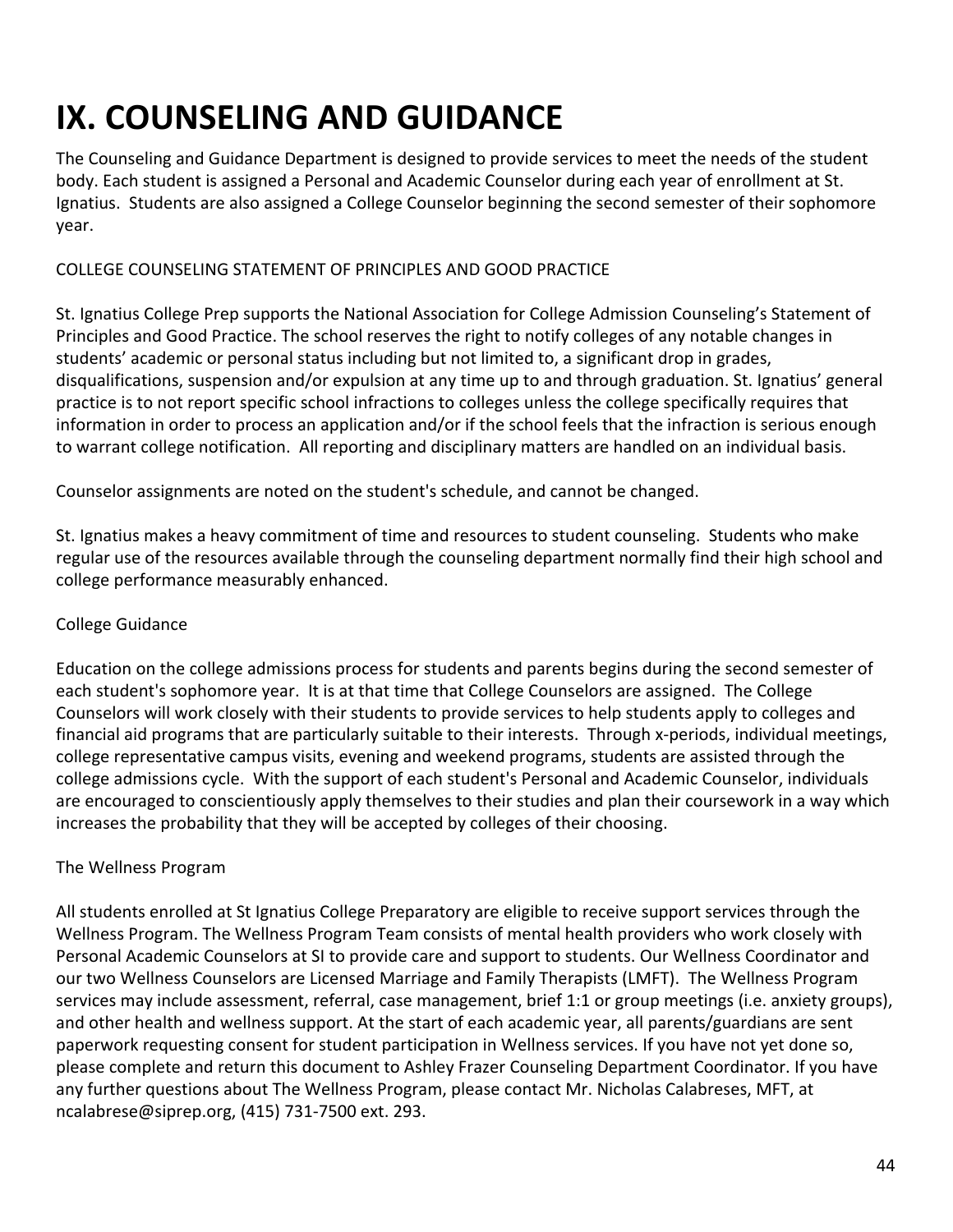# The Learning Center

The Learning Center is open to any and all SI students in need of academic assistance. The Learning Center staff consists of the Director of the Learning Center, the Learning Center Coordinator Coordinator of Disability Services, and the Instructional Assistant Academic Support Advisor. The Director of the Learning Center oversees the center's various resources, including: academic support for students with documented learning disabilities and ADHD, extended time testing services, study skills workshops, faculty tutoring, Monday through Thursday before-and-after school study hall, and one-on-one peer mentoring with at-risk students.

Students on academic probation in the Academic Recovery Program are mandated by school policy to attend at least two study hall sessions per week. However, any and all students needing academic support and/or quiet study space are encouraged to attend utilize the space and services. Teachers may refer students to The Learning Center.

In addition to coordinating The Learning Center's programs, Learning Center staff are available to assist students one-on-one with time management, organization, and general study skills.

# Confidentiality Policy

There are four instances in which a counselor and/or teacher is legally bound to inform a parent and/or authority with information given during a counseling session: 1) when a student indicates he or she is going to physically harm himself or herself or jeopardize his or her life; 2) when a student indicates he or she is going to physically harm another or jeopardize another's life or has knowledge that another's well–being is threatened; 3) when a student indicates he or she is being, or has been, sexually, physically and/or emotionally abused; 4) when a student indicates he or she has committed a felony (i.e., selling drugs, stealing a car, etc.).

Adults (teachers, counselors moderators, coaches, secretaries, trainers) in the St. Ignatius community who are aware of an alleged infraction of a school policy have a responsibility to report the information.

Saint Ignatius College Preparatory reserves the right to mandate therapy for students showing signs of depression or exhibiting behavior that is indicative of a mental health disorder and that is inhibiting the student's ability to function appropriately. Determining the ability to function appropriately will be at the discretion of the student's Personal and Academic Counselor, the Director of Guidance, and the Wellness Team.

# Parent/Teacher Conferences

Frequently parents wish to speak with teachers individually to discuss their child's progress. St. Ignatius' Personal and Academic Counselors are available to contact teachers and to provide them with any additional information, which may be pertinent. To make teacher appointments, parents should contact their child's teacher directly or communicate with the assigned Personal and Academic Counselor who will provide assistance in facilitating necessary parent/teacher meetings.

# Pregnancy Policy

Any student who becomes pregnant may be permitted to remain a student in good standing at St. Ignatius and to continue on-campus instruction as medically advisable. A pregnant student must advise a Personal or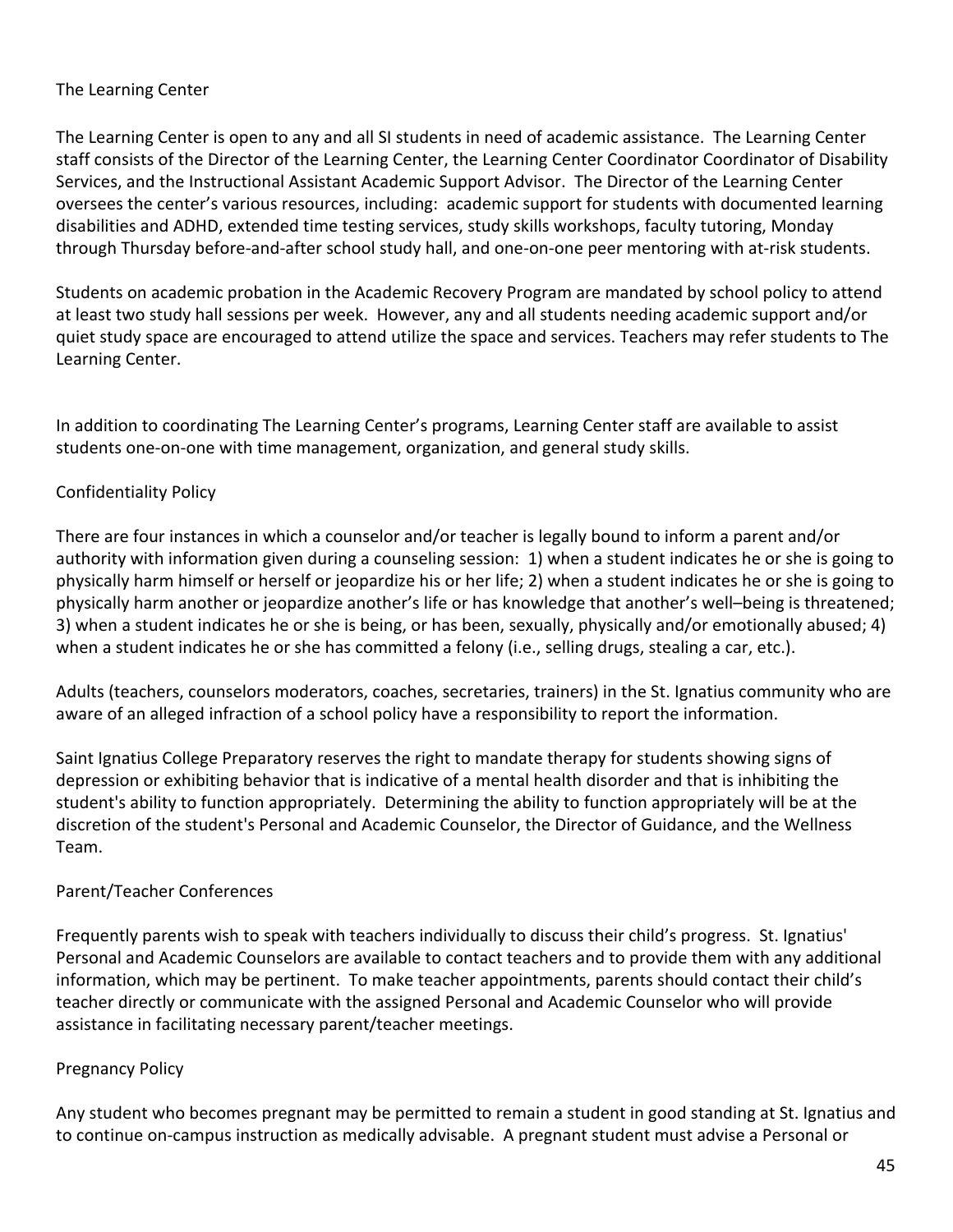Academic Counselor, Wellness Staff, or Administrator of her condition in order to make appropriate arrangements.

# Seeing Your Counselor

Personal and Academic Counselors generally see students when grades or other factors indicate that a student may be experiencing unusual difficulty. All students are strongly encouraged to self-advocate and make an appointment with their Personal and Academic Counselor when circumstances arise which require an appointment. After contact is initiated, the counselor will meet with the student as soon as possible.

The Counseling and Guidance Department is designed to provide services to meet the unique needs of each member of the student body. Each student will have the support of a Personal and Academic Counselor during each year of enrollment at St. Ignatius.